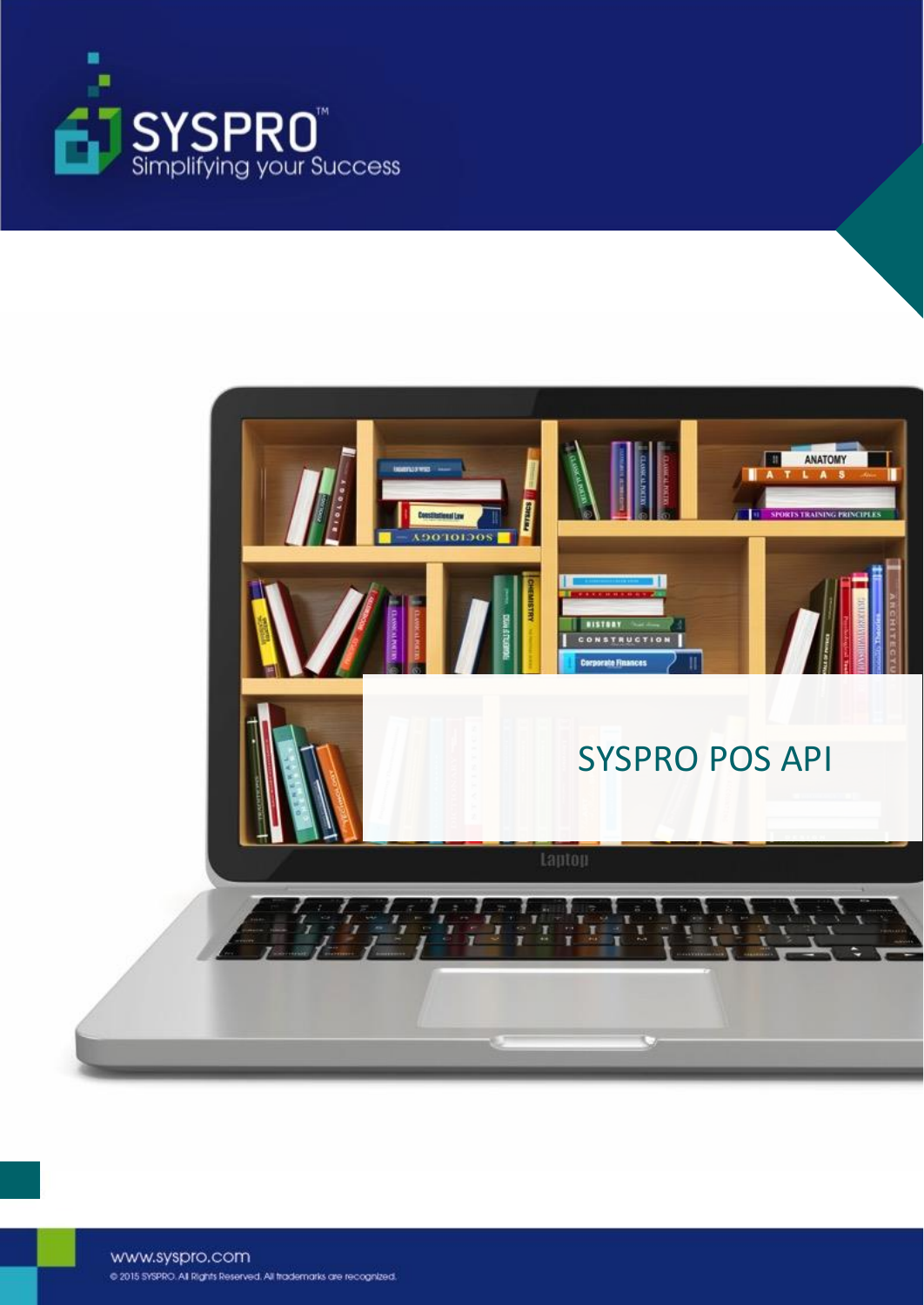## **Table of Contents**

| GetSalesOrdersForCustomer. | 35 |
|----------------------------|----|
|                            |    |
|                            |    |
|                            |    |
|                            |    |
|                            |    |
|                            |    |
|                            |    |
|                            |    |
|                            |    |
|                            |    |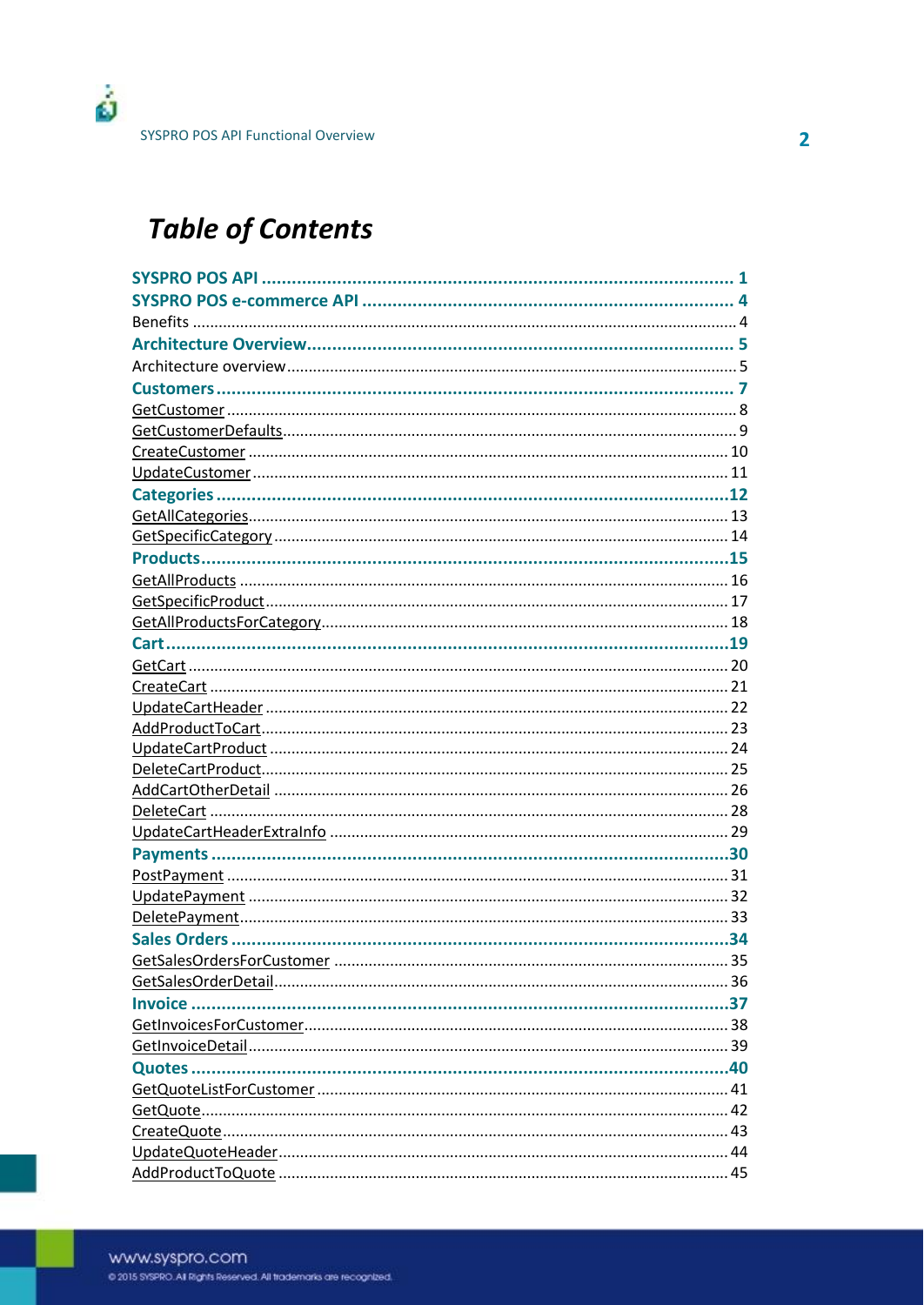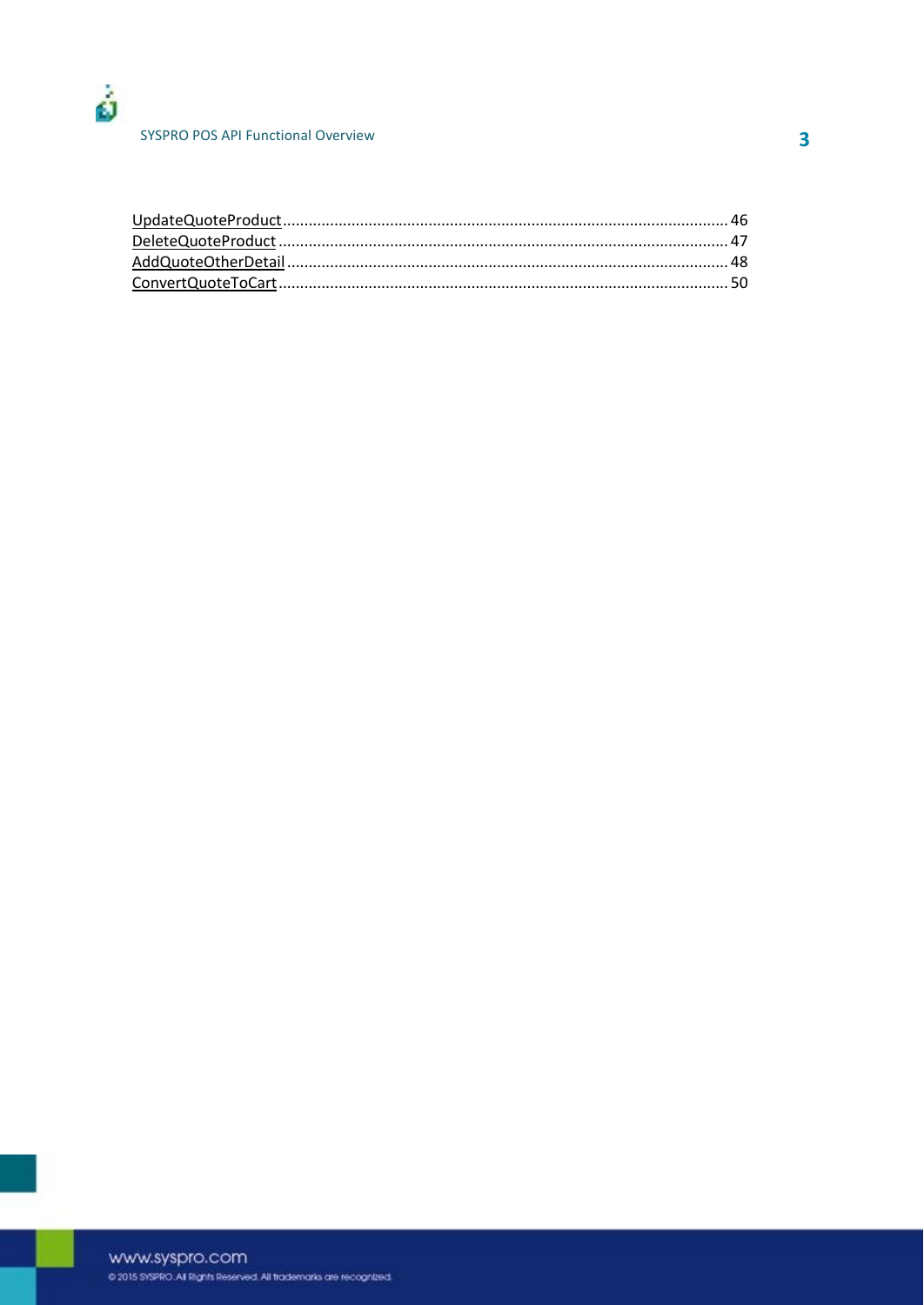## SYSPRO POS e-commerce API

The SYSPRO POS e-commerce solution offers SYSPRO integration for:

- 1. Clients requiring a new E-Commerce website;
- 2. Clients who already have an existing website and would like to integrate to SYSPRO.

This solution provides integration functionality through a server based component which allows for the standardization of processes, practices and logic, allowing for a complete separation from the user interface. This allows for complete freedom of design without logic dictating limitations on the user experience and the website's performance.

The e-commerce API utilizes the SYSPRO Point of Sale module's functionality in order to provide an ecommerce system which integrates directly into the SYSPRO retail infrastructure allowing for efficient and cost-effective retail operations in both virtual and real world spaces which can communicate in near realtime.

This allows e-commerce functionality to follow Point Of Sale transactions resulting in consistency across inventory management, transaction processing and financial management enabling the e-commerce website to operate according to business rules and practices that have already been established and configured.

It encapsulates the business integration layer making it easy for development companies to integrate without having to understand SYSPRO and how to integrate to it. The API architecture makes use of JSON (Java Script Object Notation) and Web API (.net framework for http services and RESTful applications) which makes it language independent and properly componentized to provide flexibility and control to developers.

#### **Benefits**

- 1. Effortless & real-time ERP integration to your e-commerce site;
- 2. Cached information to provide fast e-commerce user experience;
- 3. Omni-channel consumer experience [\(http://omnichannel.me/what-is-omnichannel/](http://omnichannel.me/what-is-omnichannel/) ):
	- a. In-store Point of Sale;
	- b. E-commerce site;
	- c. In-store browsing (self-service) terminals;
- 4. Customers are not constrained to development companies that understand SYSPRO integration. Customers can select a web development company that specializes in web design & e-commerce to provide the website and user experience the customer requires AND have the invaluable benefit of real-time integration to their ERP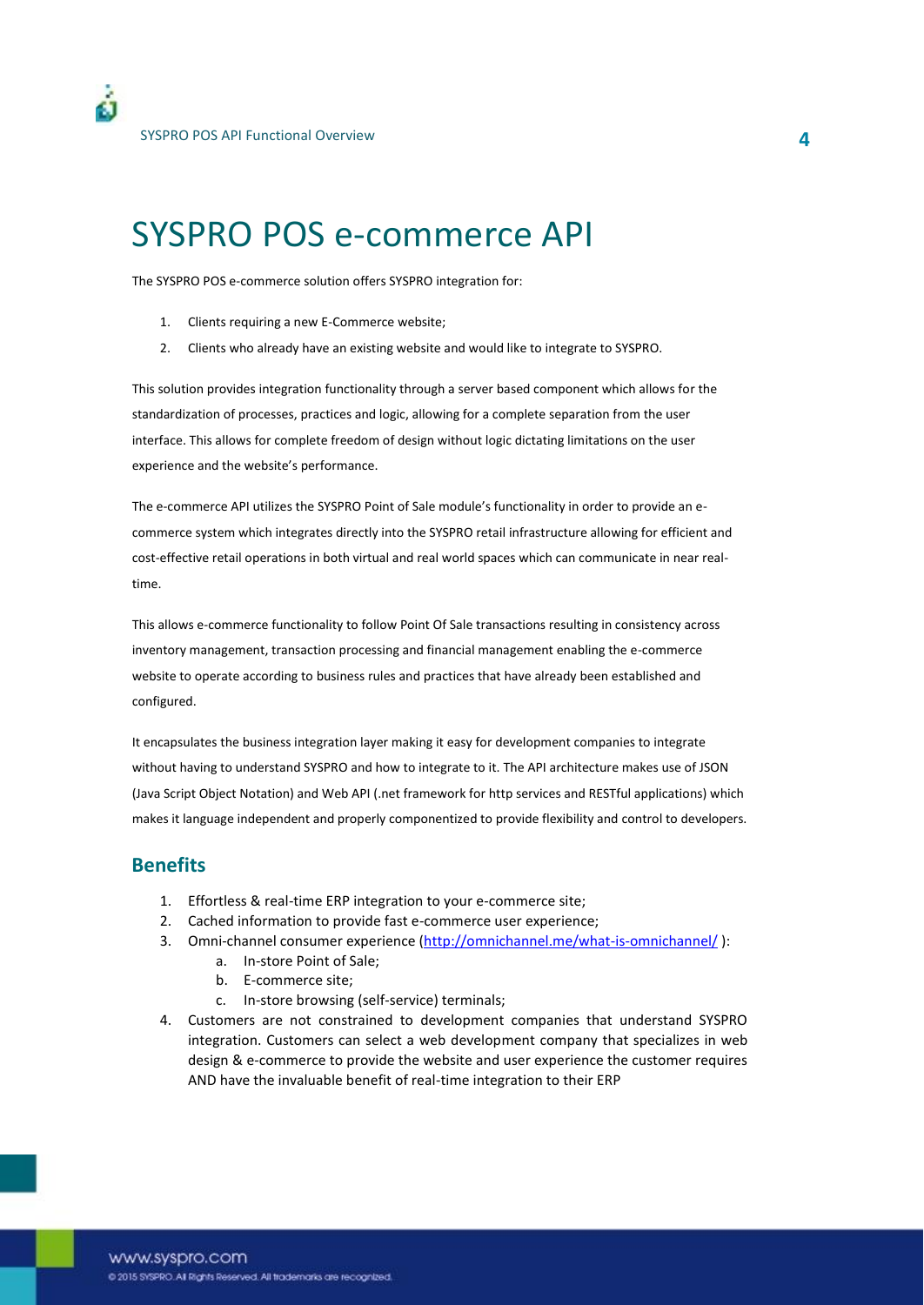## Architecture Overview

#### **Architecture overview**



As illustrated in the diagram above, the e-commerce API leverages off the Point of Sale architecture. The e-commerce server is seen as just another offline branch server so when sales are posted on the e-commerce server, it does it using the Point of Sale offline architecture.

In addition to Point of Sale being installed on the e-commerce server, the SYSPRO e-commerce engine is also installed on the e-commerce server.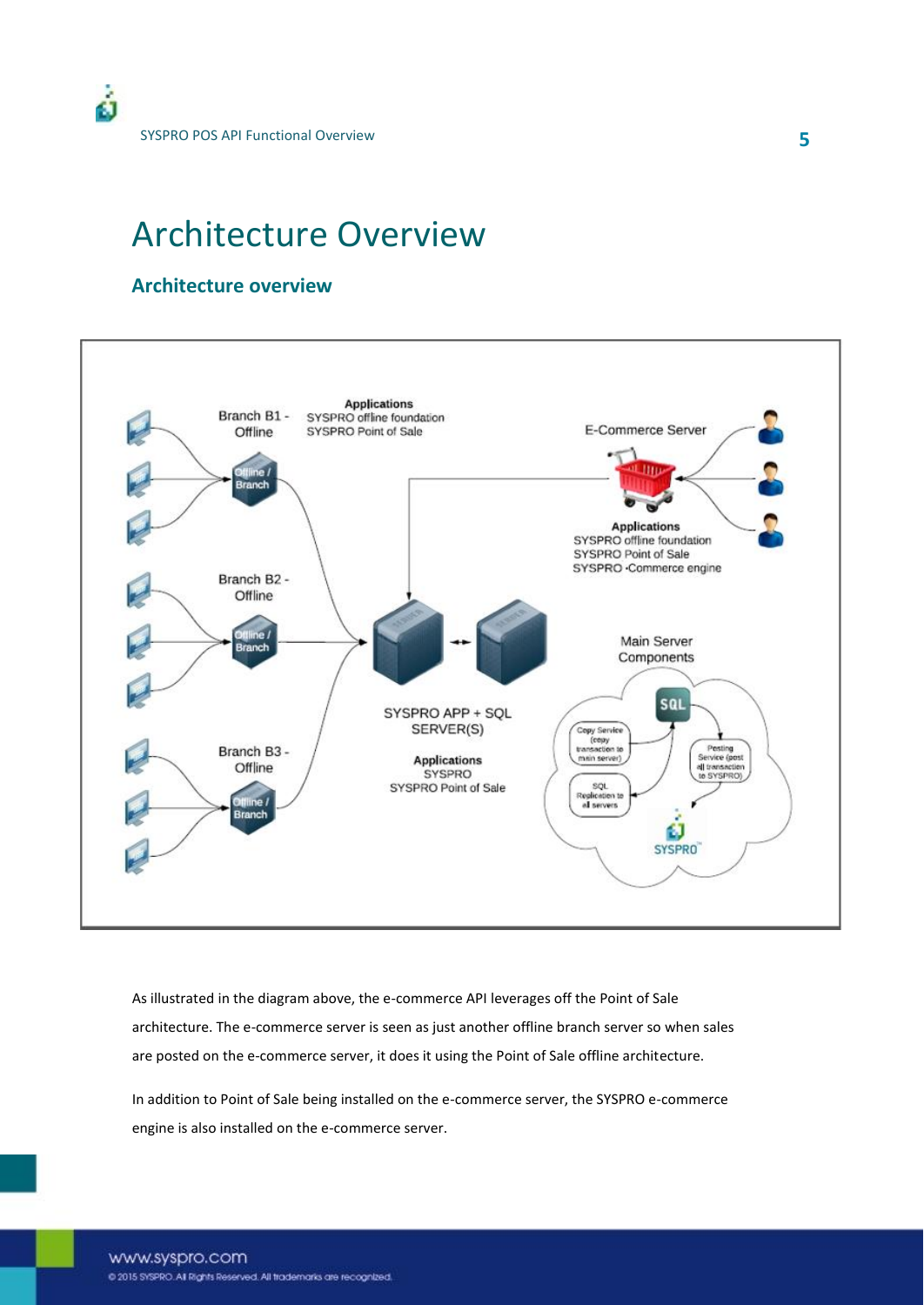The e-commerce API engine leverages off the Point of Sale architecture. It has been developed specifically around e-commerce being mindful of the user experience and the need to be able to retrieve data quickly. In an e-commerce environment you typically have multiple stock items being displayed on a single page. In order to retrieve all the required information from SYSPRO about the stock item, a business object call is made which returns stock price, quantity etc. back from SYSPRO. Whilst this is an efficient process, there is a time component added for every business object call made to SYSPRO. In an e-commerce environment if you are displaying say 30 stock codes on a page, you don't want the overhead of having to call the business object 30 times. To prevent any time delay in retrieving information, the e-commerce engine has a built in caching mechanism which pre-loads all required stock and category information into memory making it instantly available via the API calls. Below is a brief description on how the engine works

- 1. The e-commerce engine runs as a self-hosting service. On startup it will load all predefined category and stock information;
- 2. It will make all the business object calls for all the stock items linked to the categories and load it into cache;
- 3. From that point, when the category or product API's are called, it will access the information loaded in the cash allowing instant data access;
- 4. Currently the cache is only refreshed when the windows service starts so it should be configured to restart at least once a day to reload and refresh the information accordingly. Future versions will allow built in configuration of intervals without effecting the current cache.

It is a requirement that categories are defined and maintained in Point of Sale. These can be flagged as e-commerce only in order to provide for a separate structure for customer stores and customer e-commerce site if required.

Since all transactions are being posted through the point of sale branch that has been configured for e-commerce, customers also have the benefit of using the EOD functionality to post the information to SYSPRO as normally would be the process in your physical stores.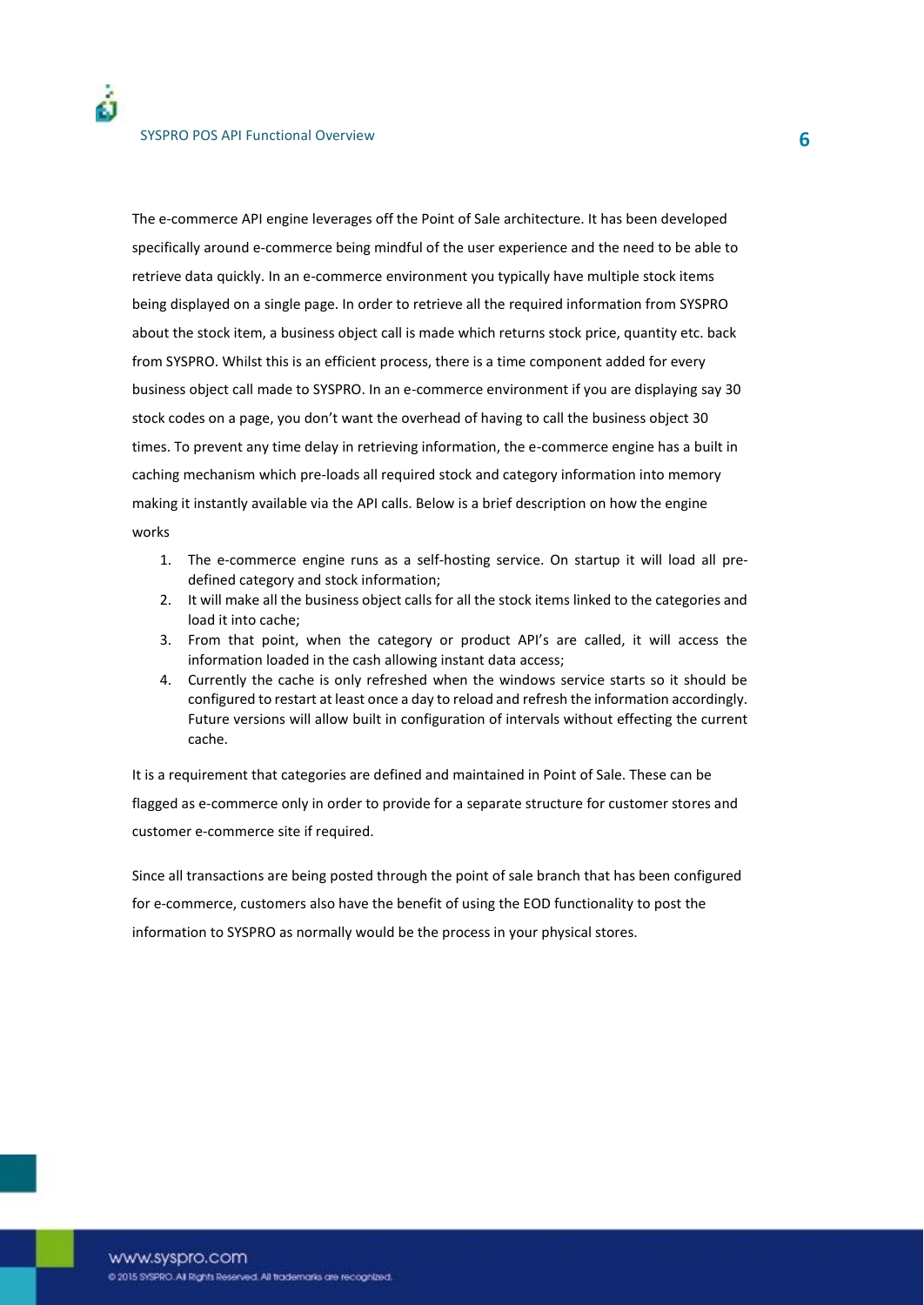## **Customers**

The Customer API endpoints allow you to query, add and update SYSPRO customers. All the customer functions interact with SYSPRO directly on the main server so if the lines to the main server are down, you will not be able to access any of these functions.

The following functions are available

- **•** GetCustomer
- **•** GetCustomerDefaults
- CreateCustomer
- UpdateCustomer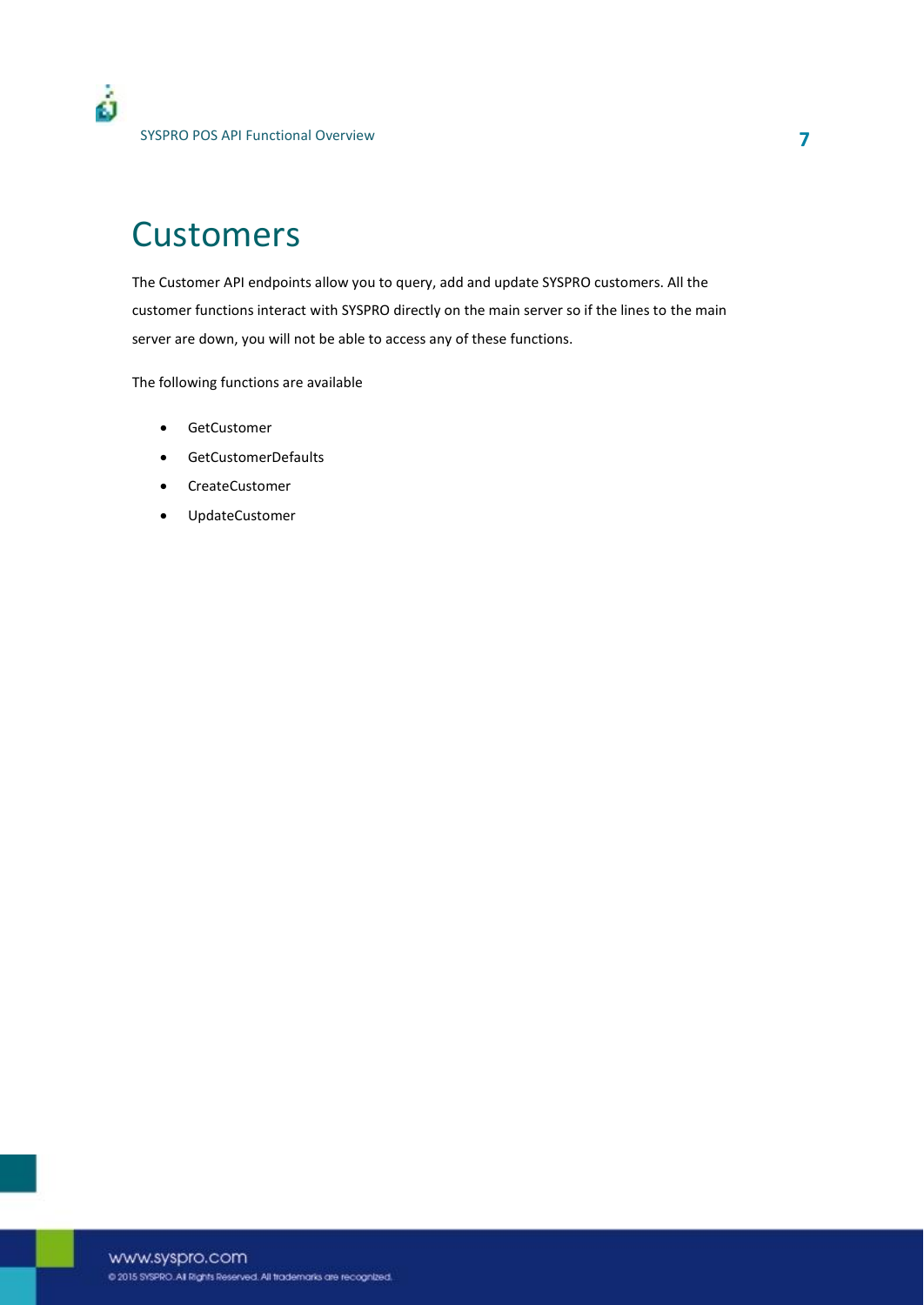

### **GetCustomer**

This will query the SYSPRO customer for the specified customer code

| <b>Title</b>               | GetCustomer                                                                      |             |                                                     |  |
|----------------------------|----------------------------------------------------------------------------------|-------------|-----------------------------------------------------|--|
| <b>URL</b>                 | http://localhost:10281/api/Customer/?customer={CustomerCode}                     |             |                                                     |  |
| Method                     | <b>GET</b>                                                                       |             |                                                     |  |
| <b>URL</b>                 | Parameter                                                                        | <b>Type</b> | Description                                         |  |
| Parameters                 | customer                                                                         | String      | This is the SYSPRO customer code you want to query. |  |
| Data<br>Parameters         | None                                                                             |             |                                                     |  |
| <b>Success</b><br>Response | $\{$<br>"ReturnResult": {JSON return object},<br>"ErrorMessage": null<br>}       |             |                                                     |  |
|                            | Refer to GetCustomerOutput.json and GetCustomerOutput-schema.json files provided |             |                                                     |  |
| Error<br>Response          | {<br>"ReturnResult": null,<br>"ErrorMessage": {Detail of error returned}<br>}    |             |                                                     |  |
| Sample Call                | Refer to POSTMAN collection                                                      |             |                                                     |  |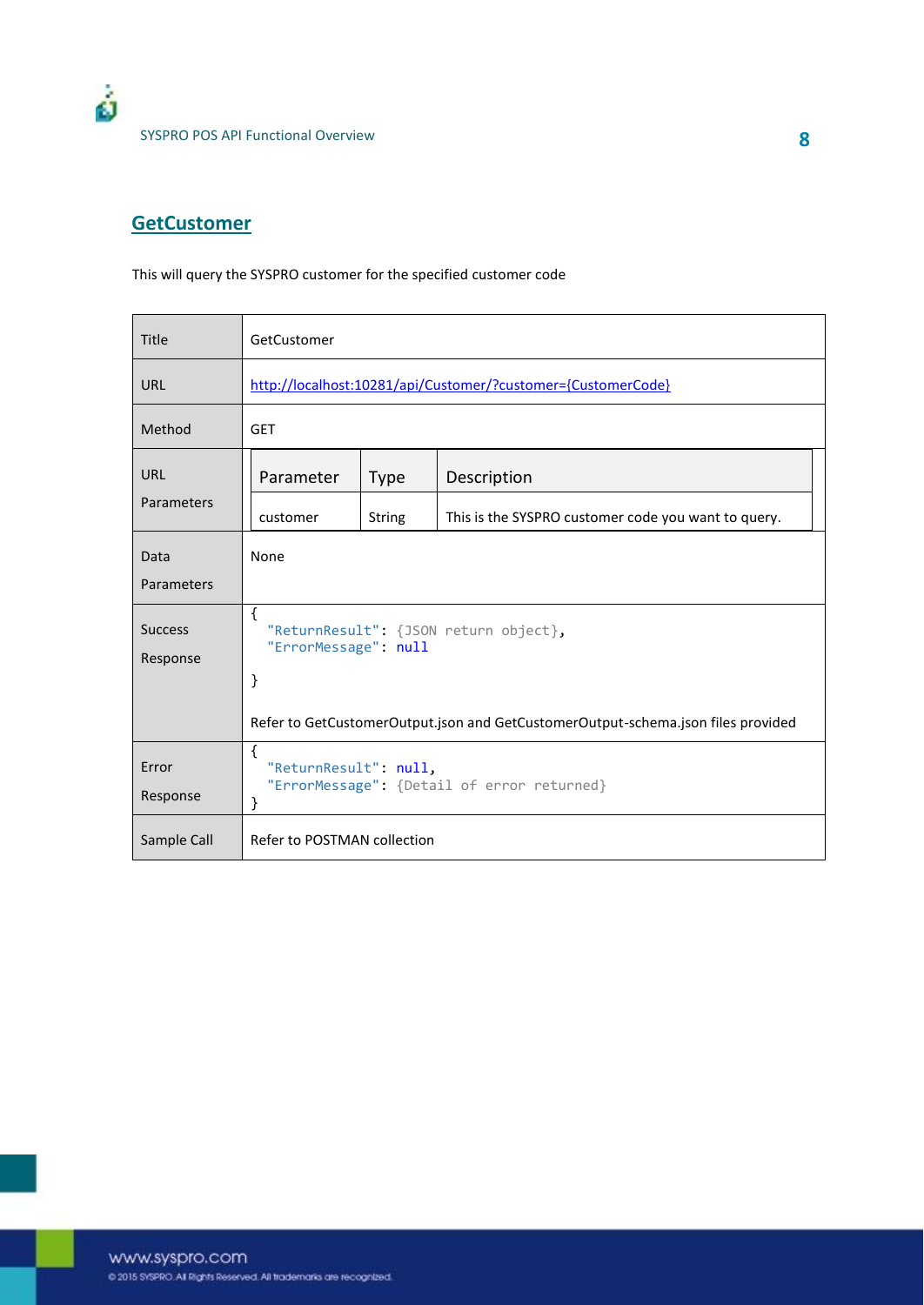

SYSPRO POS API Functional Overview **9** 

#### **GetCustomerDefaults**

This will query the SYSPRO customer defaults for the specified customer code. This is required when adding customers as they are mandatory fields when adding. The defaults are setup for the specified branch and returned here to use when adding.

| Title                      | <b>GetCustomerDefaults</b>                                                                          |
|----------------------------|-----------------------------------------------------------------------------------------------------|
| <b>URL</b>                 | http://localhost:10281/api/Customer/                                                                |
| Method                     | <b>GET</b>                                                                                          |
| <b>URL</b><br>Parameters   | None                                                                                                |
| Data<br>Parameters         | None                                                                                                |
| <b>Success</b><br>Response | €<br>"ReturnResult": {JSON return object},<br>"ErrorMessage": null<br>}                             |
|                            | Refer to GetCustomerDefaultsOutput.json and GetCustomerDefaultsOutput-schema.json<br>files provided |
| Error<br>Response          | €<br>"ReturnResult": null,<br>"ErrorMessage": {Detail of error returned}<br>}                       |
| Sample Call                | Refer to POSTMAN collection                                                                         |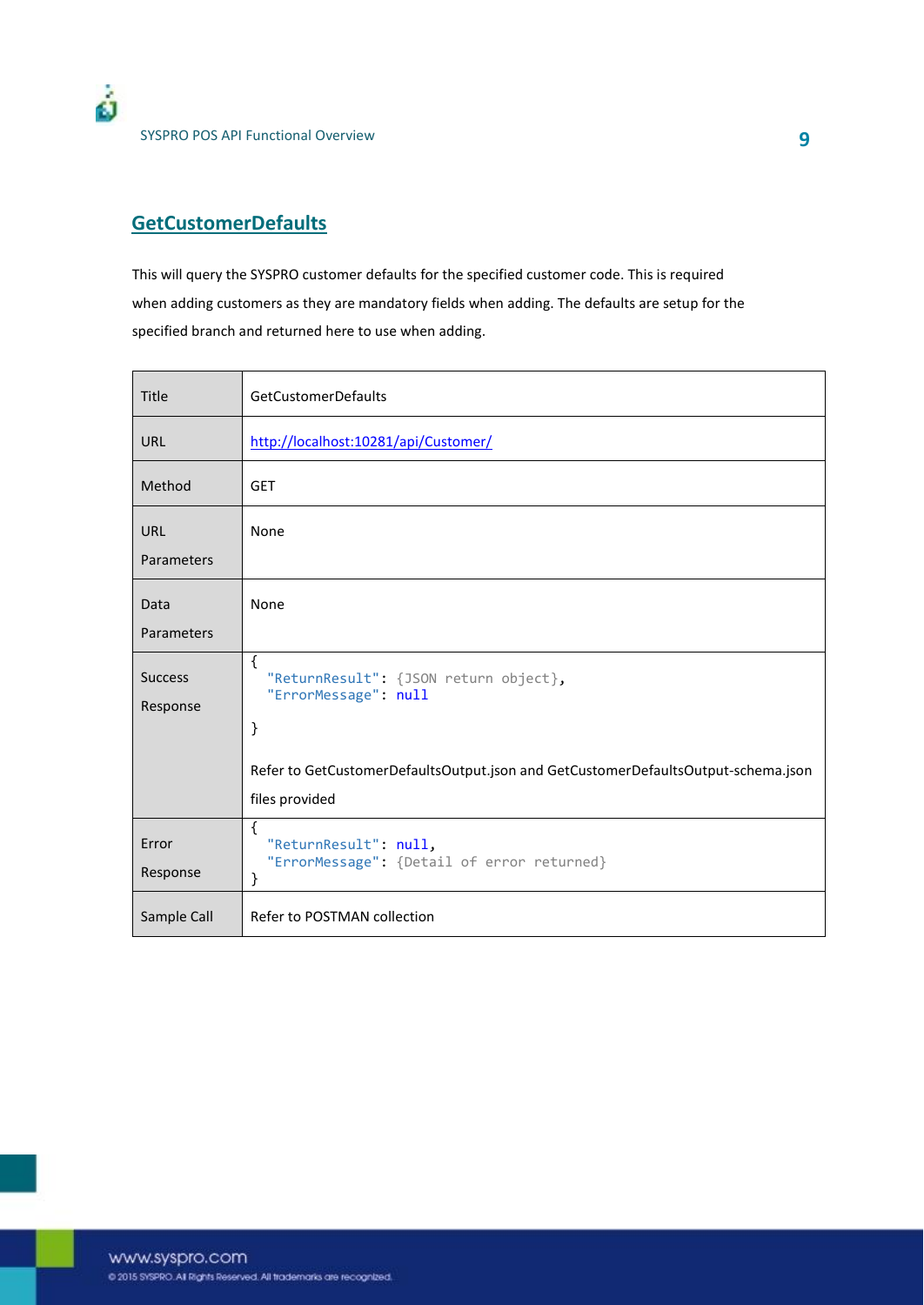#### **CreateCustomer**

ó

This will create a SYSPRO customer and return the customer code for the new customer. This code can then be used to query and update customers going forward.

| Title                      | CreateCustomer                                                                                                                                                             |
|----------------------------|----------------------------------------------------------------------------------------------------------------------------------------------------------------------------|
| <b>URL</b>                 | http://localhost:10281/api/Customer/                                                                                                                                       |
| Method                     | <b>POST</b>                                                                                                                                                                |
| <b>URL</b><br>Parameters   | None                                                                                                                                                                       |
| Data<br>Parameters         | Refer to CreateCustomerInput.json and CreateCustomerInput -schema.json files provided                                                                                      |
| <b>Success</b><br>Response | $\{$<br>"ReturnResult": {Customer Code created},<br>"ErrorMessage": null<br>}<br>Refer to CreateCustomerOutput.json and CreateCustomerOutput-schema.json files<br>provided |
| Error<br>Response          | $\{$<br>"ReturnResult": null,<br>"ErrorMessage": {Detail of error returned}<br>}                                                                                           |
| Sample Call                | Refer to POSTMAN collection                                                                                                                                                |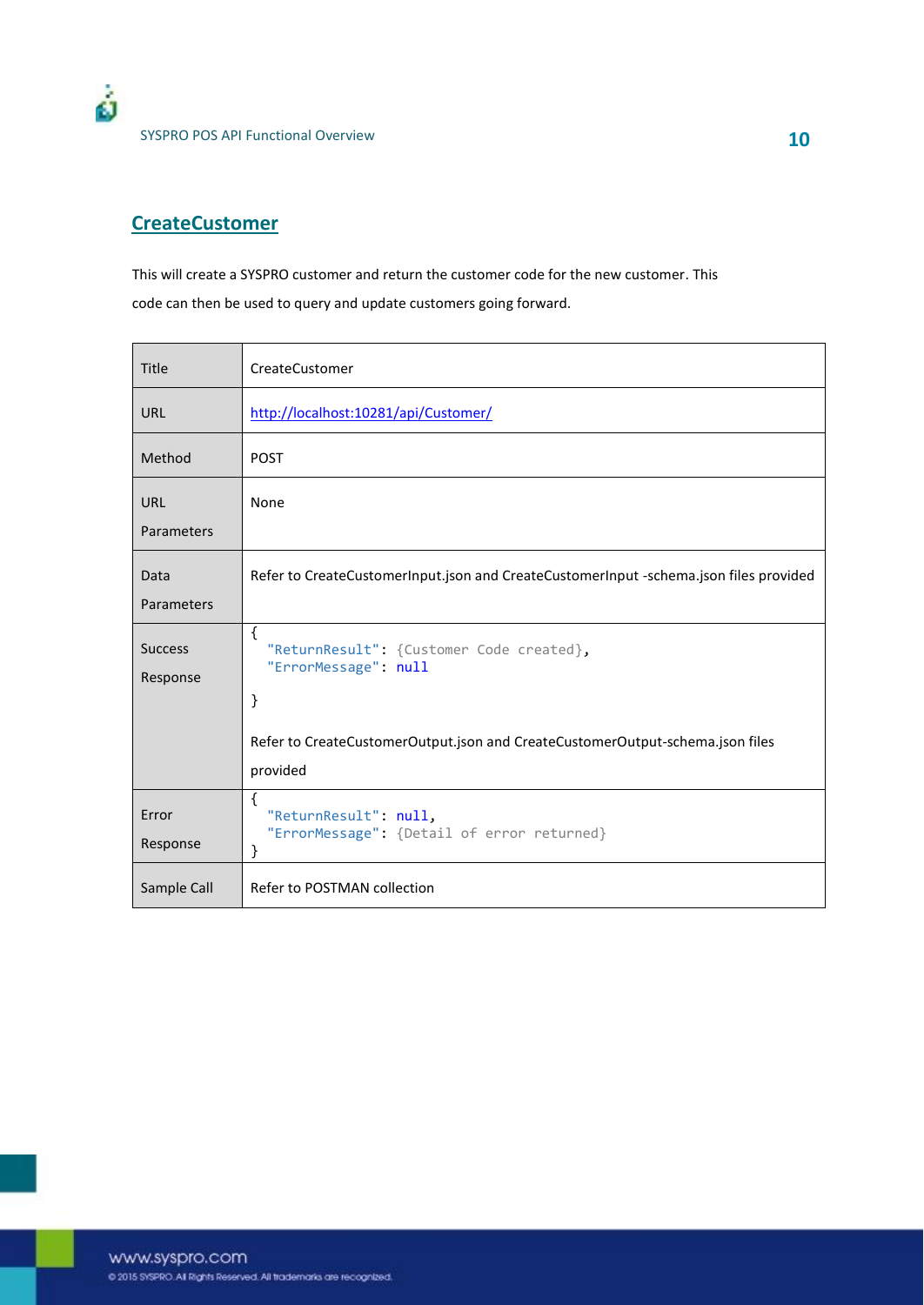

### **UpdateCustomer**

This will update a SYSPRO customer for the specified customer code.

| Title                      | UpdateCustomer                                                                            |
|----------------------------|-------------------------------------------------------------------------------------------|
| <b>URL</b>                 | http://localhost:10281/api/Customer/                                                      |
| Method                     | <b>PUT</b>                                                                                |
| <b>URL</b><br>Parameters   | None                                                                                      |
| Data<br>Parameters         | Refer to UpdateCustomerInput.json and UpdateCustomerInput -schema.json files<br>provided  |
| <b>Success</b><br>Response | €<br>"ReturnResult": {Customer Code updated},<br>"ErrorMessage": null<br>}                |
|                            | Refer to UpdateCustomerOutput.json and UpdateCustomerOutput-schema.json files<br>provided |
| Error<br>Response          | ₹<br>"ReturnResult": null,<br>"ErrorMessage": {Detail of error returned}<br>}             |
| Sample Call                | Refer to POSTMAN collection                                                               |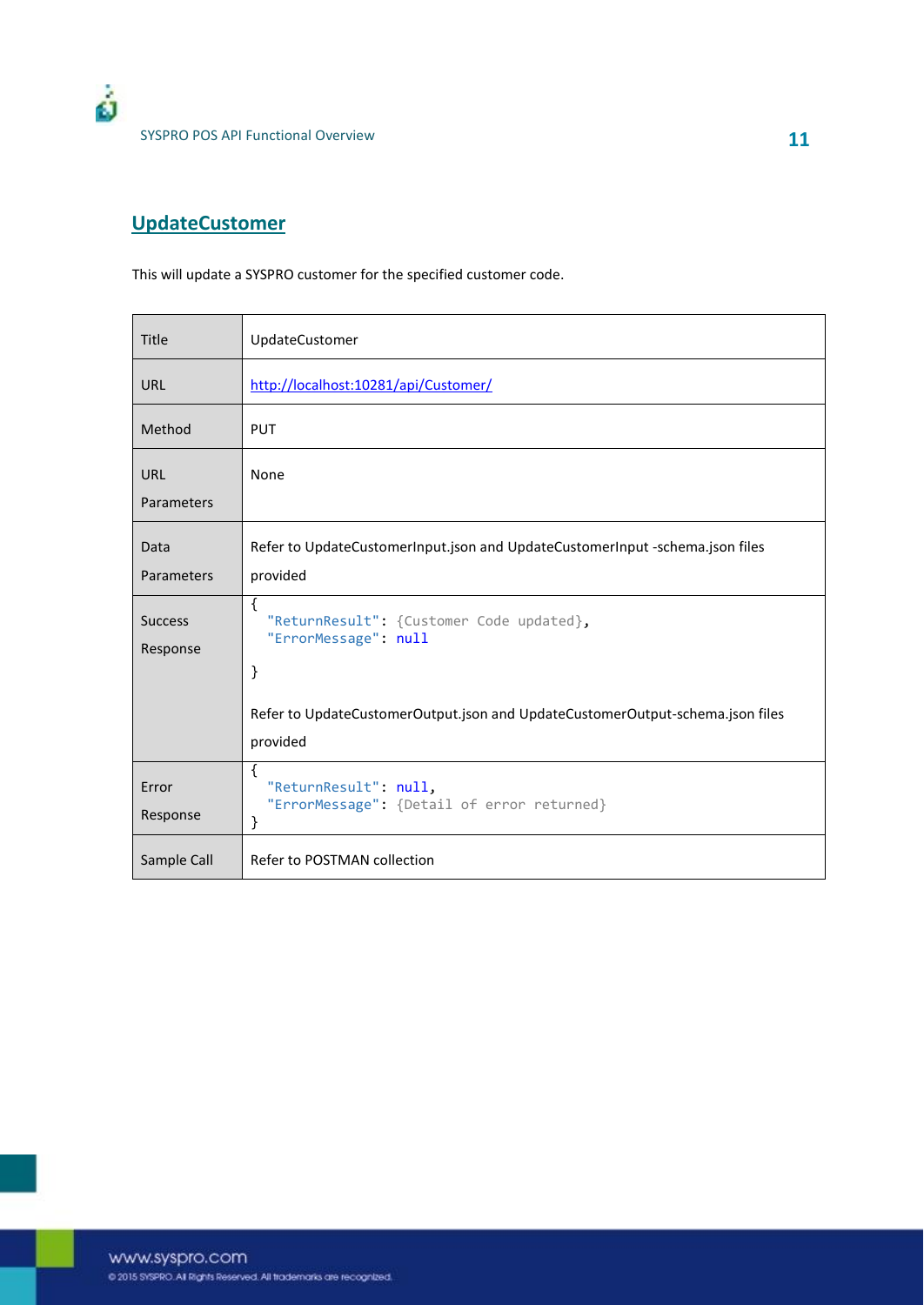## **Categories**

The Category API endpoints allow you to query the category hierarchy define in SYSPRO Point of Sale for ecommerce.

The following functions are available

- **•** GetAllCategories
- GetSpecificCategory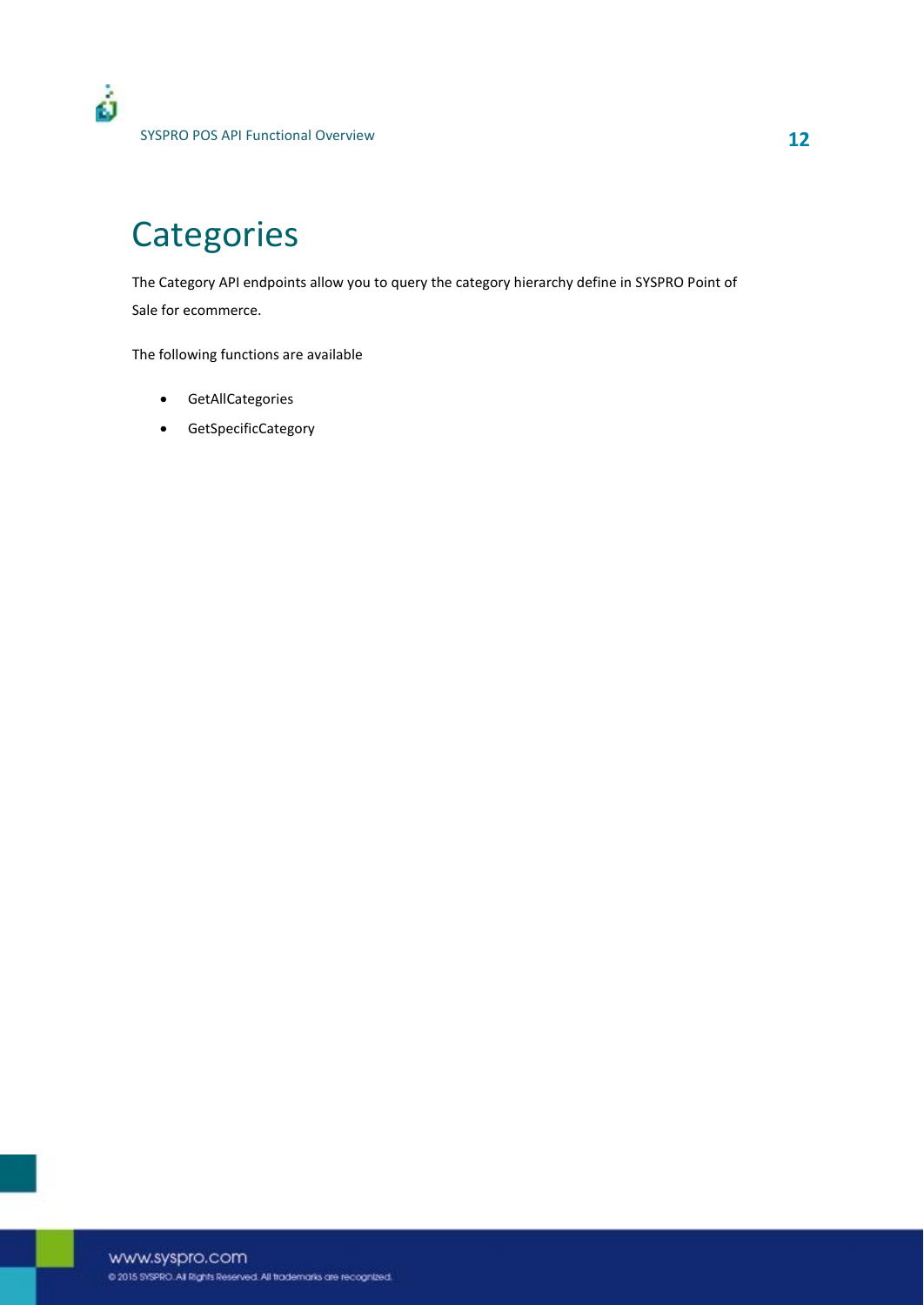### **GetAllCategories**

ó

This returns a full category hierarchy which includes root categories, sub categories and linked stock codes.

| Title                      | GetAllCategories                                                                                  |
|----------------------------|---------------------------------------------------------------------------------------------------|
| URL                        | http://localhost:10281/api/Category                                                               |
| Method                     | <b>GET</b>                                                                                        |
| <b>URL</b><br>Parameters   | None                                                                                              |
| Data<br>Parameters         | None                                                                                              |
| <b>Success</b><br>Response | $\mathcal{L}_{\mathcal{L}}$<br>{JSON return object}<br>}<br>JSON schema files still to be defined |
| Error<br>Response          | $\{$<br>{Detail of error returned}<br>}                                                           |
| Sample Call                | Refer to POSTMAN collection                                                                       |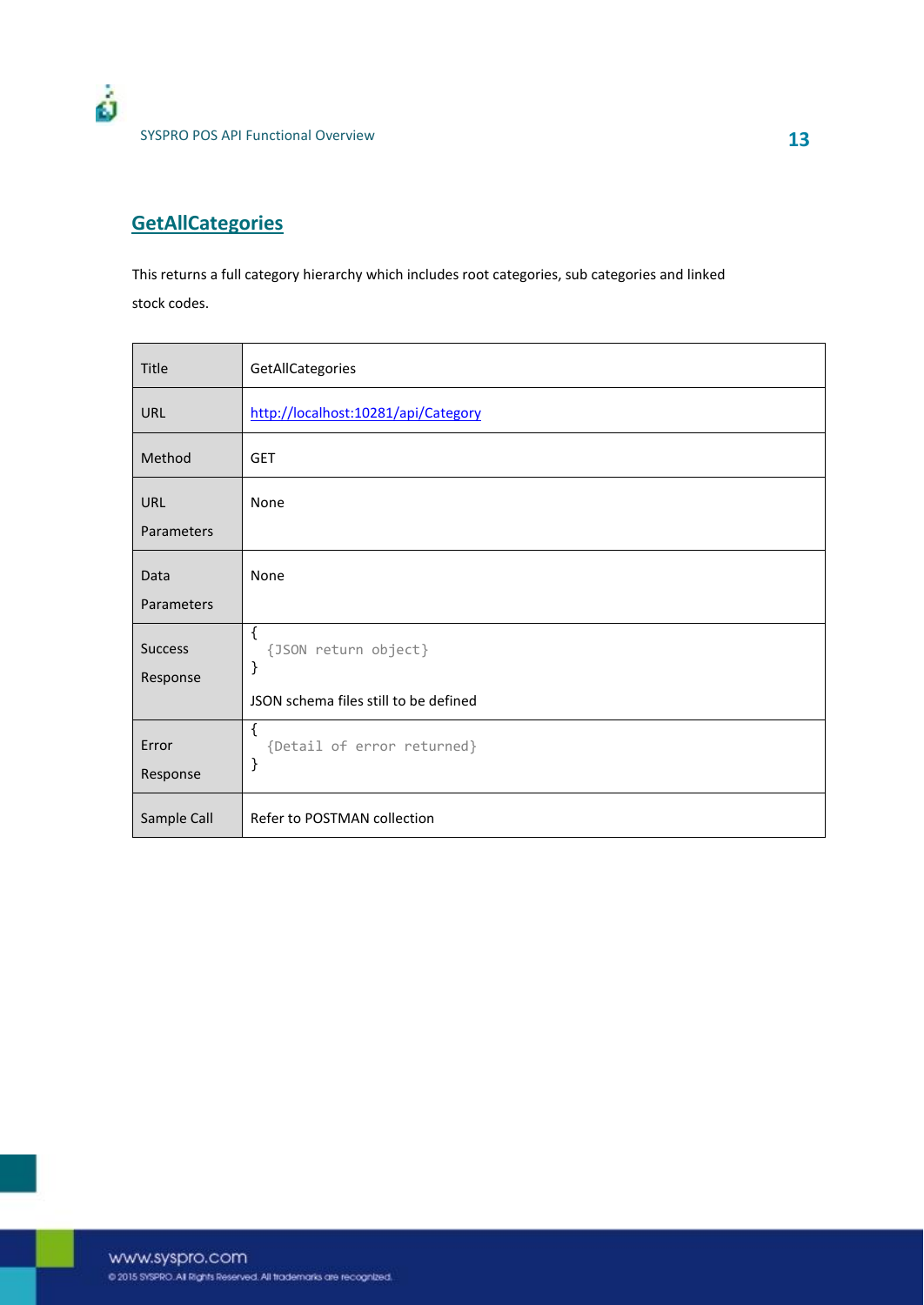

### **GetSpecificCategory**

#### Returns sub categories and linked products for a specified category

| <b>Title</b>               | GetSpecificCategory                                 |             |                                        |  |  |
|----------------------------|-----------------------------------------------------|-------------|----------------------------------------|--|--|
| <b>URL</b>                 | http://localhost:10281/api/Category?id={CategoryId} |             |                                        |  |  |
| Method                     | <b>GET</b>                                          |             |                                        |  |  |
| <b>URL</b>                 | Parameter                                           | <b>Type</b> | Description                            |  |  |
| Parameters                 | CategoryId                                          | <b>GUID</b> | This is the category ID being queried. |  |  |
| Data                       | None                                                |             |                                        |  |  |
| Parameters                 |                                                     |             |                                        |  |  |
| <b>Success</b><br>Response | $\mathcal{L}$<br>{JSON return object}<br>}          |             |                                        |  |  |
|                            | JSON schema files still to be defined               |             |                                        |  |  |
| Error<br>Response          | €<br>{Detail of error returned}<br>}                |             |                                        |  |  |
| Sample Call                | Refer to POSTMAN collection                         |             |                                        |  |  |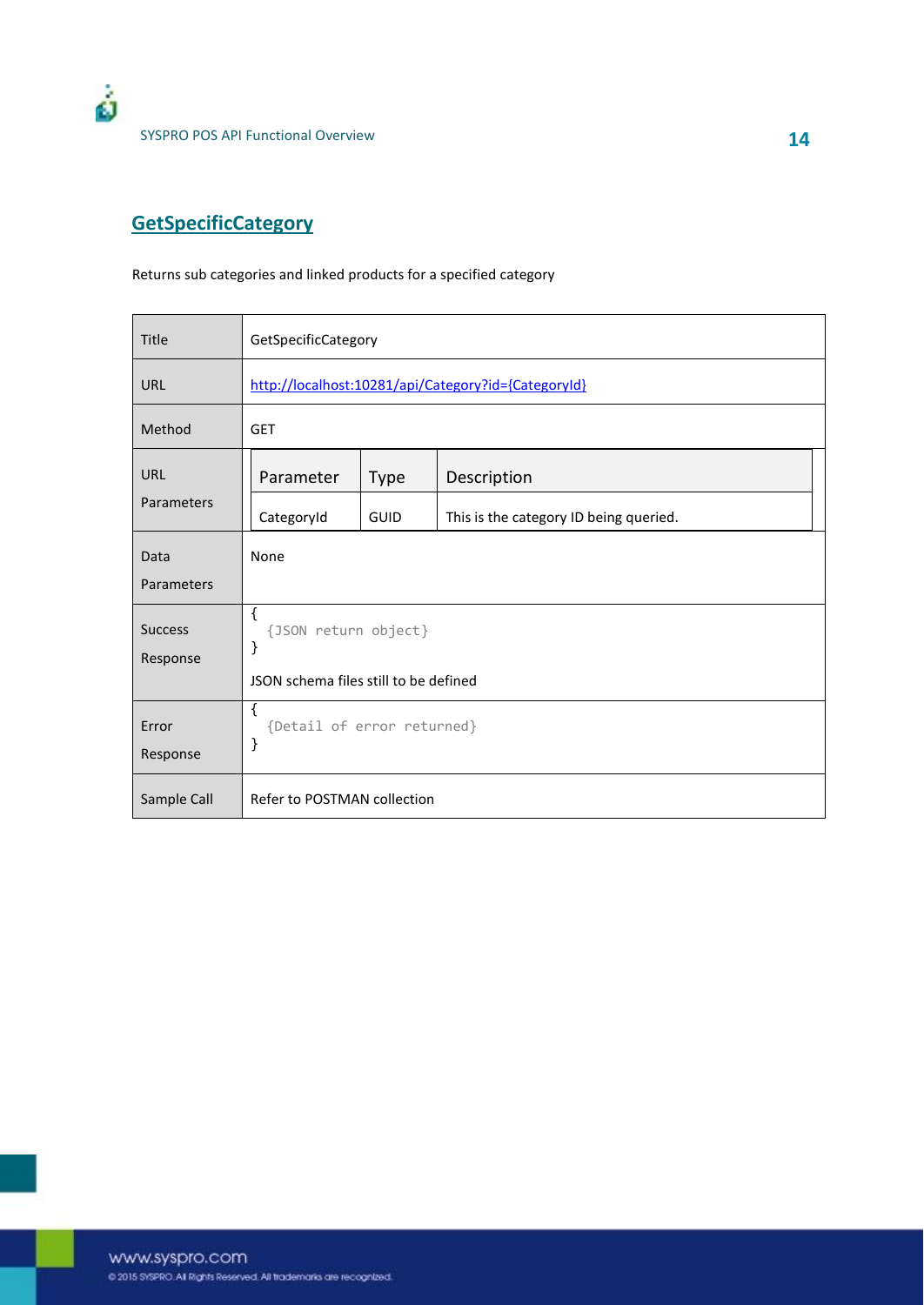## Products

The Product API endpoints return all product information for the linked stock codes. Some of the information returned for each stock code is a list of categories the stock code belongs to, warehouse and quantities available, price information, price code information, image information etc…

The following functions are available

- GetAllProducts
- **•** GetSpecificProduct
- **•** GetAllProductsForCategory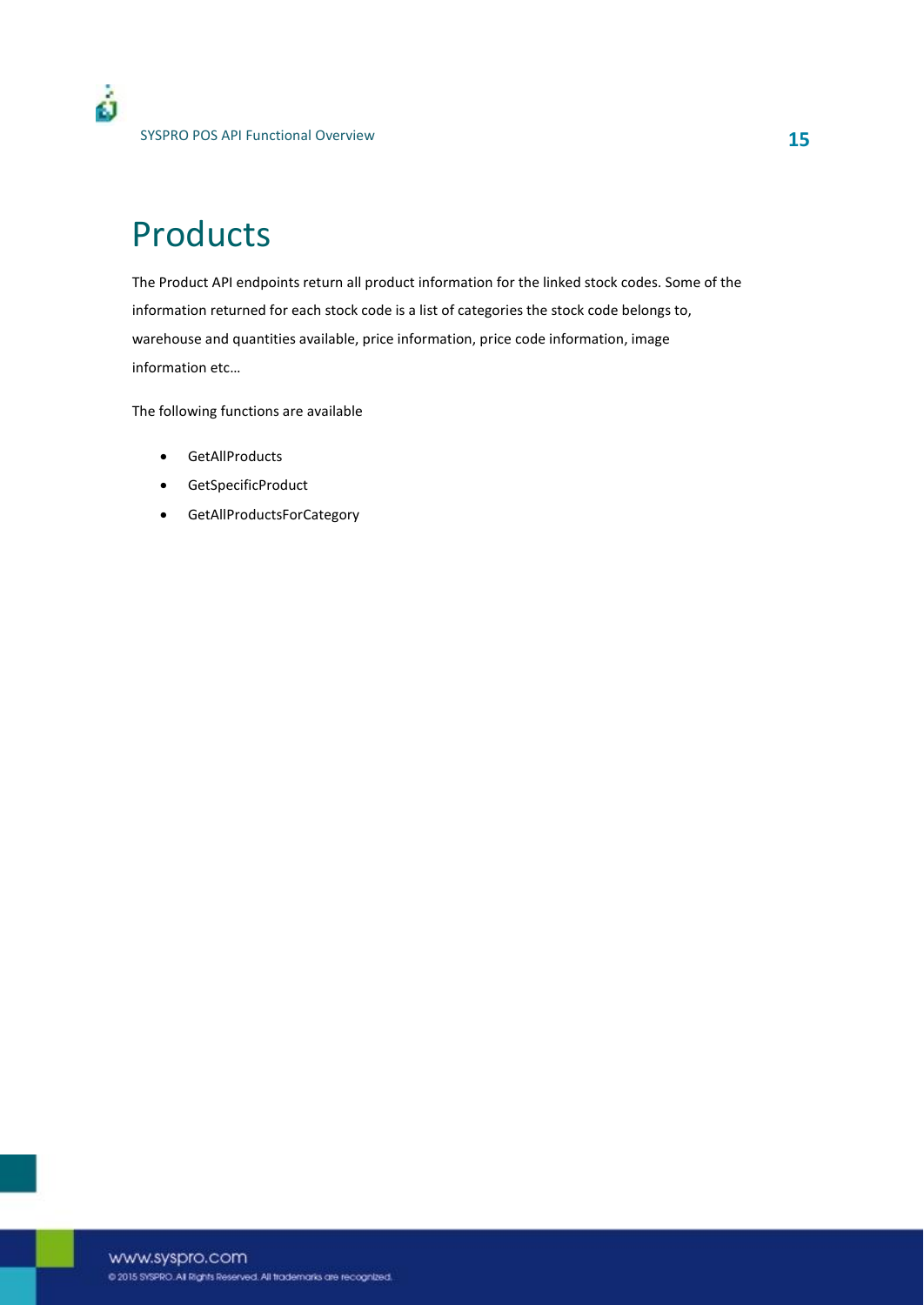

### **GetAllProducts**

This returns a list of ALL stock codes that are enabled for ecommerce

| Title                      | GetAllProducts                                                                                       |
|----------------------------|------------------------------------------------------------------------------------------------------|
| <b>URL</b>                 | http://localhost:10281/api/Product/                                                                  |
| Method                     | <b>GET</b>                                                                                           |
| <b>URL</b><br>Parameters   | None                                                                                                 |
| Data<br>Parameters         | None                                                                                                 |
| <b>Success</b><br>Response | $\{$<br>{JSON return object}<br>}<br>Refer to GetProductOutput.json and GetProductOutput-schema.json |
| Error<br>Response          | $\{$<br>{Detail of error returned}<br>}                                                              |
| Sample Call                | Refer to POSTMAN collection                                                                          |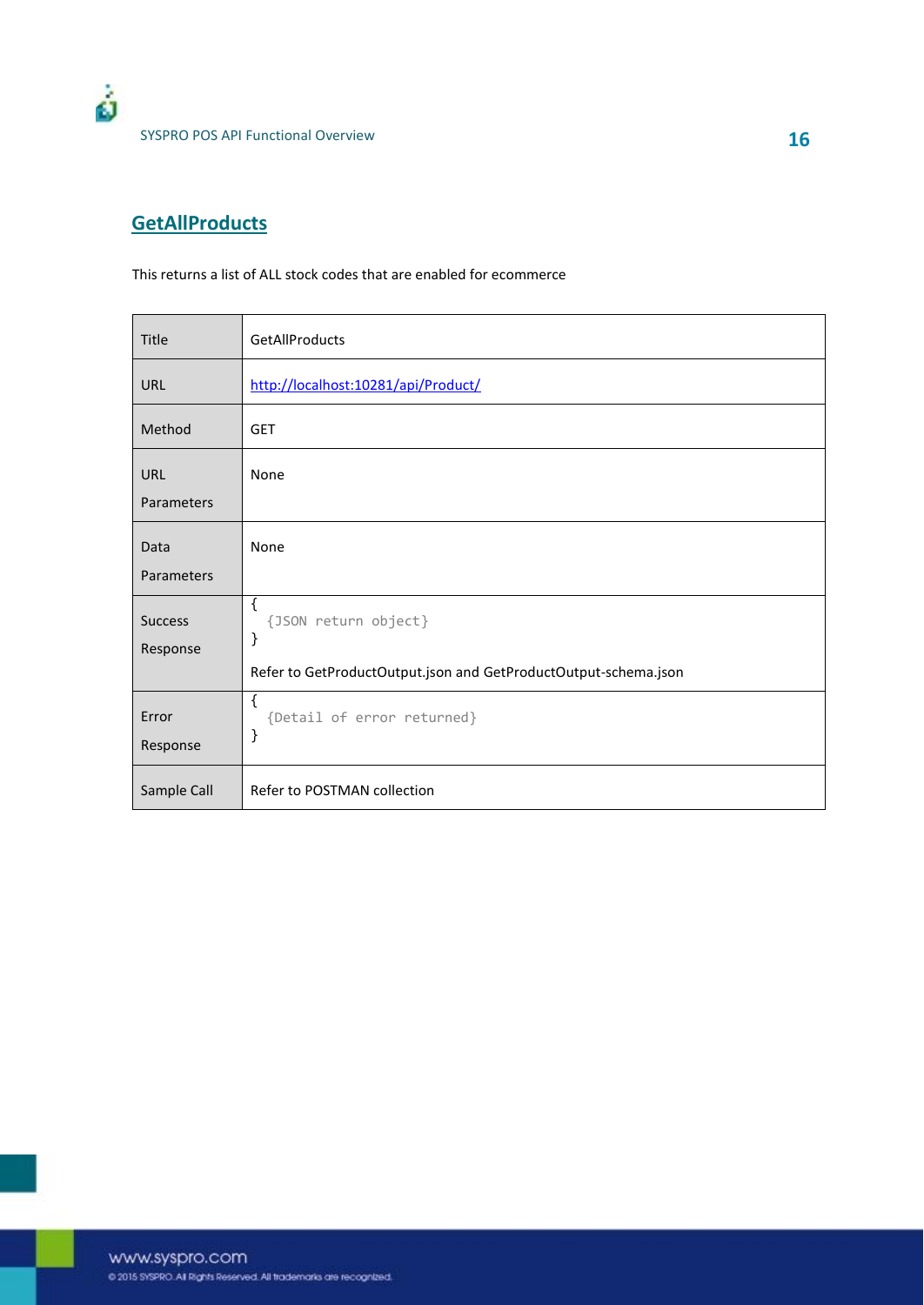

#### **GetSpecificProduct**

This returns all the product information for the specified product, it will also return a list categories that this product may belong to.

| Title                      | GetSpecificProduct                                              |               |                                                                                        |  |
|----------------------------|-----------------------------------------------------------------|---------------|----------------------------------------------------------------------------------------|--|
| <b>URL</b>                 | http://localhost:10281/api/Product/?product=A100                |               |                                                                                        |  |
| Method                     | <b>GET</b>                                                      |               |                                                                                        |  |
| URL                        | Parameter                                                       | <b>Type</b>   | Description                                                                            |  |
| Parameters                 | product                                                         | <b>String</b> | This is the specific product you are querying. It must be<br>a valid SYSPRO stock code |  |
| Data                       | None                                                            |               |                                                                                        |  |
| Parameters                 |                                                                 |               |                                                                                        |  |
| <b>Success</b><br>Response | {<br>{JSON return object}<br>}                                  |               |                                                                                        |  |
|                            | Refer to GetProductOutput.json and GetProductOutput-schema.json |               |                                                                                        |  |
| Error<br>Response          | ſ<br>{Detail of error returned}<br>}                            |               |                                                                                        |  |
| Sample Call                | Refer to POSTMAN collection                                     |               |                                                                                        |  |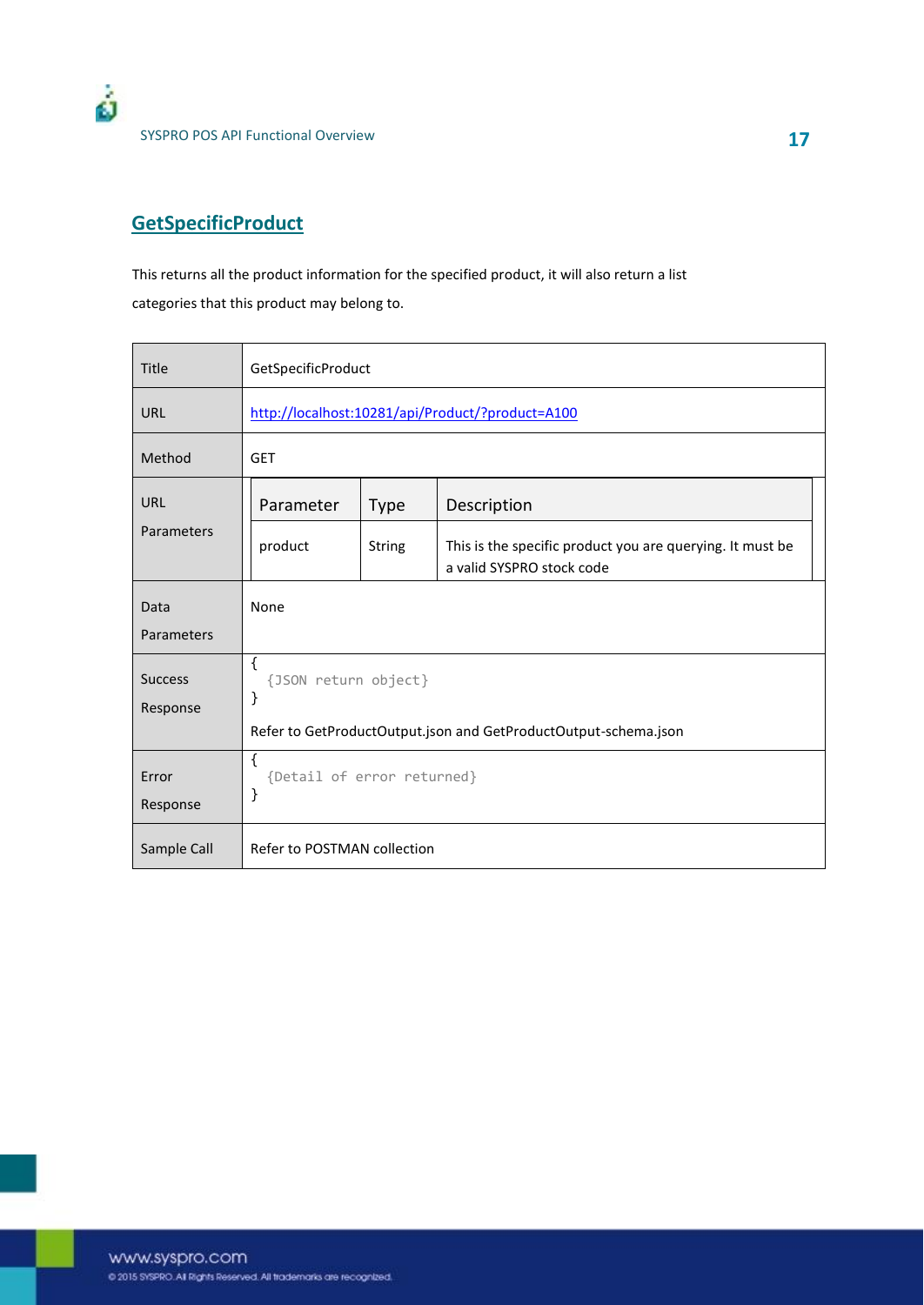

#### **GetAllProductsForCategory**

#### Returns a list of all products and associated information for a specified category

| <b>Title</b>               | GetAllProductsForCategory                                       |               |                                                                                     |  |
|----------------------------|-----------------------------------------------------------------|---------------|-------------------------------------------------------------------------------------|--|
| <b>URL</b>                 | http://localhost:10281/api/Product/?categoryId={CategoryId}     |               |                                                                                     |  |
| Method                     | <b>GET</b>                                                      |               |                                                                                     |  |
| URL                        | Parameter                                                       | <b>Type</b>   | Description                                                                         |  |
| Parameters                 | categoryId                                                      | <b>String</b> | This is the specific category id that you want to return a<br>list of products for. |  |
| Data                       | None                                                            |               |                                                                                     |  |
| Parameters                 |                                                                 |               |                                                                                     |  |
| <b>Success</b><br>Response | ſ<br>{JSON return object}<br>}                                  |               |                                                                                     |  |
|                            | Refer to GetProductOutput.json and GetProductOutput-schema.json |               |                                                                                     |  |
| Error<br>Response          | $\{$<br>{Detail of error returned}<br>}                         |               |                                                                                     |  |
| Sample Call                | Refer to POSTMAN collection                                     |               |                                                                                     |  |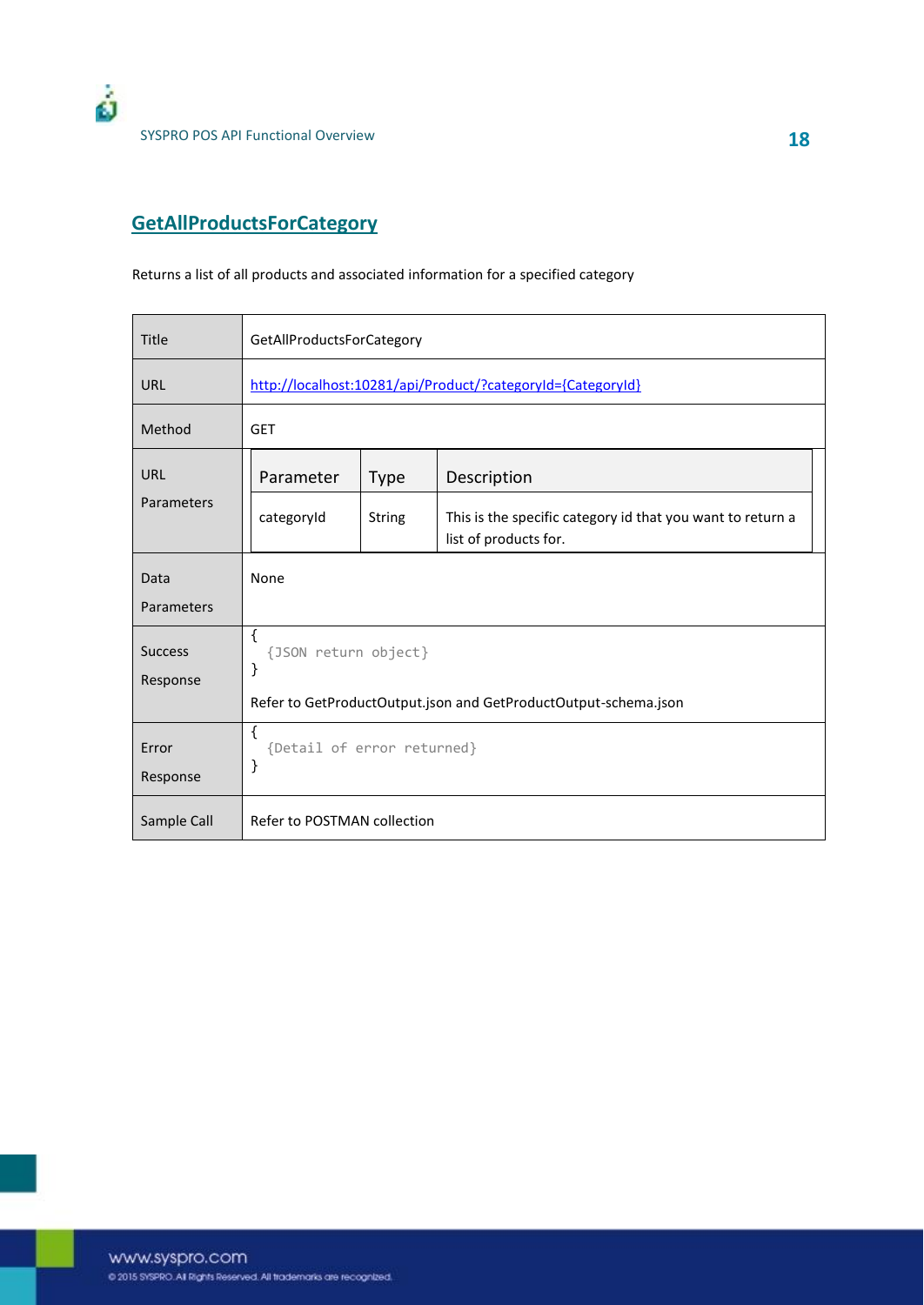## **Cart**

The Cart API endpoints control cart creation and maintenance. The Cart information returned will include all order totals, discounts and tax information calculated for the cart being built. This ensures that the information displayed to the user is calculated correctly according to the tax, discount and rounding information setup in SYSPRO to ensure the payment taken is the same value the invoice will be when posted to SYSPRO.

Creating and maintaining cart's leverages the offline architecture so it will operate regardless of whether you are connected to the main SYSPRO server or not.

The following functions are available

- Querying Carts
	- o GetCart
- **Creating Carts** 
	- o CreateCart
	- o UpdateCartHeader
	- o AddProductToCart
	- o UpdateCartProduct
	- o DeleteCartProduct
	- o AddCartOtherDetail
	- o DeleteCart
- Syncing order numbers
	- o UpdateCartHeaderExtraInfo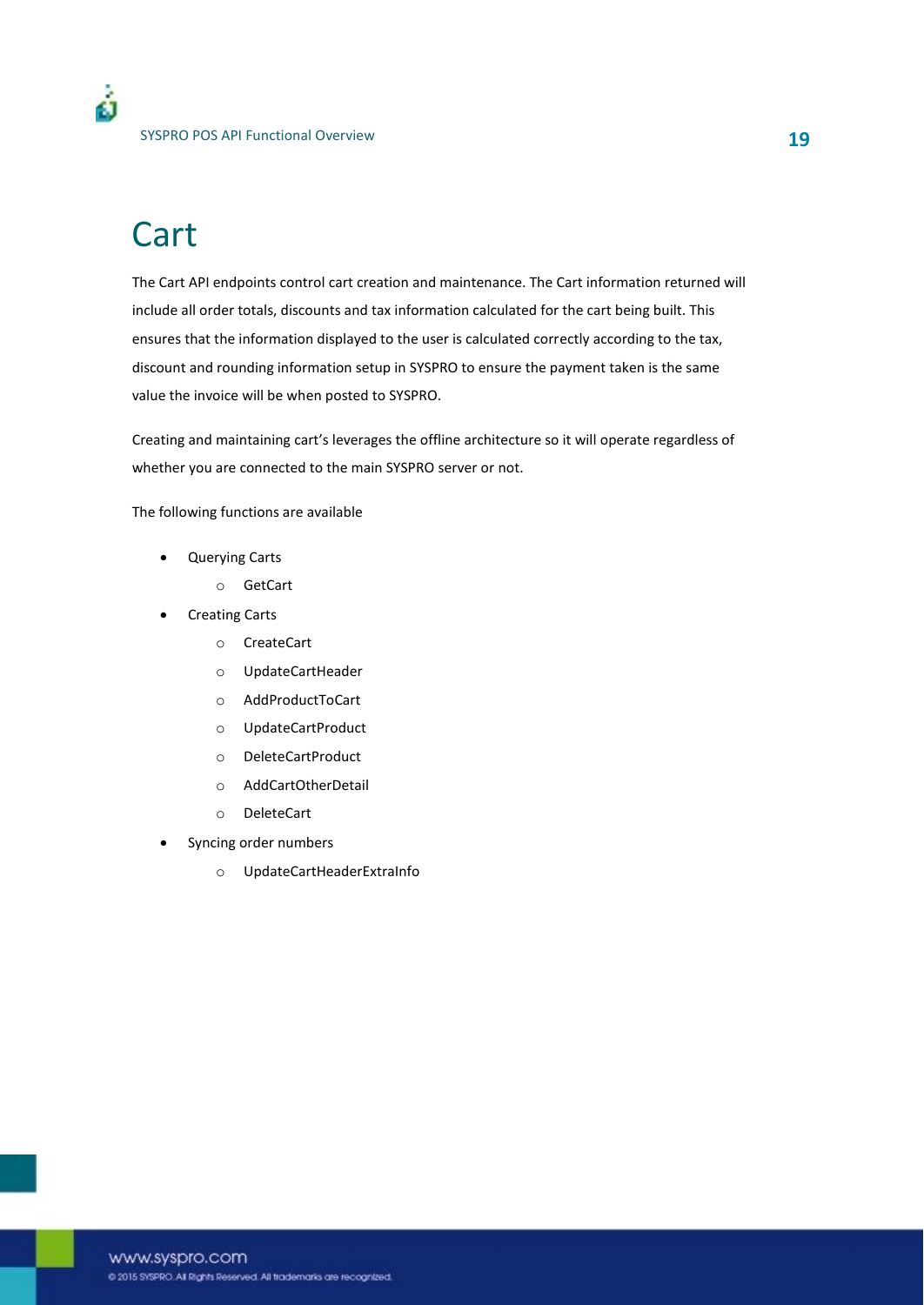

#### **GetCart**

This will return the cart details and totals for the specified cart.

| Title                      | GetCart                                                                  |             |                                                              |  |
|----------------------------|--------------------------------------------------------------------------|-------------|--------------------------------------------------------------|--|
| <b>URL</b>                 | http://localhost:10281/api/CartHeader/?transactionId={CartId}            |             |                                                              |  |
| Method                     | <b>GET</b>                                                               |             |                                                              |  |
| URL                        | Parameter                                                                | <b>Type</b> | Description                                                  |  |
| Parameters                 | transactionId                                                            | GUID        | This is the cart ID for the cart number you wish<br>to query |  |
| Data<br>Parameters         | None                                                                     |             |                                                              |  |
| <b>Success</b><br>Response | $\{$<br>{JSON return object}<br>$\}$                                     |             |                                                              |  |
|                            | Refer to GetCartOutput.json and GetCartOutput-schema.json files provided |             |                                                              |  |
| Error<br>Response          | $\{$<br>{Detail of error returned}<br>}                                  |             |                                                              |  |
| Sample Call                | Refer to POSTMAN collection                                              |             |                                                              |  |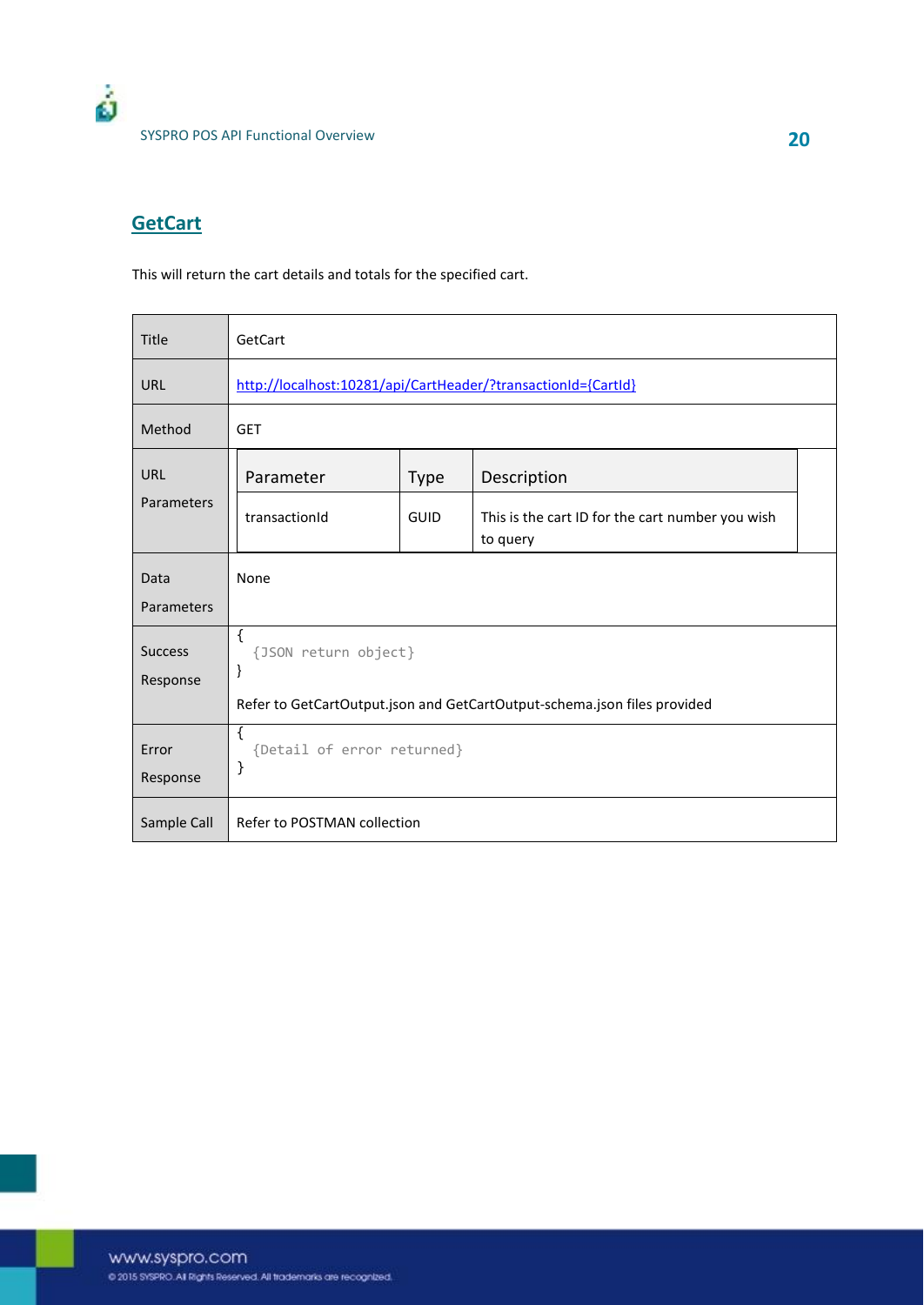### **CreateCart**

This will create a cart

| Title                    | <b>CreateCart</b>                                                            |
|--------------------------|------------------------------------------------------------------------------|
| URL                      | http://localhost:10281/api/CartHeader/                                       |
| Method                   | <b>POST</b>                                                                  |
| <b>URL</b><br>Parameters | None                                                                         |
|                          |                                                                              |
| Data<br>Parameters       | Refer to CreateCartInput.json and CreateCartInput-schema.json files provided |
| <b>Success</b>           | $\mathcal{L}_{\mathcal{L}}$<br>{JSON return object}                          |
| Response                 | }                                                                            |
|                          | Refer to GetCartOutput.json and GetCartOutput-schema.json files provided     |
| Error                    | ſ<br>{Detail of error returned}                                              |
| Response                 | }                                                                            |
| Sample Call              | Refer to POSTMAN collection                                                  |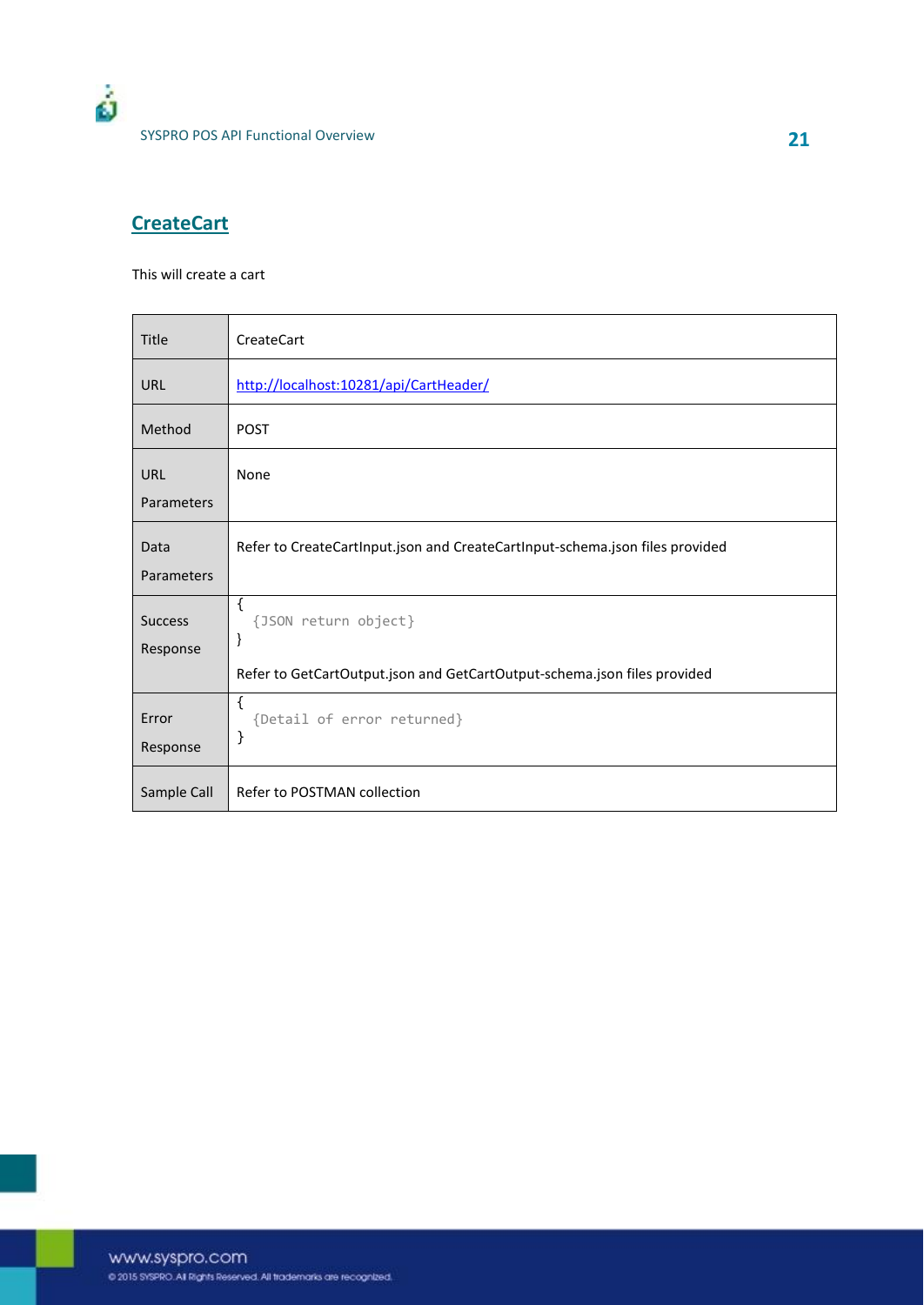

### **UpdateCartHeader**

This will update the cart header information.

| Title                      | UpdateCartHeader                                                                                                                     |
|----------------------------|--------------------------------------------------------------------------------------------------------------------------------------|
| <b>URL</b>                 | http://localhost:10281/api/CartHeader/                                                                                               |
| Method                     | <b>PUT</b>                                                                                                                           |
| URL<br>Parameters          | None                                                                                                                                 |
| Data<br>Parameters         | Refer to UpdateCartHeaderInput.json and UpdateCartHeaderInput-schema.json files<br>provided                                          |
| <b>Success</b><br>Response | $\mathcal{L}_{\mathcal{L}}$<br>{JSON return object}<br>}<br>Refer to GetCartOutput.json and GetCartOutput-schema.json files provided |
| Error<br>Response          | ſ<br>{Detail of error returned}<br>}                                                                                                 |
| Sample Call                | Refer to POSTMAN collection                                                                                                          |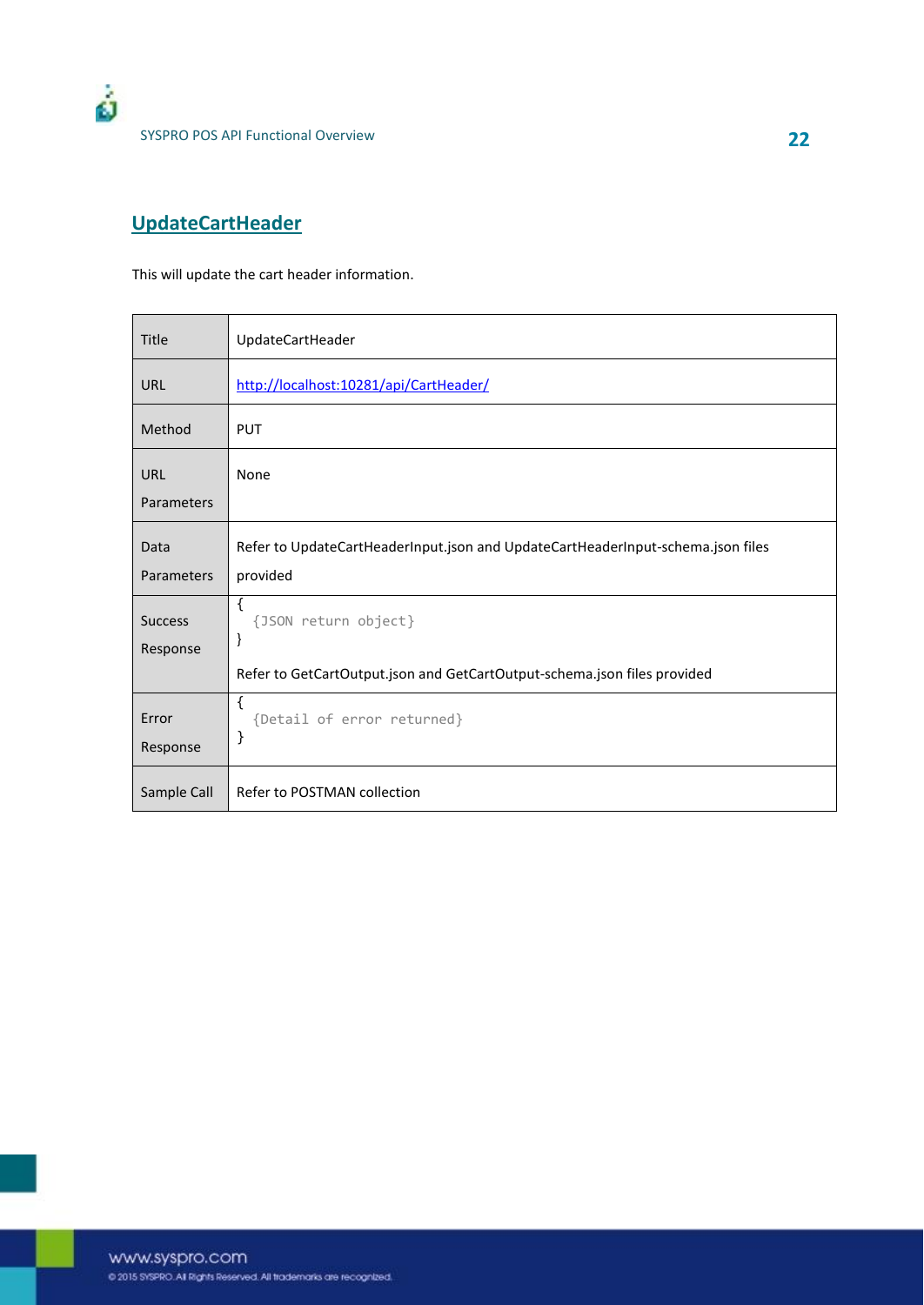

### **AddProductToCart**

This will allow you to add an item to a cart.

| Title                      | AddProductToCart                                                                                                             |               |                                                                      |  |  |
|----------------------------|------------------------------------------------------------------------------------------------------------------------------|---------------|----------------------------------------------------------------------|--|--|
| URL                        | http://localhost:10281/api/CartDetail?transactionId={CartId}&stockCode={stockCode}<br>&orderQty={quantity}&lineNumber={line} |               |                                                                      |  |  |
| Method                     | <b>POST</b>                                                                                                                  |               |                                                                      |  |  |
| <b>URL</b>                 | Parameter                                                                                                                    | <b>Type</b>   | Description                                                          |  |  |
| Parameters                 | transactionId                                                                                                                | GUID          | This is the cart number you want to add the<br>stock line to.        |  |  |
|                            | stockCode                                                                                                                    | <b>String</b> | This is the SYSPRO stock code you are adding to<br>the line          |  |  |
|                            | orderQty                                                                                                                     | Numeric       | This is the quantity of the stock code being<br>ordered for the line |  |  |
|                            | lineNumber                                                                                                                   | String        | Line number you are adding                                           |  |  |
| Data<br>Parameters         | None                                                                                                                         |               |                                                                      |  |  |
| <b>Success</b><br>Response | $\{$<br>{JSON return object}<br>}                                                                                            |               |                                                                      |  |  |
|                            | Refer to GetCartOutput.json and GetCartOutput-schema.json files provided                                                     |               |                                                                      |  |  |
| Error<br>Response          | $\mathbf{f}$<br>{Detail of error returned}<br>}                                                                              |               |                                                                      |  |  |
| Sample Call                | Refer to POSTMAN collection                                                                                                  |               |                                                                      |  |  |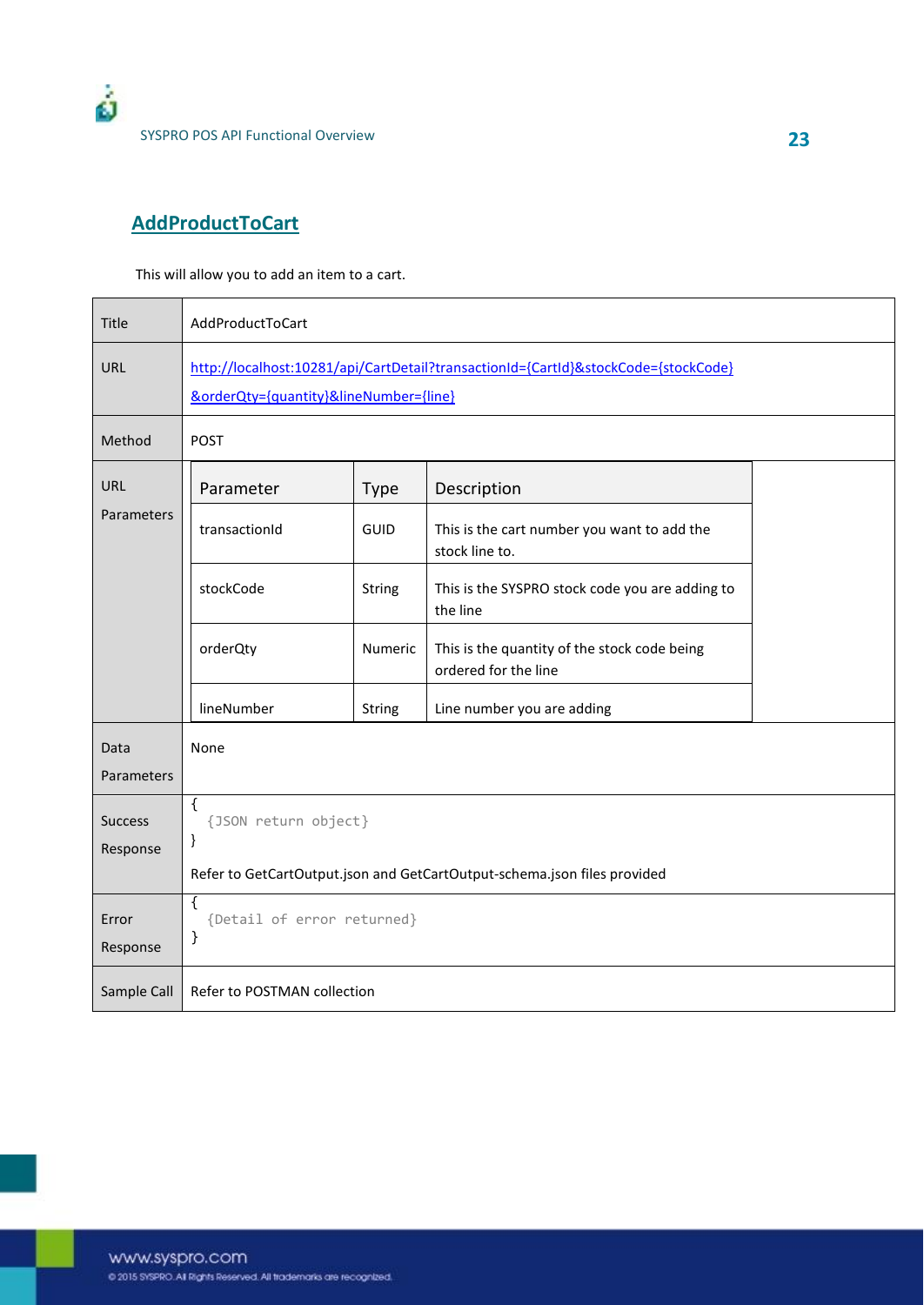

### **UpdateCartProduct**

This will update a specified cart line.

| <b>Title</b>               | <b>UpdateCartProduct</b>                                                                                   |
|----------------------------|------------------------------------------------------------------------------------------------------------|
| <b>URL</b>                 | http://localhost:10281/api/CartDetail/                                                                     |
| Method                     | <b>PUT</b>                                                                                                 |
| <b>URL</b><br>Parameters   | None                                                                                                       |
| Data<br>Parameters         | Refer to UpdateCartProductInput.json and UpdateCartProductInput-schema.json files<br>provided              |
| <b>Success</b><br>Response | ₹<br>{JSON return object}<br>}<br>Refer to GetCartOutput.json and GetCartOutput-schema.json files provided |
| Error<br>Response          | ₹<br>{Detail of error returned}<br>}                                                                       |
| Sample Call                | Refer to POSTMAN collection                                                                                |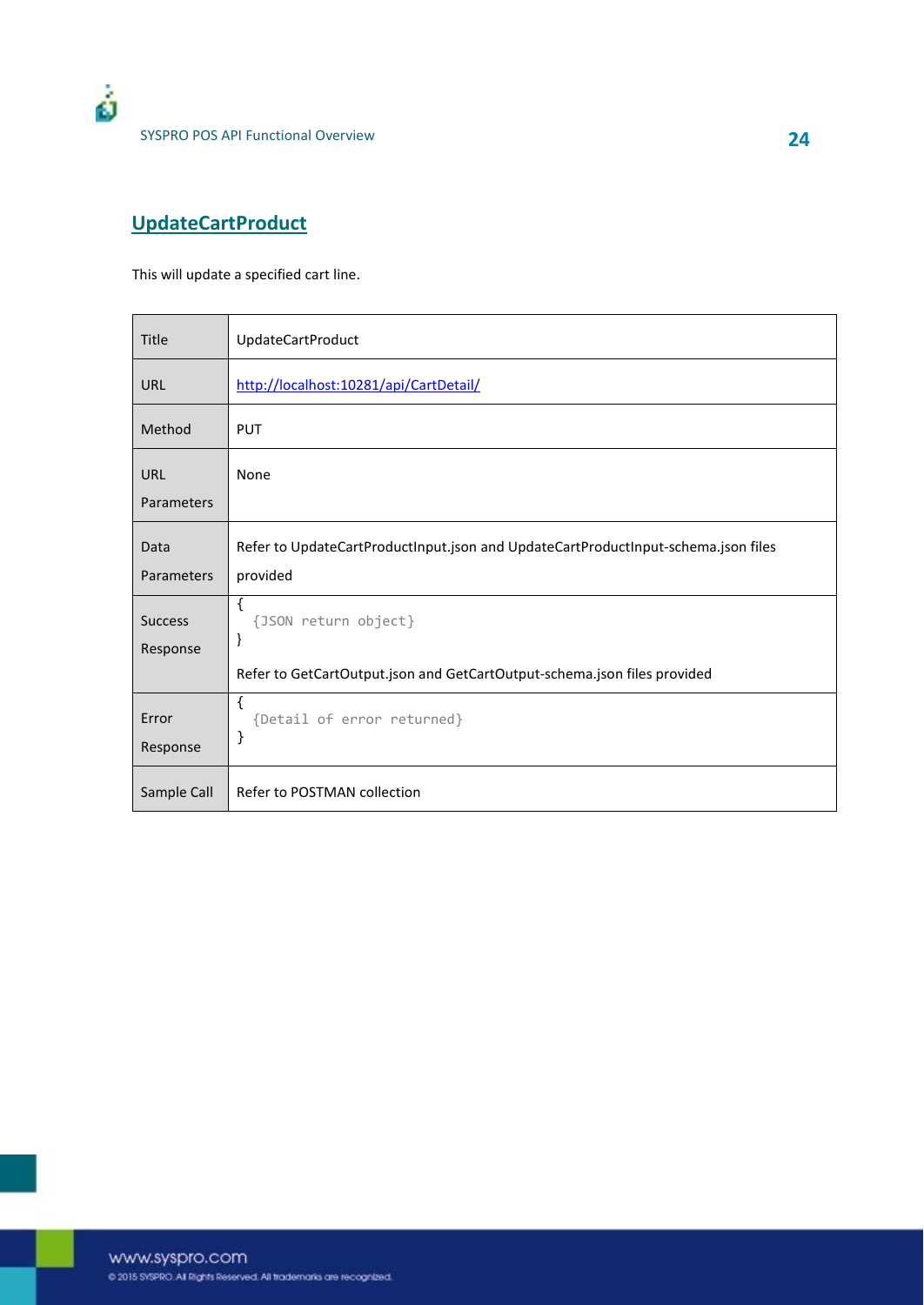

### **DeleteCartProduct**

This will delete a specified cart line.

| <b>Title</b>               | <b>DeleteCartProduct</b>                                                        |             |                                                                                 |  |  |
|----------------------------|---------------------------------------------------------------------------------|-------------|---------------------------------------------------------------------------------|--|--|
| <b>URL</b>                 | http://localhost:10281/api/CartDetail/?transactionId={cartId}&lineNumber={line} |             |                                                                                 |  |  |
| Method                     | <b>DELETE</b>                                                                   |             |                                                                                 |  |  |
| <b>URL</b>                 | Parameter                                                                       | <b>Type</b> | Description                                                                     |  |  |
| Parameters                 | cartNumber                                                                      | GUID        | This is the SYSPRO Point of Sale cart number you<br>want to delete the line for |  |  |
|                            | lineNumber                                                                      | Numeric     | This is the quote line number you want to delete                                |  |  |
| Data<br>Parameters         | None                                                                            |             |                                                                                 |  |  |
| <b>Success</b><br>Response | $\left\{ \right.$<br>{JSON return object}<br>}                                  |             |                                                                                 |  |  |
|                            | Refer to GetCartOutput.json and GetCartOutput-schema.json files provided        |             |                                                                                 |  |  |
| Error<br>Response          | $\{$<br>{Detail of error returned}<br>}                                         |             |                                                                                 |  |  |
| Sample Call                | Refer to POSTMAN collection                                                     |             |                                                                                 |  |  |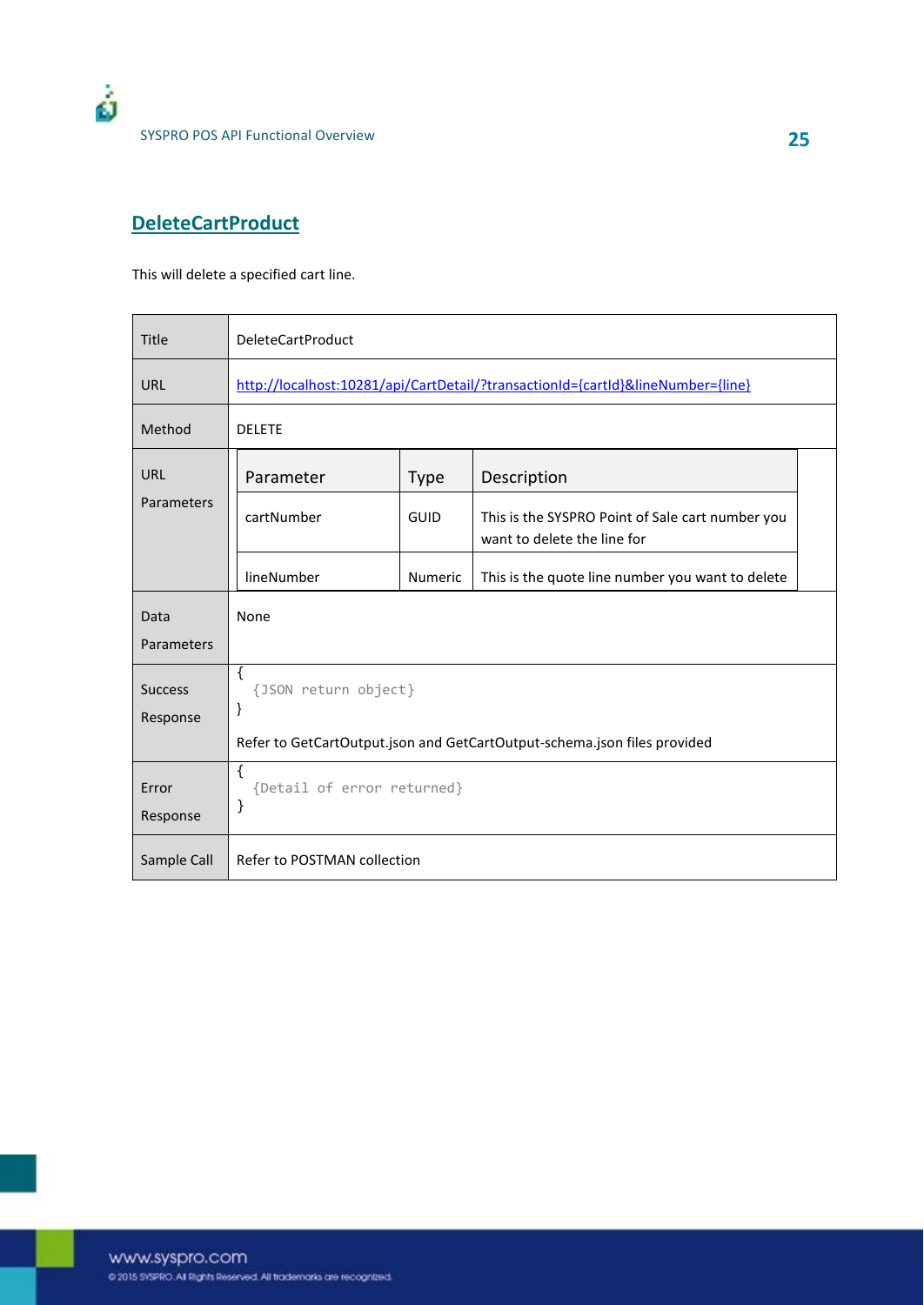

### **AddCartOtherDetail**

This allows you to add other line types to the cart (other than stocked).

| <b>Title</b>       | AddCartOtherDetail                                                                                                                                                                                                            |               |                                                                                                                                    |  |
|--------------------|-------------------------------------------------------------------------------------------------------------------------------------------------------------------------------------------------------------------------------|---------------|------------------------------------------------------------------------------------------------------------------------------------|--|
| URL                | http://localhost:10281/api/CartDetailOther?transactionId= {CartId}&description={desc}<br><u> &amp;amount={amount}&amp;unitCost={cost}&amp;lineNumber={line}&amp;lineType={lineType}</u><br>&productClass=TPT&uom=EA&taxCode=A |               |                                                                                                                                    |  |
| Method             | <b>POST</b>                                                                                                                                                                                                                   |               |                                                                                                                                    |  |
| URL                | Parameter                                                                                                                                                                                                                     | <b>Type</b>   | Description                                                                                                                        |  |
| Parameters         | cartNumber                                                                                                                                                                                                                    | <b>GUID</b>   | This is the SYSPRO Point of Sale cart number you<br>want to add a line for                                                         |  |
|                    | description                                                                                                                                                                                                                   | String        | This is the description for the line being added.                                                                                  |  |
|                    | amount                                                                                                                                                                                                                        | Numeric       | This is the amount value for the line being<br>added.                                                                              |  |
|                    | unitCost                                                                                                                                                                                                                      | Numeric       | This is the unitCost value of the line being added                                                                                 |  |
|                    | lineNumber                                                                                                                                                                                                                    | Numeric       | This is the line number for the line being added                                                                                   |  |
|                    | lineType                                                                                                                                                                                                                      | String        | This is the lineType for the line being added<br>4 - Freight line<br>5 - Miscellaneous line<br>7 - Non-stocked                     |  |
|                    | productClass                                                                                                                                                                                                                  | String        | This is the SYSPRO product class for the line<br>being added. This must be a valid SYSPRO<br>product class.                        |  |
|                    | <b>UOM</b>                                                                                                                                                                                                                    | String        | This is the unit of measure for the line being<br>added.                                                                           |  |
|                    | taxCode                                                                                                                                                                                                                       | <b>String</b> | This is the tax code for the line being added. If<br>this is empty it will use the default tax code<br>defined against the branch. |  |
| Data<br>Parameters | None                                                                                                                                                                                                                          |               |                                                                                                                                    |  |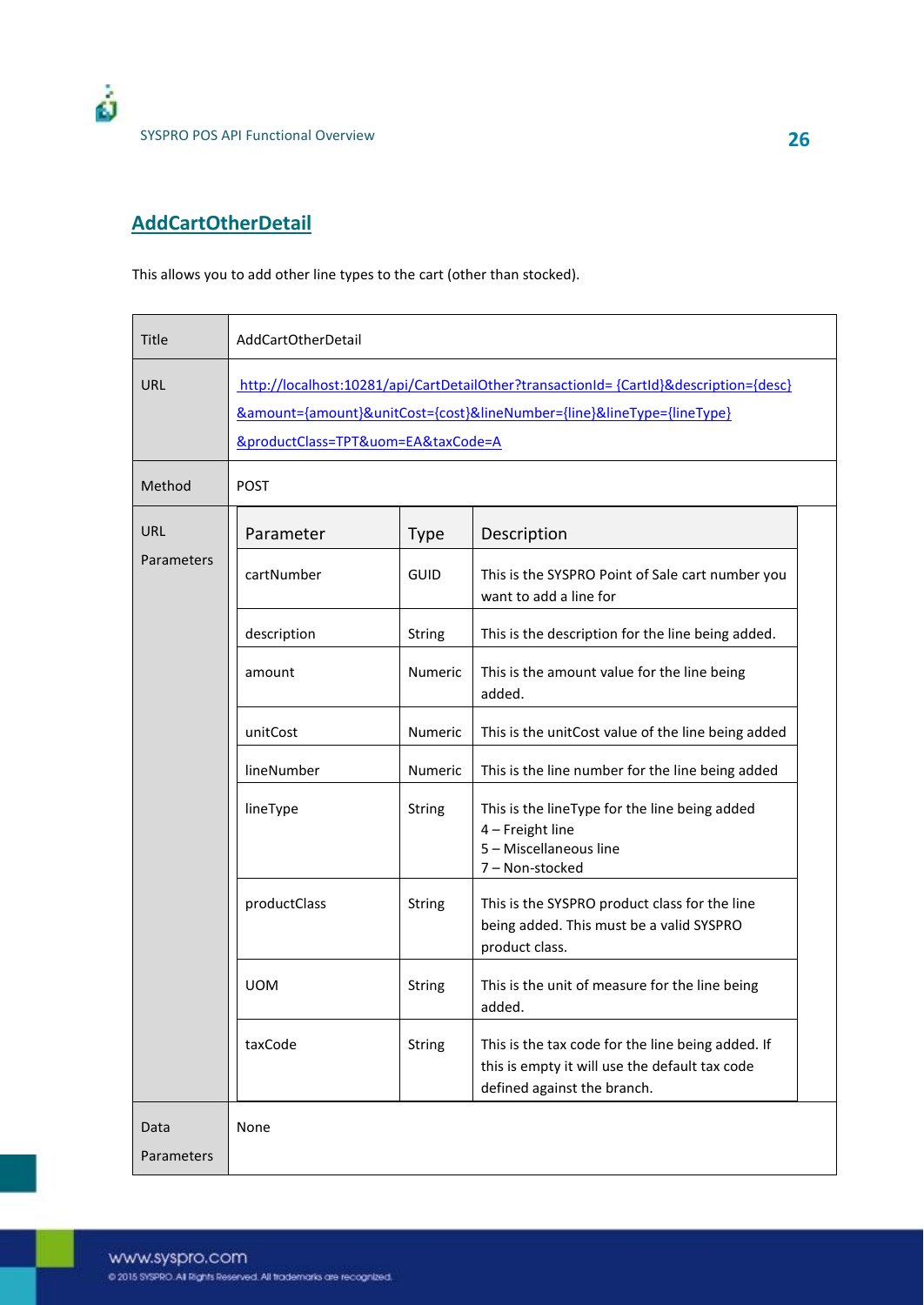| <b>Success</b><br>Response | {JSON return object}                                                     |
|----------------------------|--------------------------------------------------------------------------|
|                            | Refer to GetCartOutput.json and GetCartOutput-schema.json files provided |
| Error<br>Response          | {Detail of error returned}                                               |
| Sample Call                | Refer to POSTMAN collection                                              |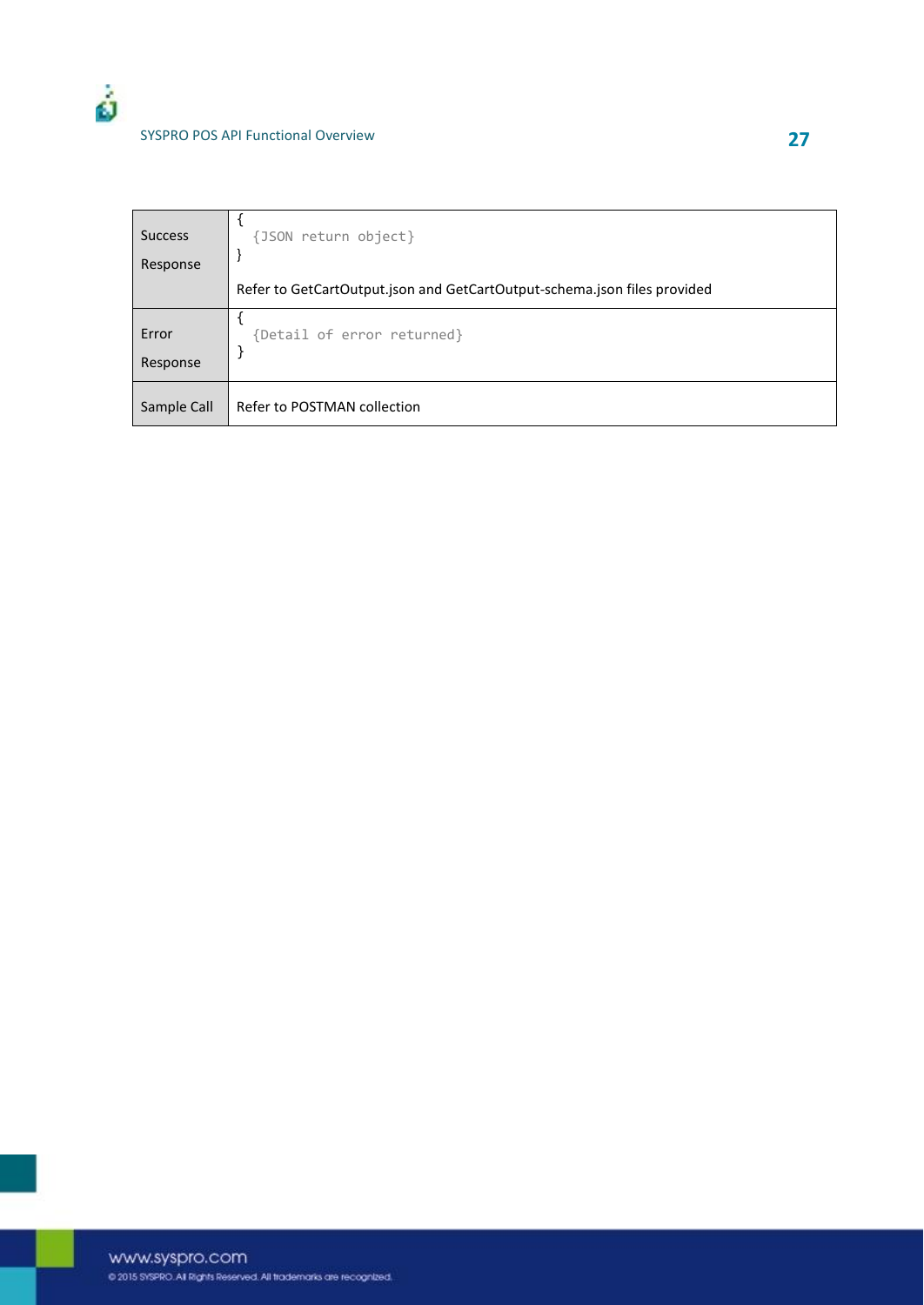#### **DeleteCart**

This will delete a specified cart

| <b>Title</b>               | <b>DeleteCart</b>                                             |             |                                                                    |  |  |
|----------------------------|---------------------------------------------------------------|-------------|--------------------------------------------------------------------|--|--|
| URL                        | http://localhost:10281/api/CartHeader/?transactionId={cartId} |             |                                                                    |  |  |
| Method                     | <b>DELETE</b>                                                 |             |                                                                    |  |  |
| URL                        | Parameter                                                     | <b>Type</b> | Description                                                        |  |  |
| Parameters                 | cartNumber                                                    | GUID        | This is the SYSPRO Point of Sale cart number you<br>want to delete |  |  |
| Data<br>Parameters         | None                                                          |             |                                                                    |  |  |
| <b>Success</b><br>Response | None                                                          |             |                                                                    |  |  |
| Error<br>Response          | $\{$<br>{Detail of error returned}<br>}                       |             |                                                                    |  |  |
| Sample Call                | Refer to POSTMAN collection                                   |             |                                                                    |  |  |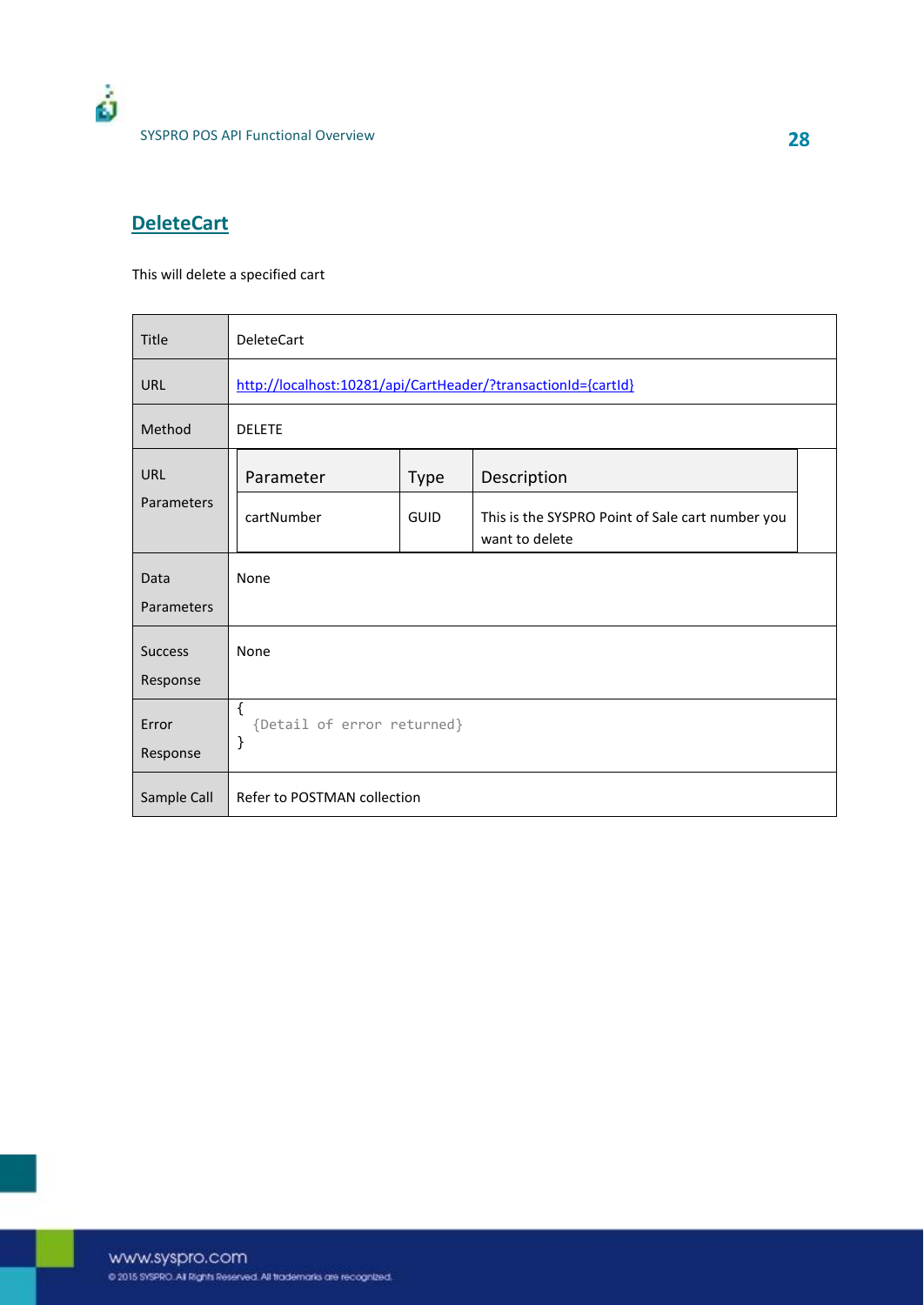

SYSPRO POS API Functional Overview **29**

#### **UpdateCartHeaderExtraInfo**

This allows you to query the SYSPRO sales order and invoice numbers for a specific cart if required. Since the offline architecture is utilized, you do not immediately get the SYSPRO sales order and invoice number back. This method provides a way for you to get the SYSPRO sales order and Invoice number after it has posted and link it to a cart.

| Title             | UpdateCartHeaderExtraInfo                                                                          |                                                                          |                                                                                      |  |  |  |
|-------------------|----------------------------------------------------------------------------------------------------|--------------------------------------------------------------------------|--------------------------------------------------------------------------------------|--|--|--|
| URL               | http://localhost:10281/api/CartHeader/?transactionId={CartId}&posTransactionId={SaleTransactionId} |                                                                          |                                                                                      |  |  |  |
| Method            | <b>POST</b>                                                                                        |                                                                          |                                                                                      |  |  |  |
| URL               | Parameter                                                                                          | <b>Type</b>                                                              | Description                                                                          |  |  |  |
| Parameters        | transactionId                                                                                      | <b>GUID</b>                                                              | This is the cart number you want to update with<br>the SYSPRO numbers                |  |  |  |
|                   | posTransactionId                                                                                   | <b>GUID</b>                                                              | This is the POS transaction created at the time<br>the cart was converted to a sale. |  |  |  |
| Data              | None                                                                                               |                                                                          |                                                                                      |  |  |  |
| Parameters        |                                                                                                    |                                                                          |                                                                                      |  |  |  |
| <b>Success</b>    | $\{$                                                                                               | {JSON return object}                                                     |                                                                                      |  |  |  |
| Response          | }                                                                                                  |                                                                          |                                                                                      |  |  |  |
|                   |                                                                                                    | Refer to GetCartOutput.json and GetCartOutput-schema.json files provided |                                                                                      |  |  |  |
| Error<br>Response | ſ<br>{Detail of error returned}<br>}                                                               |                                                                          |                                                                                      |  |  |  |
|                   | Refer to POSTMAN collection                                                                        |                                                                          |                                                                                      |  |  |  |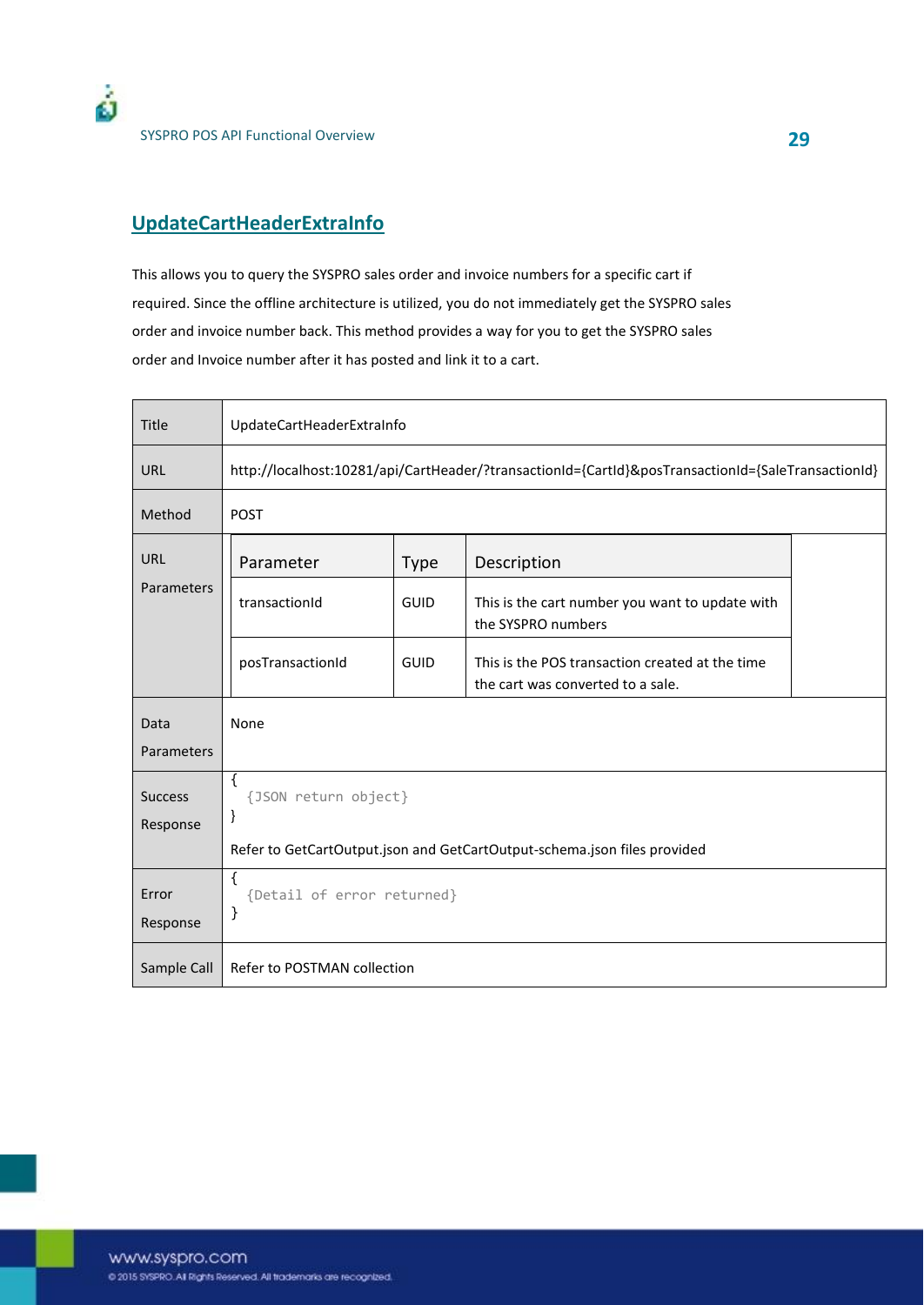## Payments

The Payment API endpoints allow you add payments to a cart.

Creating and maintaining payments leverages the offline architecture so it will operate regardless of whether you are connected to the main SYSPRO server or not.

The following functions are available

- PostPayment
- UpdatePayment
- DeletePayment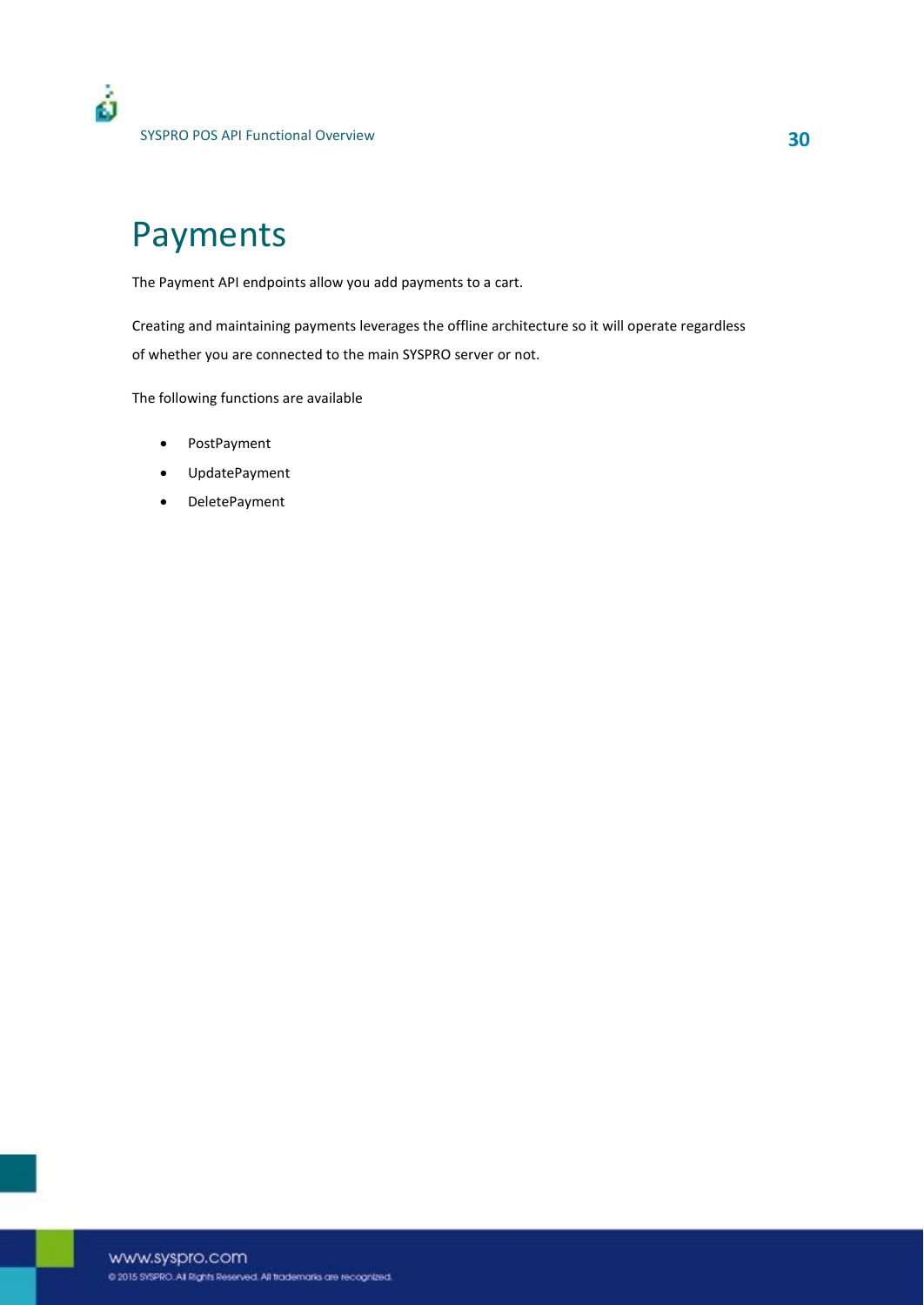### **PostPayment**

This will post a payment for a specified cart

| <b>Title</b>               | PostPayment                                                                                       |
|----------------------------|---------------------------------------------------------------------------------------------------|
| <b>URL</b>                 | http://localhost:10281/api/Payment                                                                |
| Method                     | <b>POST</b>                                                                                       |
| <b>URL</b>                 | None                                                                                              |
| Parameters                 |                                                                                                   |
| Data                       | Refer to PostPaymentInput.json and PostPaymentInput-schema.json files provided                    |
| Parameters                 |                                                                                                   |
| <b>Success</b><br>Response | $\mathcal{L}_{\mathcal{L}}$<br>"ReturnResult": {JSON return object},<br>"ErrorMessage": null<br>} |
|                            | Refer to GetSalesOrderForCustomerOutput.json and GetSalesOrderForCustomerOutput-                  |
|                            | schema.json files provided                                                                        |
| Error<br>Response          | ₹<br>"ReturnResult": null,<br>"ErrorMessage": {Detail of error returned}<br>}                     |
| Sample Call                | Refer to POSTMAN collection                                                                       |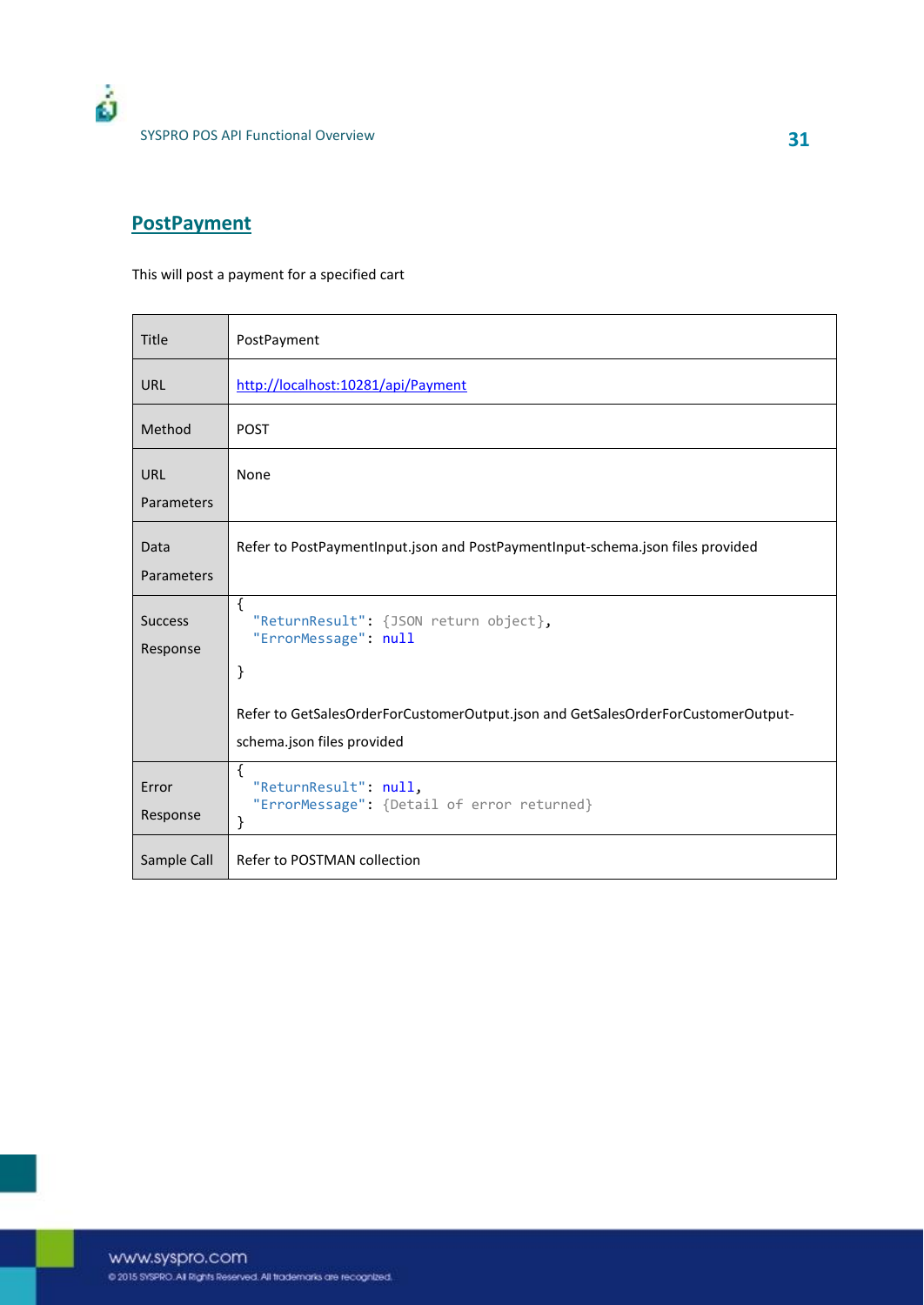

### **UpdatePayment**

This will update a specified payment for a cart.

| <b>Title</b>               | GetSalesOrderDetail                                                                                                                                                               |
|----------------------------|-----------------------------------------------------------------------------------------------------------------------------------------------------------------------------------|
| <b>URL</b>                 | http://localhost:10281/api/Payment                                                                                                                                                |
| Method                     | <b>PUT</b>                                                                                                                                                                        |
| <b>URL</b><br>Parameters   | None                                                                                                                                                                              |
| Data<br>Parameters         | None                                                                                                                                                                              |
| <b>Success</b><br>Response | $\{$<br>"ReturnResult": {JSON return object},<br>"ErrorMessage": null<br>}<br>Refer to GetSalesOrderDetailOutput.json and GetSalesOrderDetailOutput-schema.json files<br>provided |
| Error<br>Response          | $\{$<br>"ReturnResult": null,<br>"ErrorMessage": {Detail of error returned}<br>}                                                                                                  |
| Sample Call                | Refer to POSTMAN collection                                                                                                                                                       |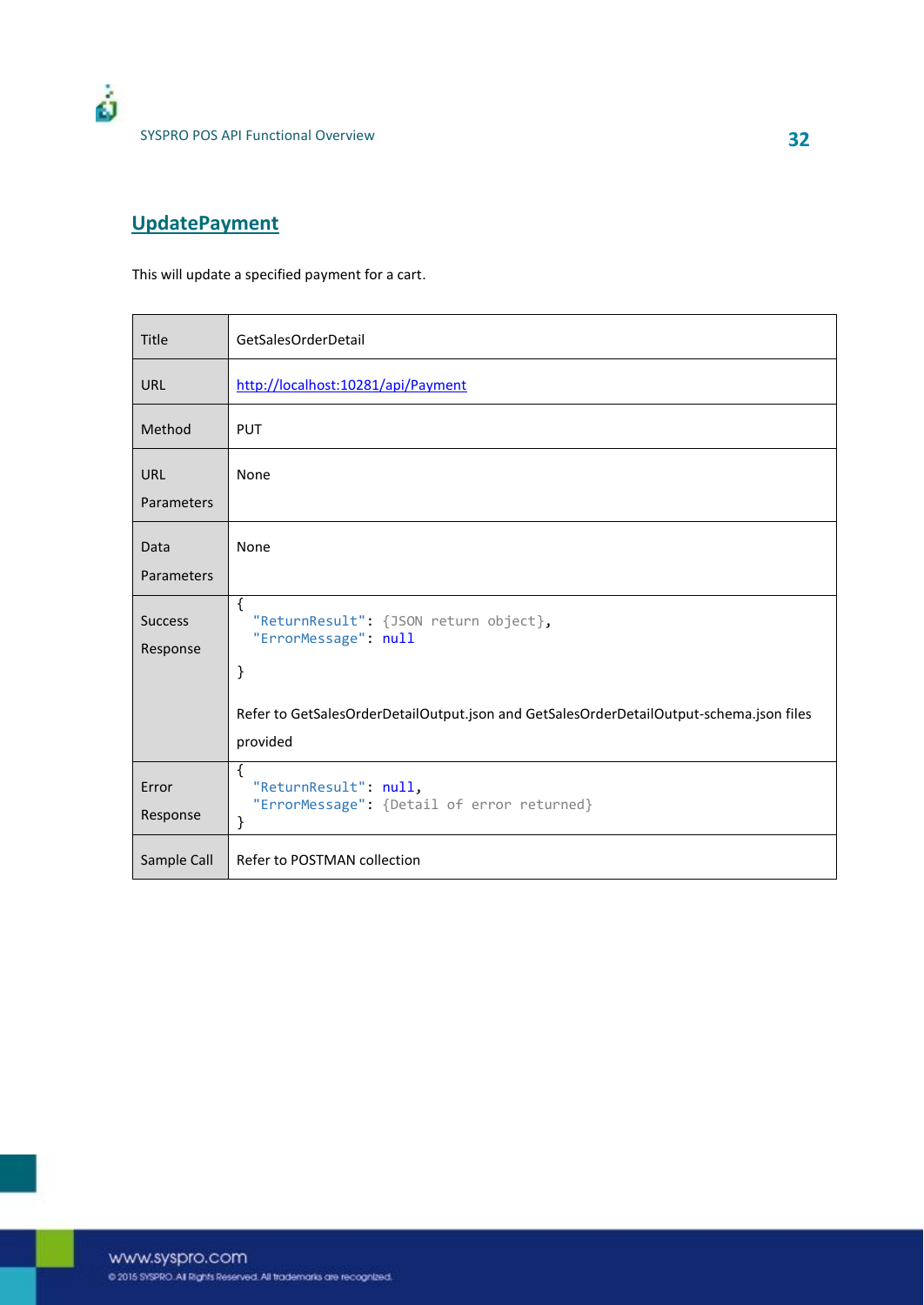

#### **DeletePayment**

This will update a specified payment for a cart.

| Title                      | GetSalesOrderDetail                                                                                 |               |                                                  |  |  |
|----------------------------|-----------------------------------------------------------------------------------------------------|---------------|--------------------------------------------------|--|--|
| <b>URL</b>                 | http://localhost:10281/api/Payment                                                                  |               |                                                  |  |  |
| Method                     | <b>PUT</b>                                                                                          |               |                                                  |  |  |
| URL                        | Parameter                                                                                           | <b>Type</b>   | Description                                      |  |  |
| Parameters                 | salesOrder                                                                                          | <b>String</b> | This is the SYSPRO sales order you wish to query |  |  |
| Data<br>Parameters         | None                                                                                                |               |                                                  |  |  |
| <b>Success</b><br>Response | $\left\{ \right.$<br>"ReturnResult": {JSON return object},<br>"ErrorMessage": null<br>}             |               |                                                  |  |  |
|                            | Refer to GetSalesOrderDetailOutput.json and GetSalesOrderDetailOutput-schema.json files<br>provided |               |                                                  |  |  |
| Error<br>Response          | $\{$<br>"ReturnResult": null,<br>"ErrorMessage": {Detail of error returned}<br>}                    |               |                                                  |  |  |
| Sample Call                | Refer to POSTMAN collection                                                                         |               |                                                  |  |  |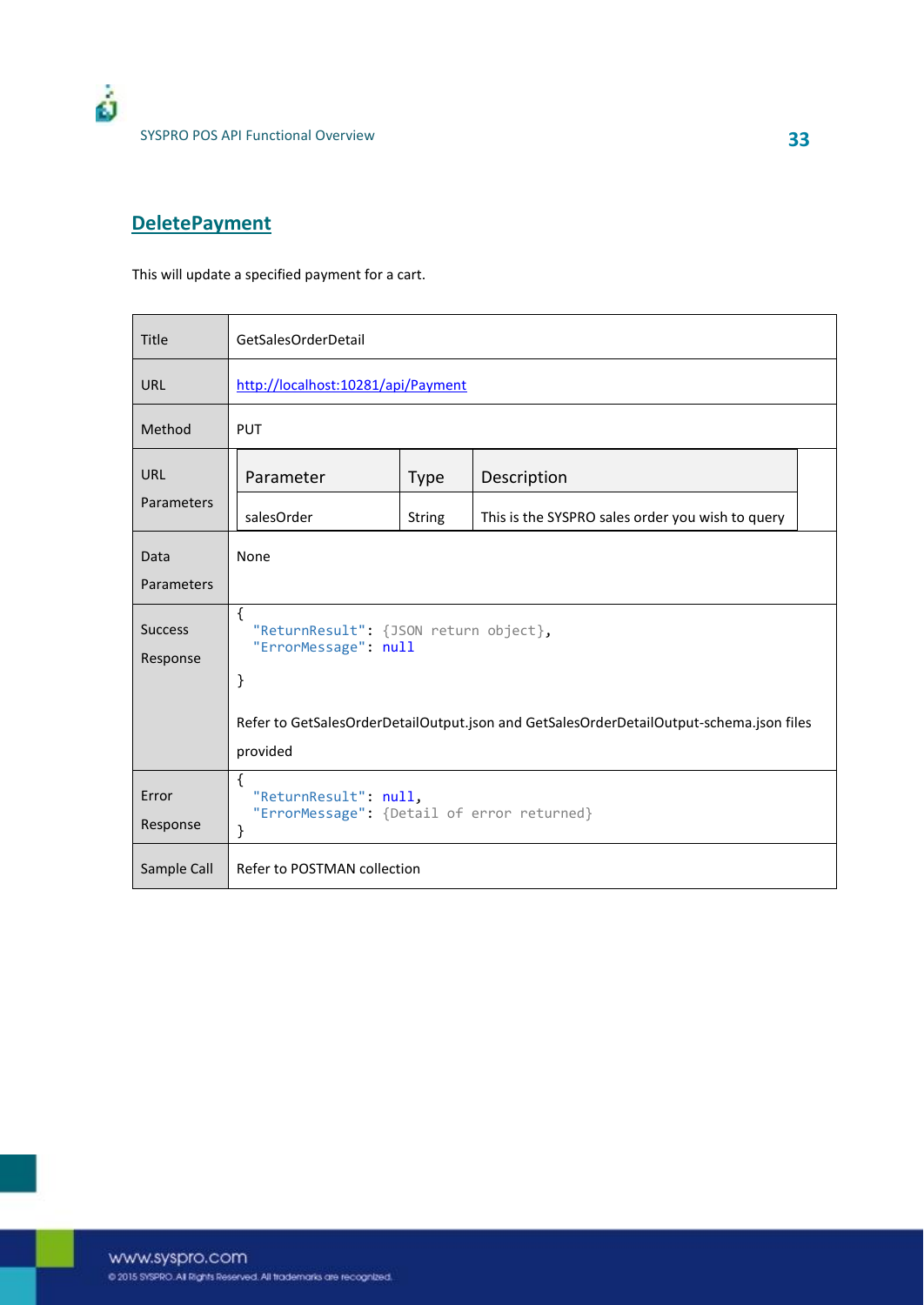# Sales Orders

The Sales Orders API endpoints allow you get the required sales order information for a customer. All the Sales Order functions interact with SYSPRO directly on the main server so if the lines to the main server are down, you will not be able to access any of these functions.

The following functions are available

- x GetSalesOrdersForCustomer
- GetSalesOrderDetail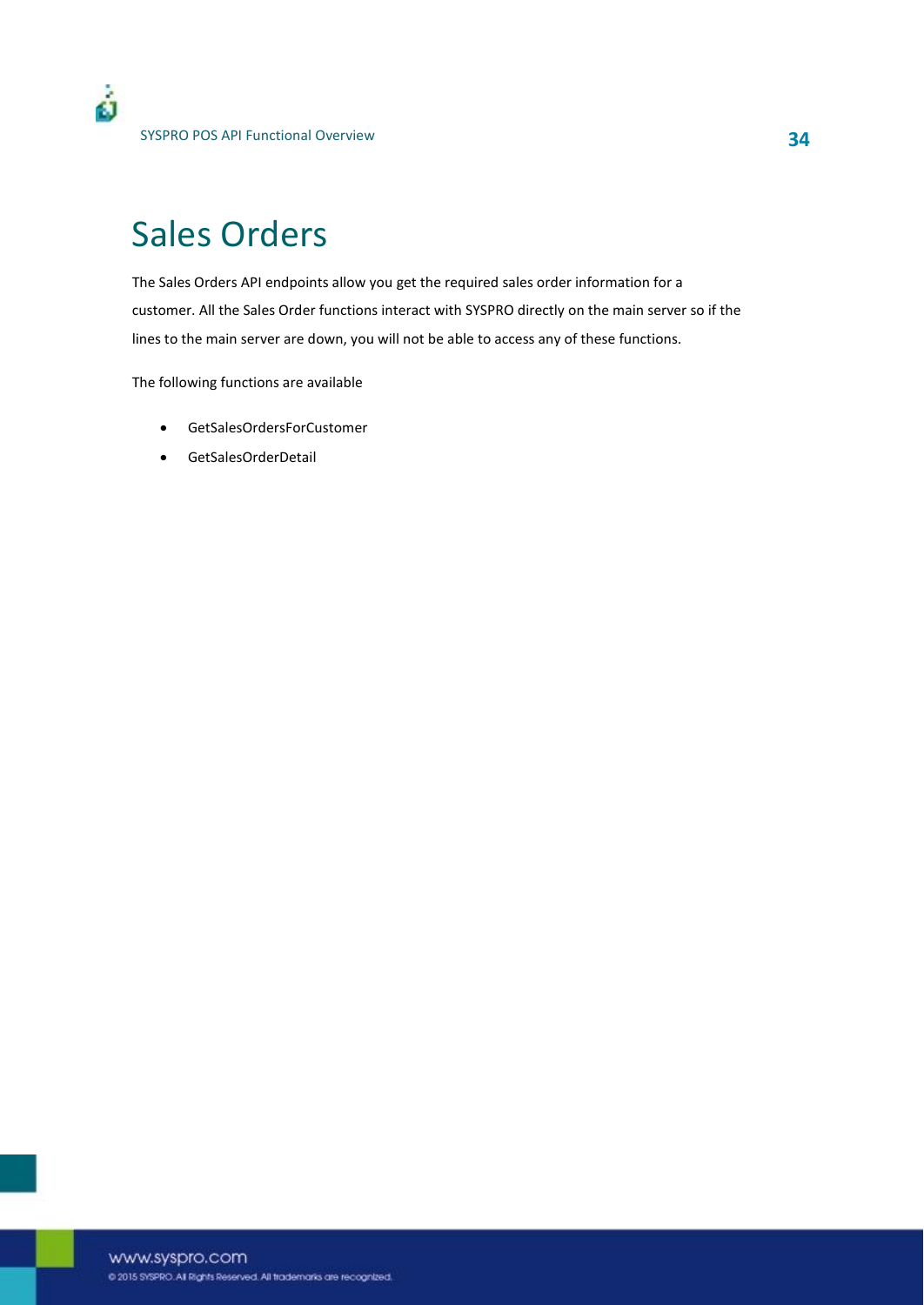

SYSPRO POS API Functional Overview **35**

#### **GetSalesOrdersForCustomer**

This will return a list of sales orders for a specified customer.

| Title                      | GetSalesOrdersForCustomer                                                                    |             |                                                                                                                                                                                   |  |  |
|----------------------------|----------------------------------------------------------------------------------------------|-------------|-----------------------------------------------------------------------------------------------------------------------------------------------------------------------------------|--|--|
| URL                        | http://localhost:10281/api/SalesOrder/?customer={Customer}&showCompleteOrders=True           |             |                                                                                                                                                                                   |  |  |
| Method                     | <b>GET</b>                                                                                   |             |                                                                                                                                                                                   |  |  |
| <b>URL</b>                 | Parameter                                                                                    | <b>Type</b> | Description                                                                                                                                                                       |  |  |
| Parameters                 | customer                                                                                     | String      | This is the SYSPRO customer code you want to<br>retrieve a list of sales orders for.                                                                                              |  |  |
|                            | showCompletedOrders                                                                          | Bool        | If this is set to true, it will return a list of current<br>and completed sales orders for the customer.<br>Set this to false if you only want to retrieve the<br>current orders. |  |  |
| Data                       | None                                                                                         |             |                                                                                                                                                                                   |  |  |
| Parameters                 |                                                                                              |             |                                                                                                                                                                                   |  |  |
| <b>Success</b><br>Response | $\mathcal{L}_{\mathcal{L}}$<br>"ReturnResult": {JSON return object},<br>"ErrorMessage": null |             |                                                                                                                                                                                   |  |  |
|                            | }                                                                                            |             |                                                                                                                                                                                   |  |  |
|                            |                                                                                              |             | Refer to GetSalesOrderForCustomerOutput.json and GetSalesOrderForCustomerOutput-                                                                                                  |  |  |
|                            | schema.json files provided                                                                   |             |                                                                                                                                                                                   |  |  |
| Error<br>Response          | ₹<br>"ReturnResult": null,<br>"ErrorMessage": {Detail of error returned}<br>}                |             |                                                                                                                                                                                   |  |  |
| Sample Call                | Refer to POSTMAN collection                                                                  |             |                                                                                                                                                                                   |  |  |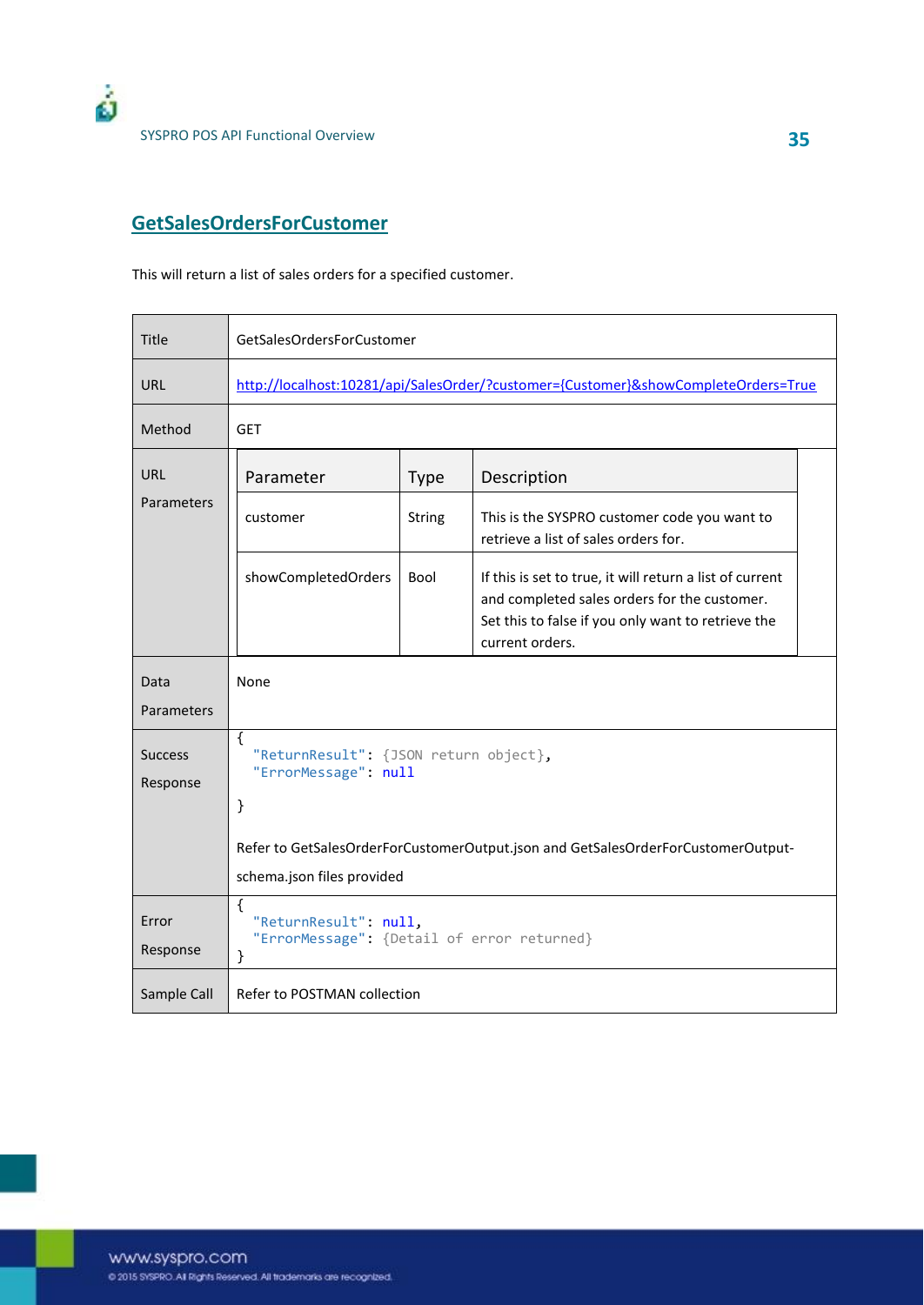

### **GetSalesOrderDetail**

This will return the sales order details specified sales order.

| <b>Title</b>               | GetSalesOrderDetail                                                                                 |               |                                                  |  |  |
|----------------------------|-----------------------------------------------------------------------------------------------------|---------------|--------------------------------------------------|--|--|
| <b>URL</b>                 | http://localhost:10281/api/SalesOrder/?salesOrder={SalesOrder}                                      |               |                                                  |  |  |
| Method                     | <b>GET</b>                                                                                          |               |                                                  |  |  |
| URL                        | Parameter                                                                                           | <b>Type</b>   | Description                                      |  |  |
| Parameters                 | salesOrder                                                                                          | <b>String</b> | This is the SYSPRO sales order you wish to query |  |  |
| Data<br>Parameters         | None                                                                                                |               |                                                  |  |  |
| <b>Success</b><br>Response | $\mathcal{L}_{\mathcal{L}}$<br>"ReturnResult": {JSON return object},<br>"ErrorMessage": null<br>}   |               |                                                  |  |  |
|                            | Refer to GetSalesOrderDetailOutput.json and GetSalesOrderDetailOutput-schema.json files<br>provided |               |                                                  |  |  |
| Error<br>Response          | $\{$<br>"ReturnResult": null,<br>"ErrorMessage": {Detail of error returned}<br>}                    |               |                                                  |  |  |
| Sample Call                | Refer to POSTMAN collection                                                                         |               |                                                  |  |  |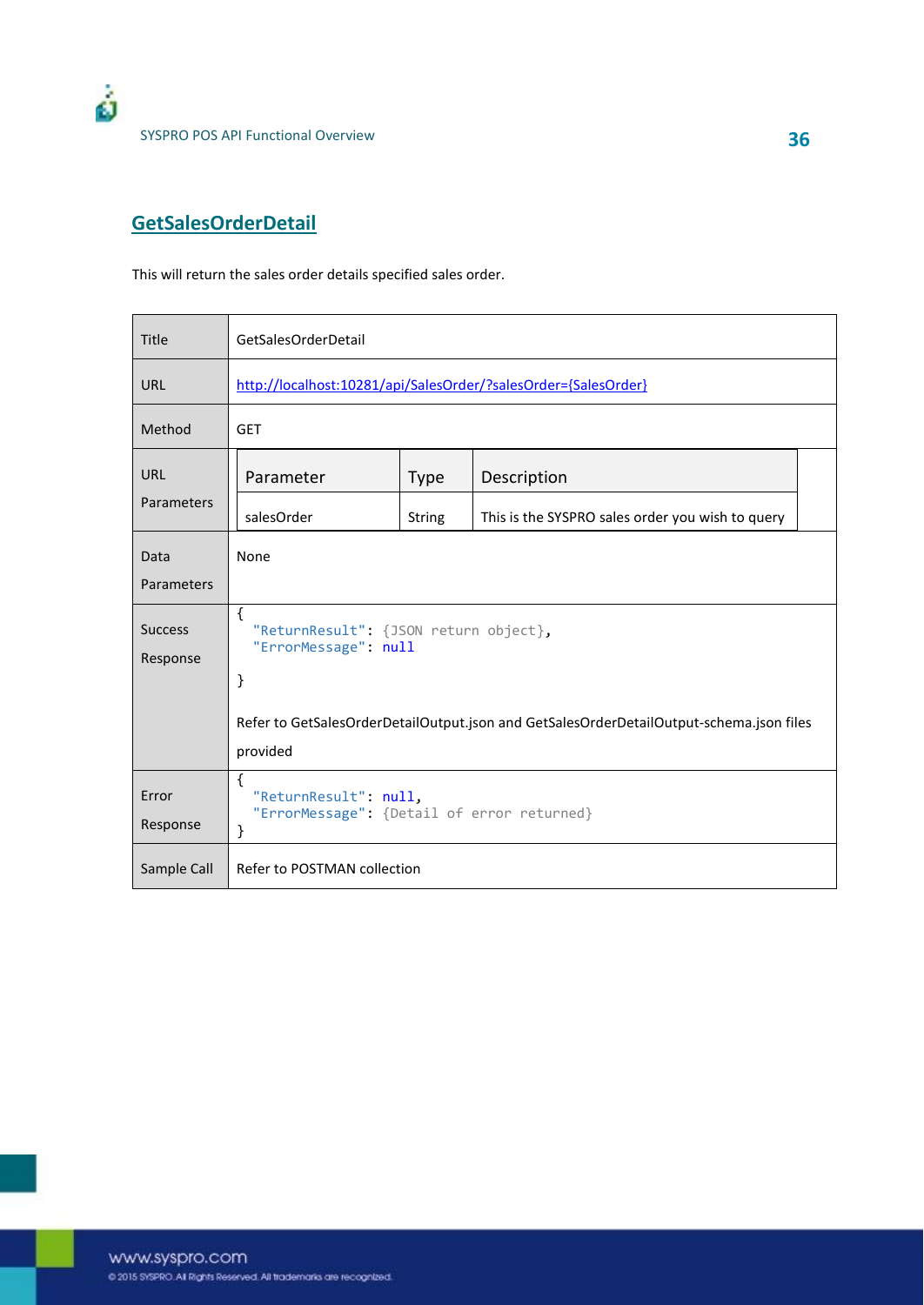## Invoice

The Invoice API endpoints allow you get the required Invoice information for a customer.

All the invoice functions interact with SYSPRO directly on the main server so if the lines to the main server are down, you will not be able to access any of these functions.

The following functions are available

- **•** GetInvoicesForCustomer
- **•** GetInvoiceDetail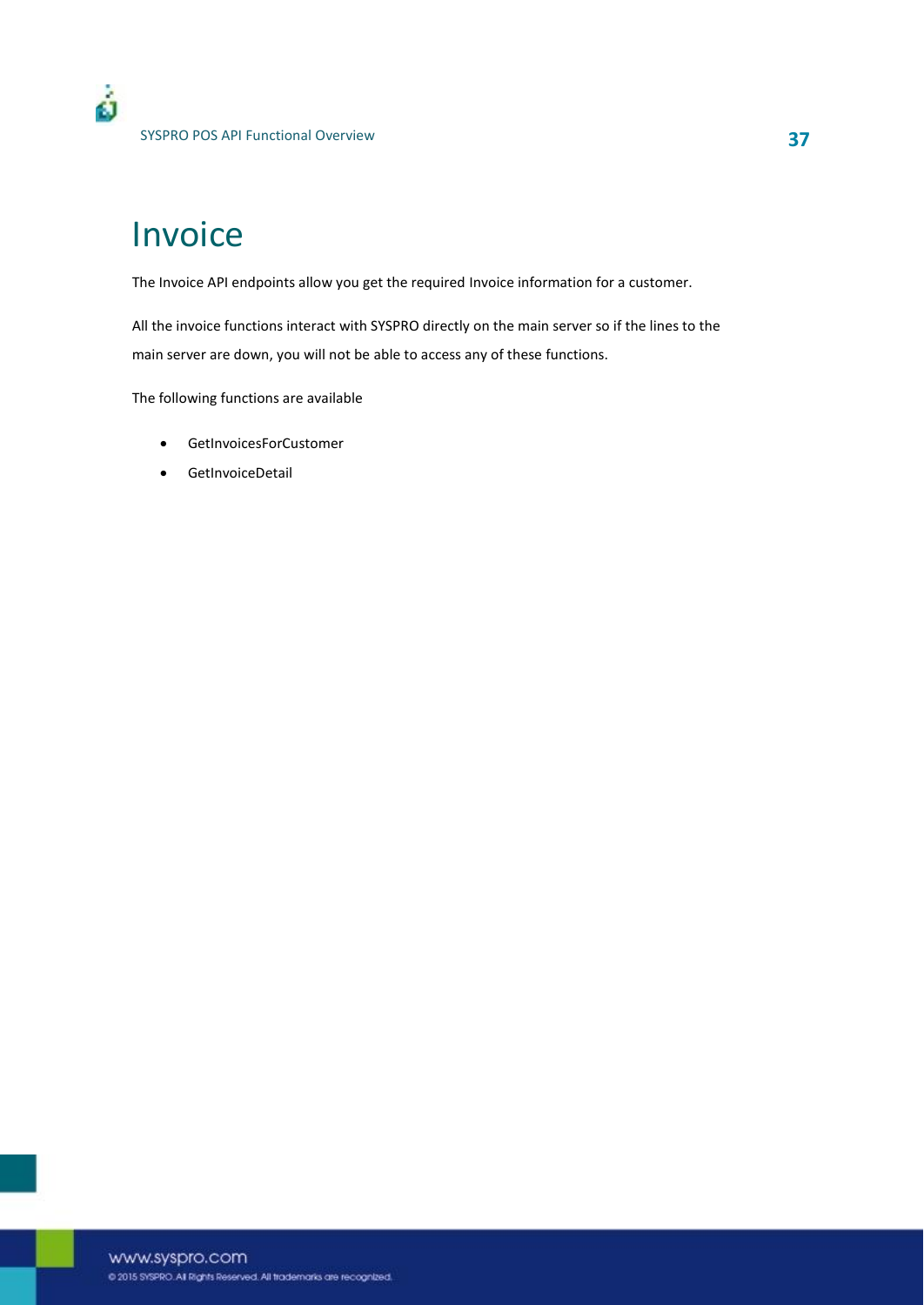

SYSPRO POS API Functional Overview **38**

#### **GetInvoicesForCustomer**

This will return a list of invoices for a specified customer.

| <b>Title</b>               | <b>GetInvoicesForCustomer</b>                                                          |             |                                                                                                                                                                                                                                                                  |  |  |
|----------------------------|----------------------------------------------------------------------------------------|-------------|------------------------------------------------------------------------------------------------------------------------------------------------------------------------------------------------------------------------------------------------------------------|--|--|
| <b>URL</b>                 | http://localhost:10281/api/Invoice/?customer={Customer}&startRowIndex=0&endRowIndex=20 |             |                                                                                                                                                                                                                                                                  |  |  |
| Method                     | <b>GET</b>                                                                             |             |                                                                                                                                                                                                                                                                  |  |  |
| <b>URL</b>                 | Parameter                                                                              | <b>Type</b> | Description                                                                                                                                                                                                                                                      |  |  |
| Parameters                 | customer                                                                               | String      | This is the SYSPRO customer code you want to retrieve a<br>list of invoices for.                                                                                                                                                                                 |  |  |
| startRowIndex              |                                                                                        | Integer     | Start row index - set this to zero to start at the first row.<br>This is used to control paging so you can cycle through<br>results. The JSON object returned will also return the<br>total number of rows that exist so you now the bounds<br>of the result set |  |  |
|                            | endRowIndex                                                                            | Integer     | Specifies the end row index for the current search. The<br>endRowIndex less the startRowIndex will be the number<br>or results you wish to return                                                                                                                |  |  |
| Data<br>Parameters         | None                                                                                   |             |                                                                                                                                                                                                                                                                  |  |  |
| <b>Success</b><br>Response | €<br>"ReturnResult": {JSON return object},<br>"ErrorMessage": null<br>$\mathcal{F}$    |             |                                                                                                                                                                                                                                                                  |  |  |
|                            |                                                                                        |             | Refer to GetInvoiceForCustomerOutput.json and GetInvoiceForCustomerOutput-schema.json                                                                                                                                                                            |  |  |
|                            | files provided                                                                         |             |                                                                                                                                                                                                                                                                  |  |  |
| Error<br>Response          | ſ<br>"ReturnResult": null,<br>"ErrorMessage": {Detail of error returned}<br>}          |             |                                                                                                                                                                                                                                                                  |  |  |
| Sample Call                | Refer to POSTMAN collection                                                            |             |                                                                                                                                                                                                                                                                  |  |  |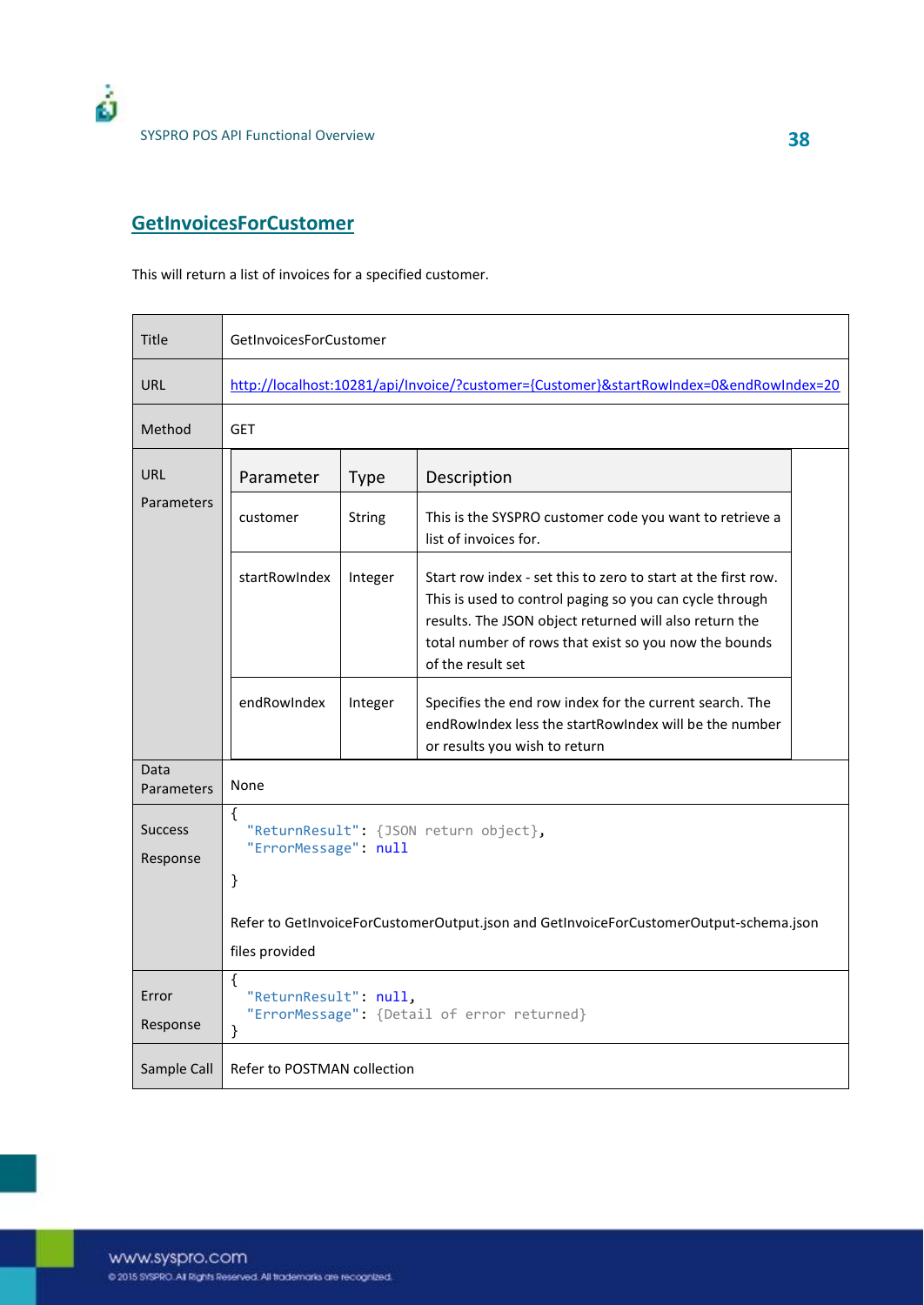

#### **GetInvoiceDetail**

This will return the Invoice details specified Invoice number.

| <b>Title</b>               | GetInvoiceDetail                                                                           |               |                                                                          |  |  |
|----------------------------|--------------------------------------------------------------------------------------------|---------------|--------------------------------------------------------------------------|--|--|
| <b>URL</b>                 | http://localhost:10281/api/Invoice/?salesOrder={SalesOrder}&invoice={Invoice}              |               |                                                                          |  |  |
| Method                     | <b>GET</b>                                                                                 |               |                                                                          |  |  |
| URL                        | Parameter                                                                                  | <b>Type</b>   | Description                                                              |  |  |
| Parameters                 | salesOrder                                                                                 | <b>String</b> | This is the SYSPRO sales order you for the<br>invoice you want to query. |  |  |
|                            | invoice                                                                                    | <b>String</b> | This is the SYSPRO invoice number you want to<br>query                   |  |  |
| Data<br>Parameters         | None                                                                                       |               |                                                                          |  |  |
| <b>Success</b><br>Response | $\{$<br>"ReturnResult": {JSON return object},<br>"ErrorMessage": null<br>}                 |               |                                                                          |  |  |
|                            | Refer to GetInvoiceDetailOutput.json and GetInvoiceDetailOutput-schema.json files provided |               |                                                                          |  |  |
| Error<br>Response          | $\{$<br>"ReturnResult": null,<br>"ErrorMessage": {Detail of error returned}<br>}           |               |                                                                          |  |  |
| Sample Call                | Refer to POSTMAN collection                                                                |               |                                                                          |  |  |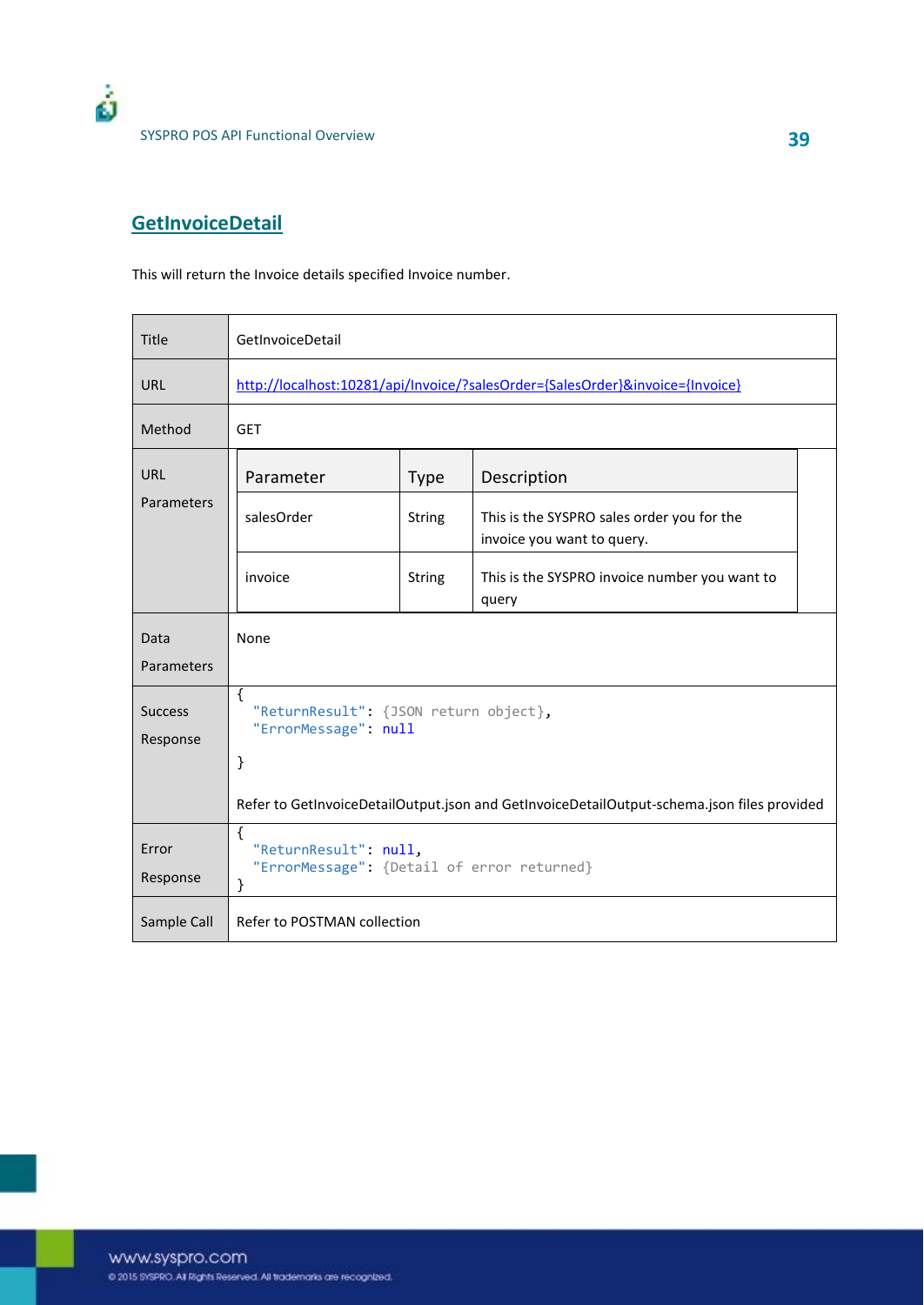## Quotes

۵Ĩ

The Quote API endpoints allow you to query existing quotes created in SYSPRO Point of Sale, create new quotes and convert existing quotes to a sale.

The Querying of Quotes interact with SYSPRO directly on the main server so if the lines to the main server are down, you will not be able to access any of these functions.

Creating and converting of quotes leverages the offline architecture so it will operate regardless of whether you are connected to the main SYSPRO server or not.

The following functions are available

- Querying Quotes
	- o GetQuoteListForCustomer
	- o GetQuote
- **Creating Quotes** 
	- o CreateQuote
	- o UpdateQuoteHeader
	- o AddProductToQuote
	- o UpdateQuoteProduct
	- o DeleteQuoteProduct
	- o AddQuoteOtherDetail
- Converting
	- o ConvertQuoteToCart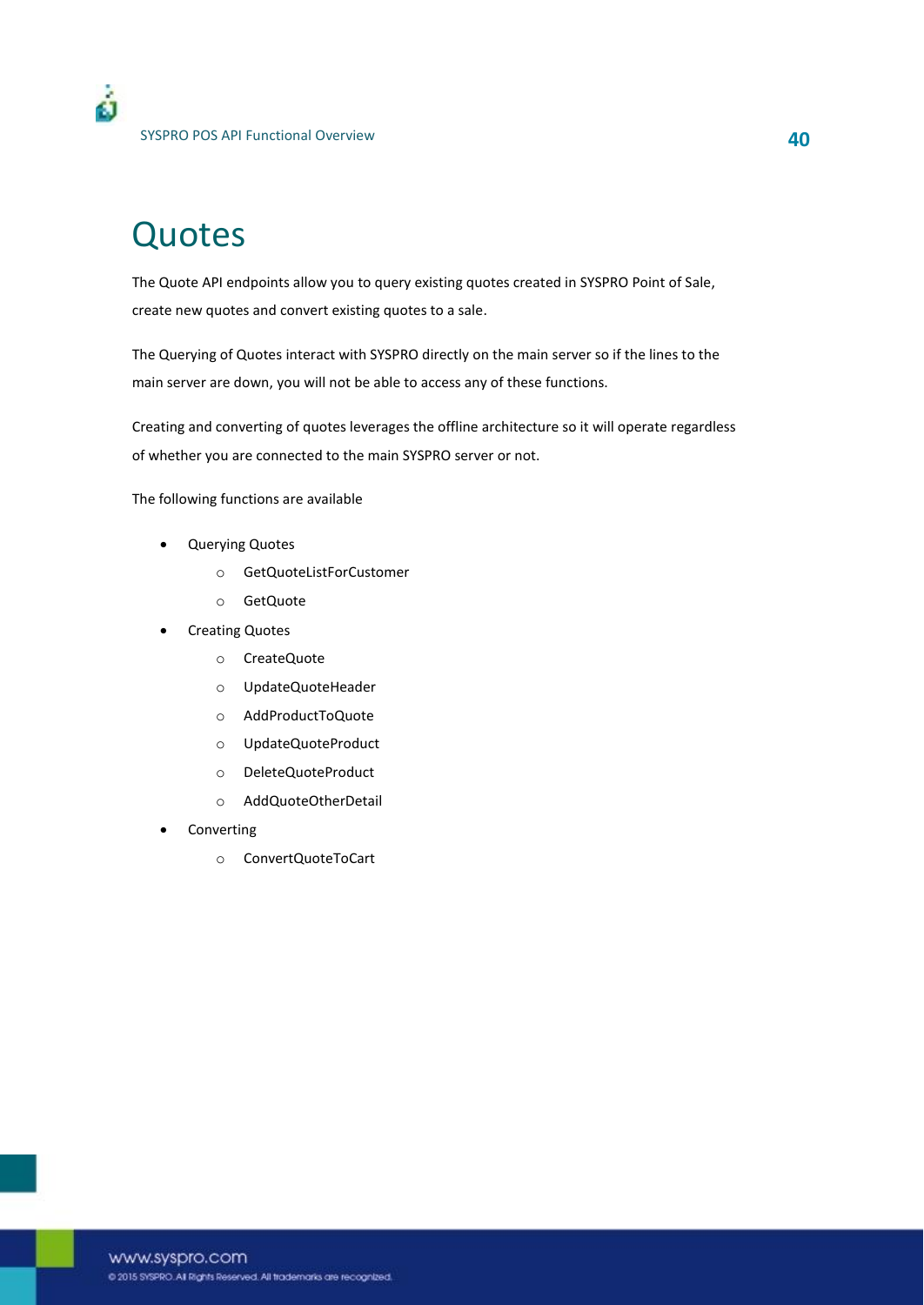

#### **GetQuoteListForCustomer**

This will return a list of quotes for a specified customer.

| <b>Title</b>               | GetQuoteListForCustomer                                                                 |               |                                                                                                                                                                       |  |
|----------------------------|-----------------------------------------------------------------------------------------|---------------|-----------------------------------------------------------------------------------------------------------------------------------------------------------------------|--|
| URL                        | http://localhost:10281/api/QuoteHeader?customer={customer}&includeAllQuotes=True        |               |                                                                                                                                                                       |  |
| Method                     | <b>GET</b>                                                                              |               |                                                                                                                                                                       |  |
| <b>URL</b>                 | Parameter                                                                               | <b>Type</b>   | Description                                                                                                                                                           |  |
| Parameters                 | customer                                                                                | <b>String</b> | This is the SYSPRO customer code you want to<br>retrieve a list of sales orders for.                                                                                  |  |
|                            | <i>includeAllQuotes</i>                                                                 | Bool          | When this is set to true, it will return all quotes with a<br>status of 'Active', 'Cancelled' and 'Converted'. If set to<br>false it will only return 'Active' quotes |  |
| Data<br>Parameters         | None                                                                                    |               |                                                                                                                                                                       |  |
| <b>Success</b><br>Response | $\left\{ \right.$<br>"ReturnResult": {JSON return object},<br>"ErrorMessage": null<br>} |               |                                                                                                                                                                       |  |
|                            | Refer to GetQuoteListForCustomerOutput.json and GetQuoteListForCustomerOutput-          |               |                                                                                                                                                                       |  |
|                            | schema.json files provided                                                              |               |                                                                                                                                                                       |  |
| Error<br>Response          | €<br>"ReturnResult": null,<br>"ErrorMessage": {Detail of error returned}<br>}           |               |                                                                                                                                                                       |  |
| Sample Call                | Refer to POSTMAN collection                                                             |               |                                                                                                                                                                       |  |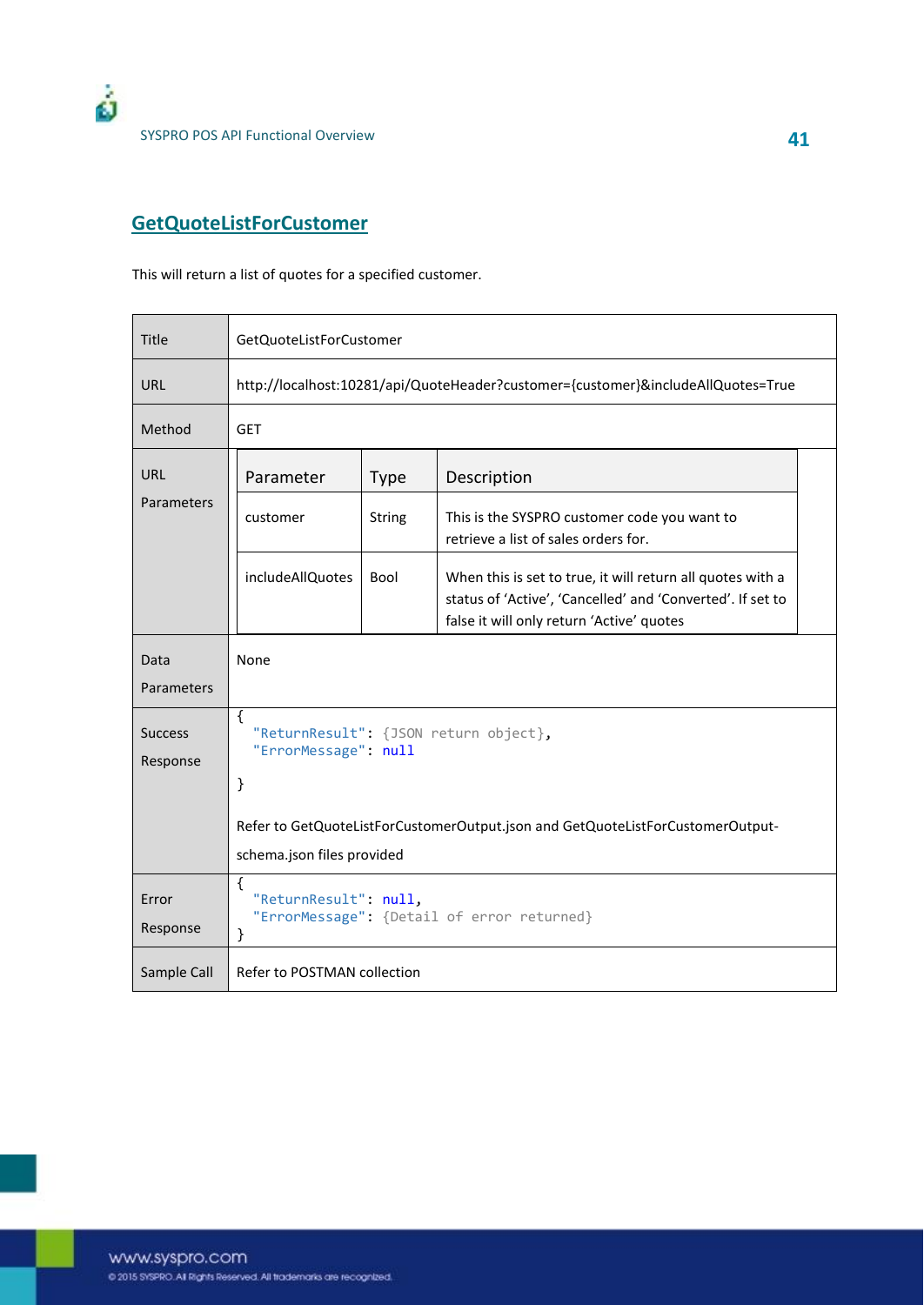### **GetQuote**

This will return the Quote details specified sales order.

| Title                      | <b>GetQuoteDetail</b>                                                            |               |                                                                    |  |
|----------------------------|----------------------------------------------------------------------------------|---------------|--------------------------------------------------------------------|--|
| <b>URL</b>                 | http://localhost:10281/api/QuoteHeader?quoteNumber={Quote}                       |               |                                                                    |  |
| Method                     | <b>GET</b>                                                                       |               |                                                                    |  |
| <b>URL</b>                 | Parameter                                                                        | <b>Type</b>   | Description                                                        |  |
| Parameters                 | QuoteNumber                                                                      | <b>String</b> | This is the SYSPRO Point of Sale quote number<br>you wish to query |  |
| Data                       | None                                                                             |               |                                                                    |  |
| Parameters                 |                                                                                  |               |                                                                    |  |
| <b>Success</b><br>Response | $\{$<br>"ReturnResult": {JSON return object},<br>"ErrorMessage": null<br>}       |               |                                                                    |  |
|                            | Refer to GetQuoteOutput.json and GetQuoteOutput-schema.json files provided       |               |                                                                    |  |
| Error<br>Response          | $\{$<br>"ReturnResult": null,<br>"ErrorMessage": {Detail of error returned}<br>} |               |                                                                    |  |
| Sample Call                | Refer to POSTMAN collection                                                      |               |                                                                    |  |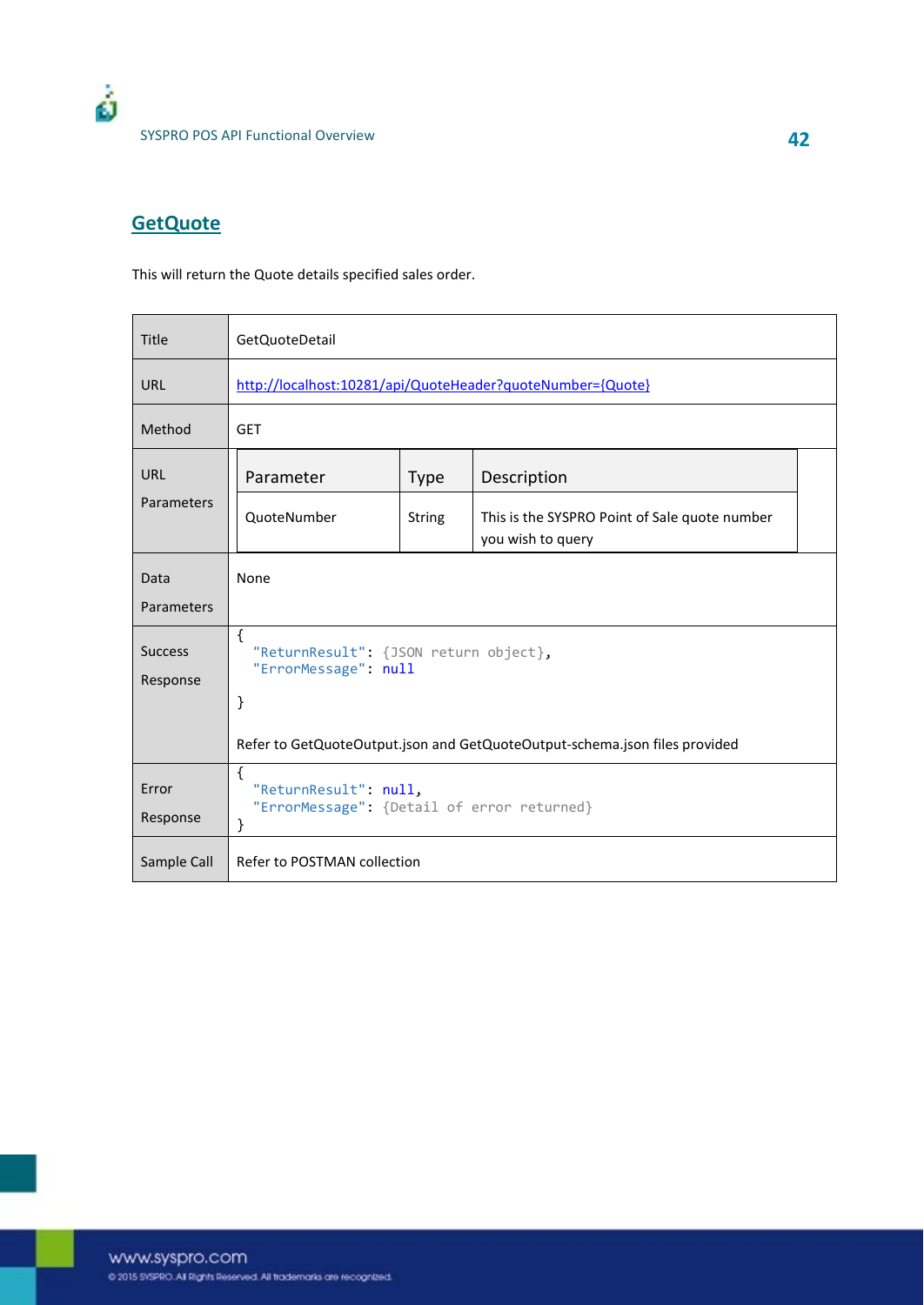#### **CreateQuote**

This will create a quote and quote header information

| Title                      | CreateQuote                                                                      |
|----------------------------|----------------------------------------------------------------------------------|
| <b>URL</b>                 | http://localhost:10281/api/QuoteHeader                                           |
| Method                     | <b>POST</b>                                                                      |
| <b>URL</b><br>Parameters   | None                                                                             |
| Data<br>Parameters         | Refer to CreateQuoteInput.json and CreateQuoteInput-schema.json files provided   |
| <b>Success</b><br>Response | $\{$<br>"ReturnResult": {JSON return object},<br>"ErrorMessage": null<br>}       |
|                            | Refer to CreateQuoteOutput.json and CreateQuoteOutput-schema.json files provided |
| Error<br>Response          | ſ<br>"ReturnResult": null,<br>"ErrorMessage": {Detail of error returned}<br>}    |
| Sample Call                | Refer to POSTMAN collection                                                      |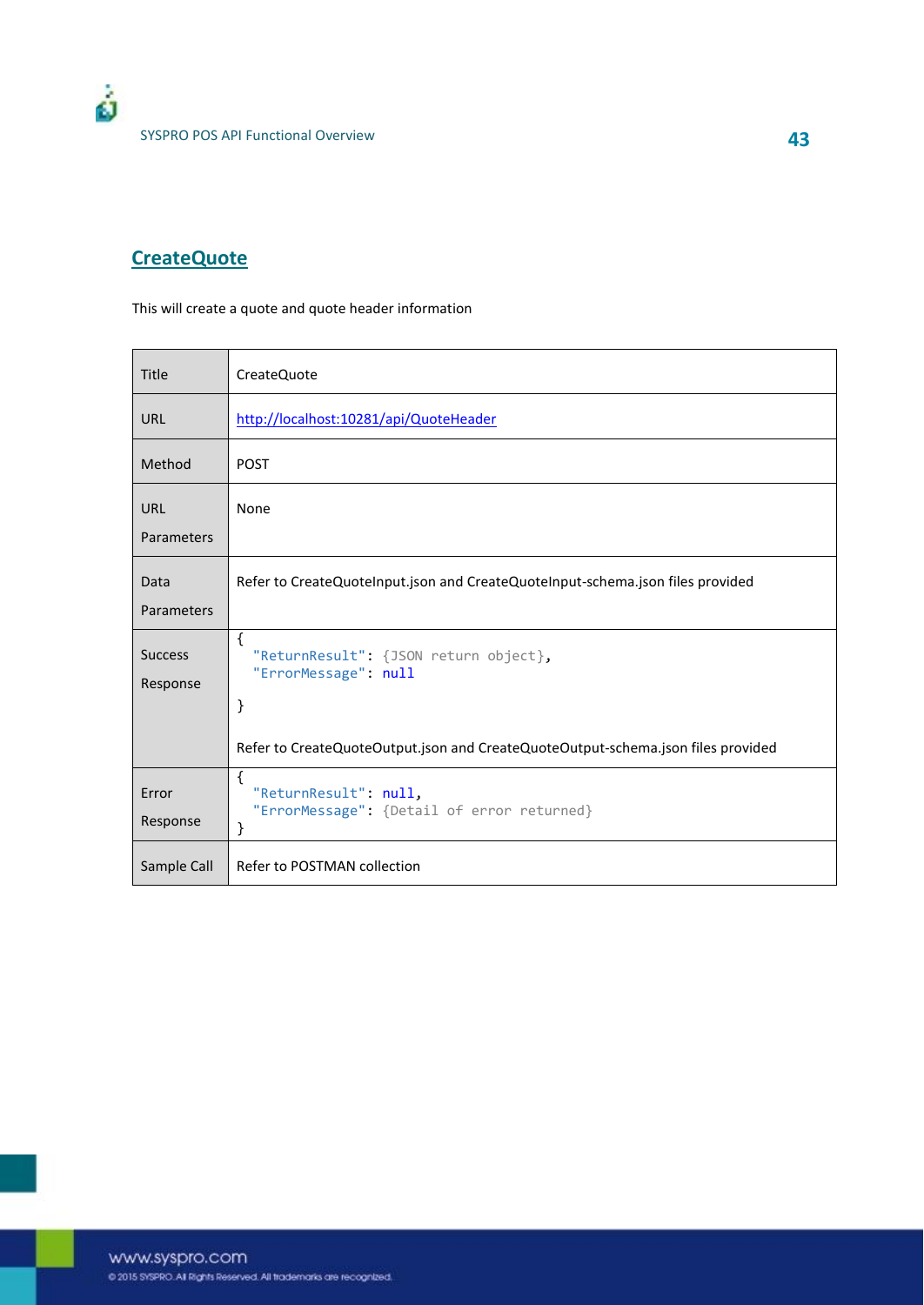

### **UpdateQuoteHeader**

This will update the quote header information.

| <b>Title</b>               | UpdateQuoteHeader                                                                               |
|----------------------------|-------------------------------------------------------------------------------------------------|
| <b>URL</b>                 | http://localhost:10281/api/QuoteHeader                                                          |
| Method                     | <b>PUT</b>                                                                                      |
| <b>URL</b>                 | None                                                                                            |
| Parameters                 |                                                                                                 |
| Data                       | Refer to UpdateQuoteHeaderInput.json and UpdateQuoteHeaderInput-schema.json files               |
| Parameters                 | provided                                                                                        |
| <b>Success</b><br>Response | $\{$<br>"ReturnResult": {JSON return object},<br>"ErrorMessage": null<br>}                      |
|                            | Refer to UpdateQuoteHeaderOutput.json and UpdateQuoteHeaderOutput-schema.json files<br>provided |
| Error<br>Response          | ₹<br>"ReturnResult": null,<br>"ErrorMessage": {Detail of error returned}<br>}                   |
| Sample Call                | Refer to POSTMAN collection                                                                     |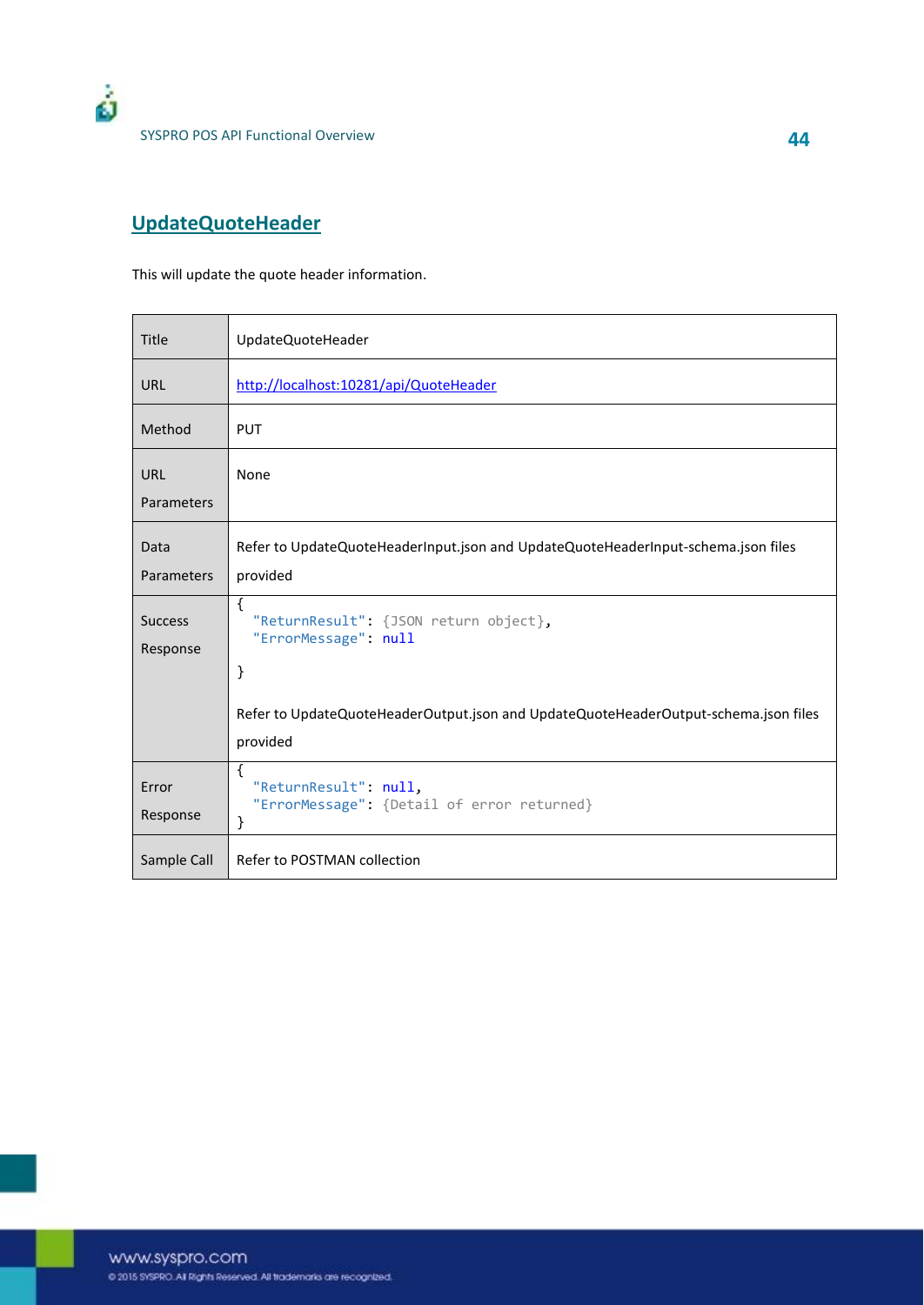

### **AddProductToQuote**

This will allow you to add an item to a quote.

| Title                      | AddProductToQuote                                                                                  |               |                                                                                              |  |  |
|----------------------------|----------------------------------------------------------------------------------------------------|---------------|----------------------------------------------------------------------------------------------|--|--|
| <b>URL</b>                 | http://localhost:10281/api/QuoteDetail?quoteNumber={Q}&stockCode={STK}&orderQty={1}&lineNumber={1} |               |                                                                                              |  |  |
| Method                     | <b>POST</b>                                                                                        |               |                                                                                              |  |  |
| <b>URL</b>                 | Parameter                                                                                          | <b>Type</b>   | Description                                                                                  |  |  |
| Parameters                 | quoteNumber                                                                                        | String        | This is the SYSPRO Point of Sale quote number<br>you are adding the line to                  |  |  |
|                            | stockCode                                                                                          | <b>String</b> | This is the SYSPRO stock code you are adding to<br>the line                                  |  |  |
|                            | orderQty                                                                                           | Numeric       | This is the quantity of the stock code being<br>ordered for the line                         |  |  |
|                            | LineNumber                                                                                         | String        | Line number you are adding                                                                   |  |  |
| Data<br>Parameters         | None                                                                                               |               |                                                                                              |  |  |
| <b>Success</b><br>Response | $\{$<br>"ReturnResult": {JSON return object},<br>"ErrorMessage": null<br>}                         |               |                                                                                              |  |  |
|                            |                                                                                                    |               | Refer to AddProductToQuoteOutput.json and AddProductToQuoteOutput-schema.json files provided |  |  |
| Error<br>Response          | $\{$<br>"ReturnResult": null,<br>"ErrorMessage": {Detail of error returned}<br>}                   |               |                                                                                              |  |  |
| Sample Call                | Refer to POSTMAN collection                                                                        |               |                                                                                              |  |  |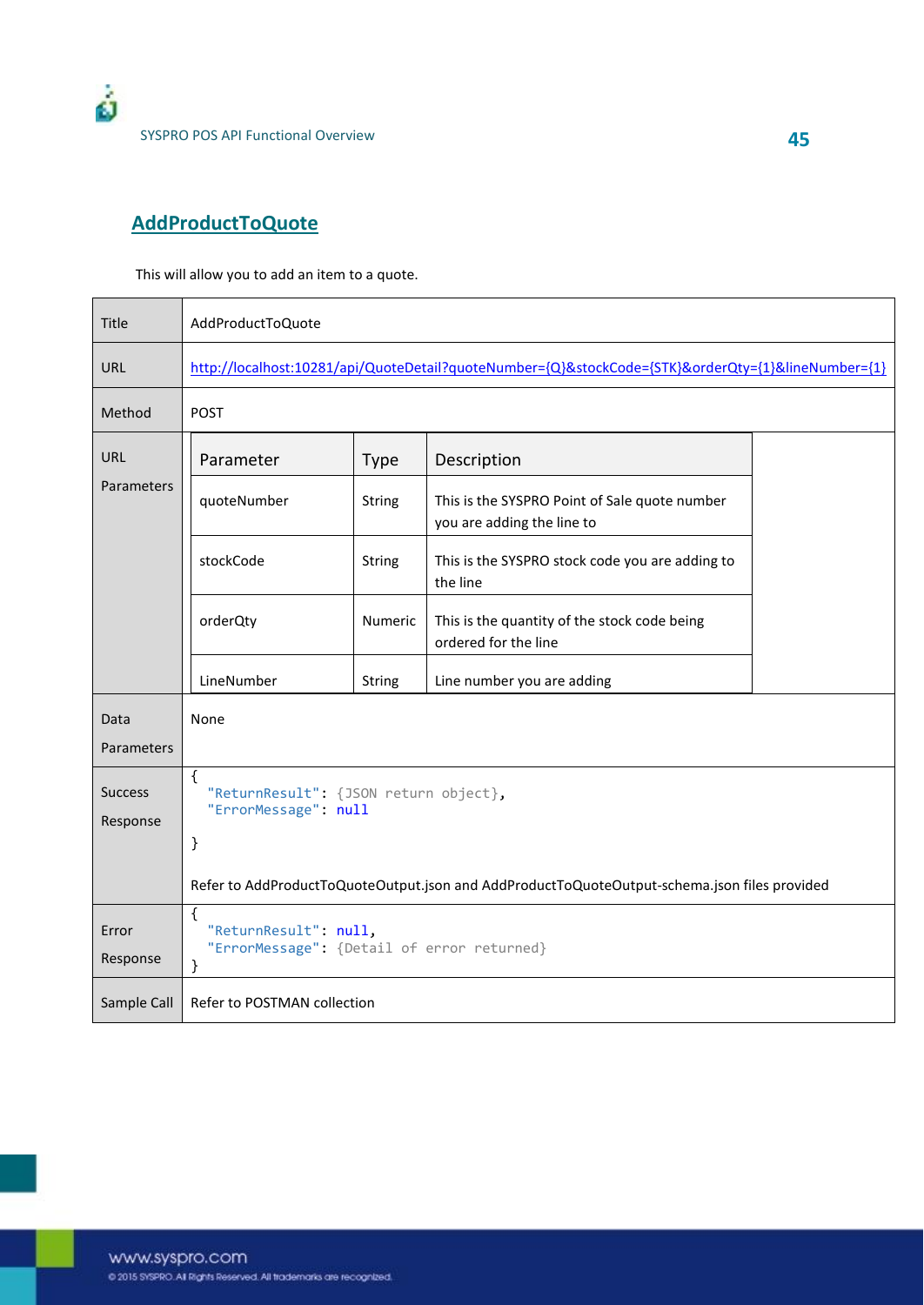

### **UpdateQuoteProduct**

This will update a specified quote line.

| Title                      | UpdateQuoteProduct                                                                    |
|----------------------------|---------------------------------------------------------------------------------------|
| <b>URL</b>                 | http://localhost:10281/api/QuoteDetail                                                |
| Method                     | <b>PUT</b>                                                                            |
| <b>URL</b>                 | Non                                                                                   |
| Parameters                 |                                                                                       |
| Data                       | Refer to UpdateQuoteProductInput.json and UpdateQuoteProductInput-schema.json files   |
| Parameters                 | provided                                                                              |
| <b>Success</b><br>Response | ſ<br>"ReturnResult": {JSON return object},<br>"ErrorMessage": null<br>}               |
|                            | Refer to UpdateQuoteProductOutput.json and UpdateQuoteProductOutput-schema.json files |
|                            | provided                                                                              |
| Error<br>Response          | ſ<br>"ReturnResult": null,<br>"ErrorMessage": {Detail of error returned}<br>}         |
| Sample Call                | Refer to POSTMAN collection                                                           |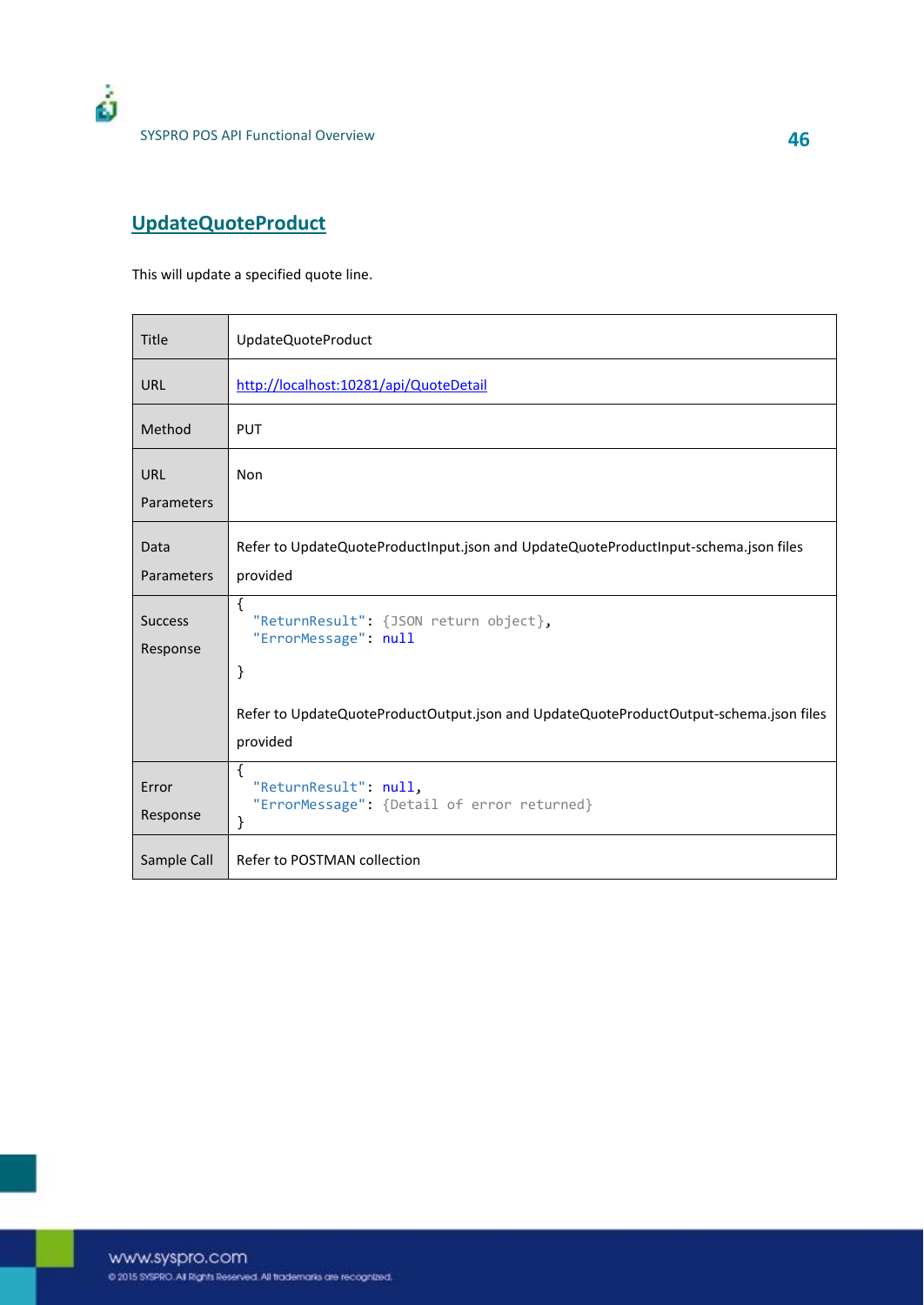

#### **DeleteQuoteProduct**

This will delete a specified quote line.

| Title                      | DeleteQuoteProduct                                                                                                                                                  |                |                                                                     |  |  |
|----------------------------|---------------------------------------------------------------------------------------------------------------------------------------------------------------------|----------------|---------------------------------------------------------------------|--|--|
| <b>URL</b>                 | http://localhost:10281/api/QuoteDetail?quoteNumber={quote}&lineNumber={line}                                                                                        |                |                                                                     |  |  |
| Method                     | <b>DELETE</b>                                                                                                                                                       |                |                                                                     |  |  |
| URL                        | Parameter                                                                                                                                                           | <b>Type</b>    | Description                                                         |  |  |
| Parameters                 | quoteNumber                                                                                                                                                         | <b>String</b>  | This is the SYSPRO Point of Sale quote number<br>you want to delete |  |  |
|                            | lineNumber                                                                                                                                                          | <b>Numeric</b> | This is the quote line number you want to delete                    |  |  |
| Data<br>Parameters         | None                                                                                                                                                                |                |                                                                     |  |  |
| <b>Success</b><br>Response | $\{$<br>"ReturnResult": {JSON return object},<br>"ErrorMessage": null<br>}<br>Refer to DeleteQuoteProductOutput.json and DeleteQuoteProductOutput-schema.json files |                |                                                                     |  |  |
|                            | provided                                                                                                                                                            |                |                                                                     |  |  |
| Error<br>Response          | $\{$<br>"ReturnResult": null,<br>"ErrorMessage": {Detail of error returned}<br>}                                                                                    |                |                                                                     |  |  |
| Sample Call                | Refer to POSTMAN collection                                                                                                                                         |                |                                                                     |  |  |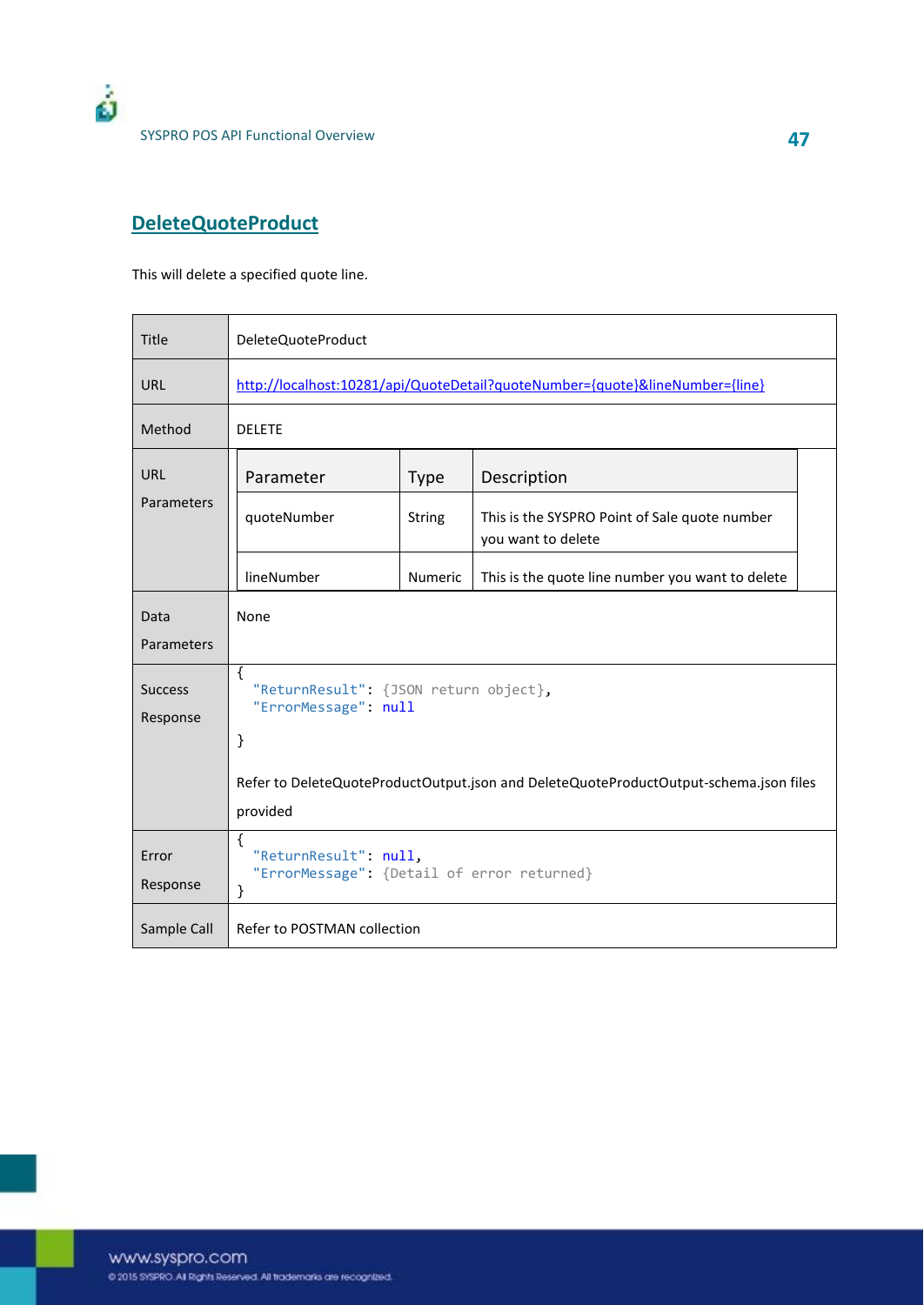

### **AddQuoteOtherDetail**

This allows you to add other line types to the quote (other than stocked).

| Title              | AddQuoteOtherDetail                                                                                                                                                                                                   |               |                                                                                                                                    |  |
|--------------------|-----------------------------------------------------------------------------------------------------------------------------------------------------------------------------------------------------------------------|---------------|------------------------------------------------------------------------------------------------------------------------------------|--|
| <b>URL</b>         | http://localhost:10281/api/QuoteDetail?quoteNumber={Quote}&description={desc}<br><u> &amp;amount={amount}&amp;unitCost={cost}&amp;lineNumber={line}&amp;lineType={lineType}</u><br>&productClass=TPT&uom=EA&taxCode=A |               |                                                                                                                                    |  |
| Method             | <b>POST</b>                                                                                                                                                                                                           |               |                                                                                                                                    |  |
| <b>URL</b>         | Parameter                                                                                                                                                                                                             | <b>Type</b>   | Description                                                                                                                        |  |
| Parameters         | quoteNumber                                                                                                                                                                                                           | <b>String</b> | This is the SYSPRO Point of Sale quote number<br>you want to add a line for                                                        |  |
|                    | description                                                                                                                                                                                                           | String        | This is the description for the line being added.                                                                                  |  |
|                    | amount                                                                                                                                                                                                                | Numeric       | This is the amount value for the line being<br>added.                                                                              |  |
|                    | unitCost                                                                                                                                                                                                              | Numeric       | This is the unitCost value of the line being added                                                                                 |  |
|                    | lineNumber                                                                                                                                                                                                            | Numeric       | This is the line number for the line being added                                                                                   |  |
|                    | lineType                                                                                                                                                                                                              | <b>String</b> | This is the lineType for the line being added<br>4 - Freight line<br>5 - Miscellaneous line<br>7 - Non-stocked                     |  |
|                    | productClass                                                                                                                                                                                                          | String        | This is the SYSPRO product class for the line<br>being added. This must be a valid SYSPRO<br>product class.                        |  |
|                    | <b>UOM</b>                                                                                                                                                                                                            | <b>String</b> | This is the unit of measure for the line being<br>added.                                                                           |  |
|                    | taxCode                                                                                                                                                                                                               | String        | This is the tax code for the line being added. If<br>this is empty it will use the default tax code<br>defined against the branch. |  |
| Data<br>Parameters | None                                                                                                                                                                                                                  |               |                                                                                                                                    |  |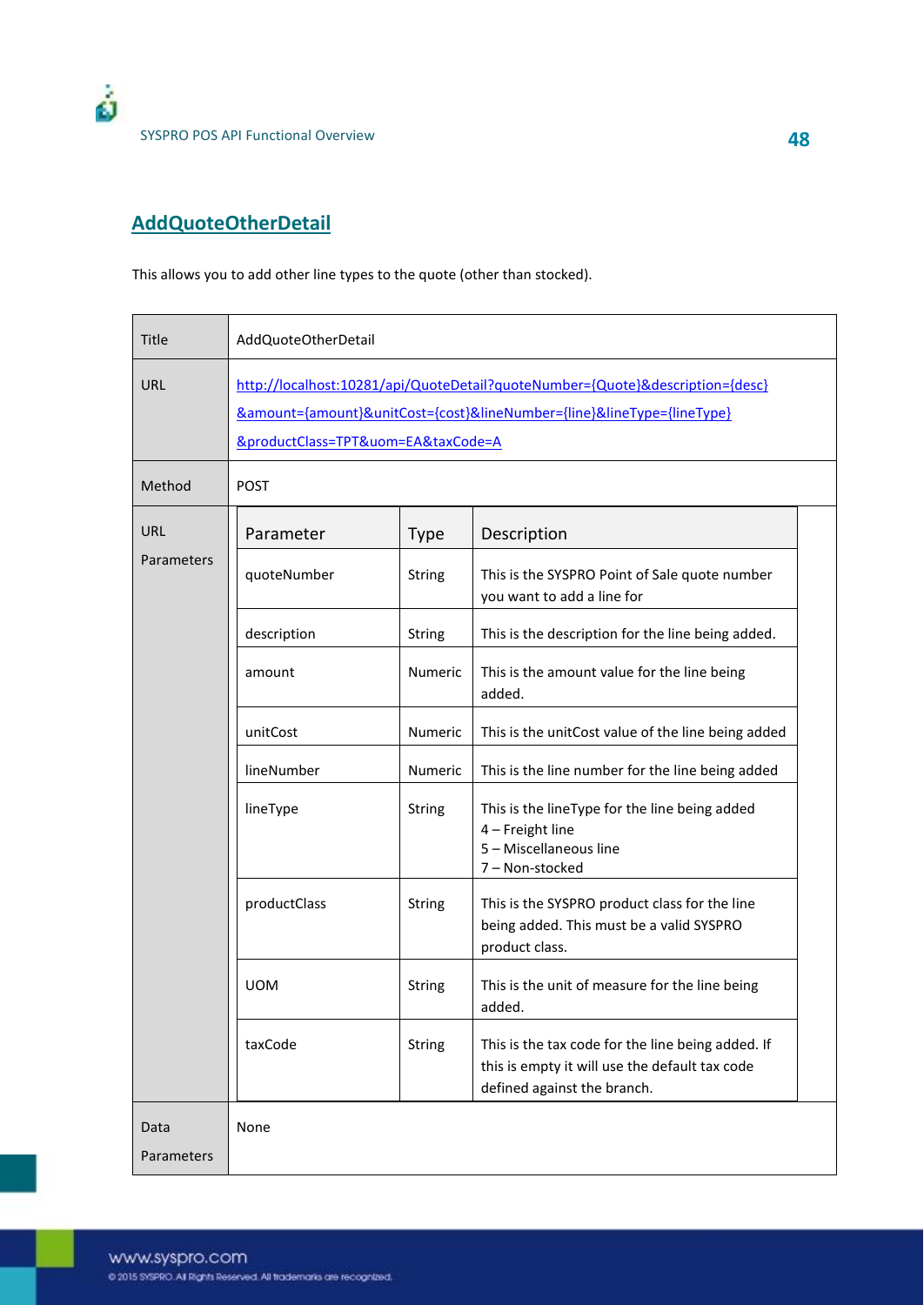| <b>Success</b> | "ReturnResult": {JSON return object},                                                               |
|----------------|-----------------------------------------------------------------------------------------------------|
| Response       | "ErrorMessage": null                                                                                |
|                | Refer to AddQuoteOtherDetailOutput.json and AddQuoteOtherDetailOutput-schema.json<br>files provided |
| Error          | "ReturnResult": null,                                                                               |
| Response       | "ErrorMessage": {Detail of error returned}                                                          |
| Sample Call    | Refer to POSTMAN collection                                                                         |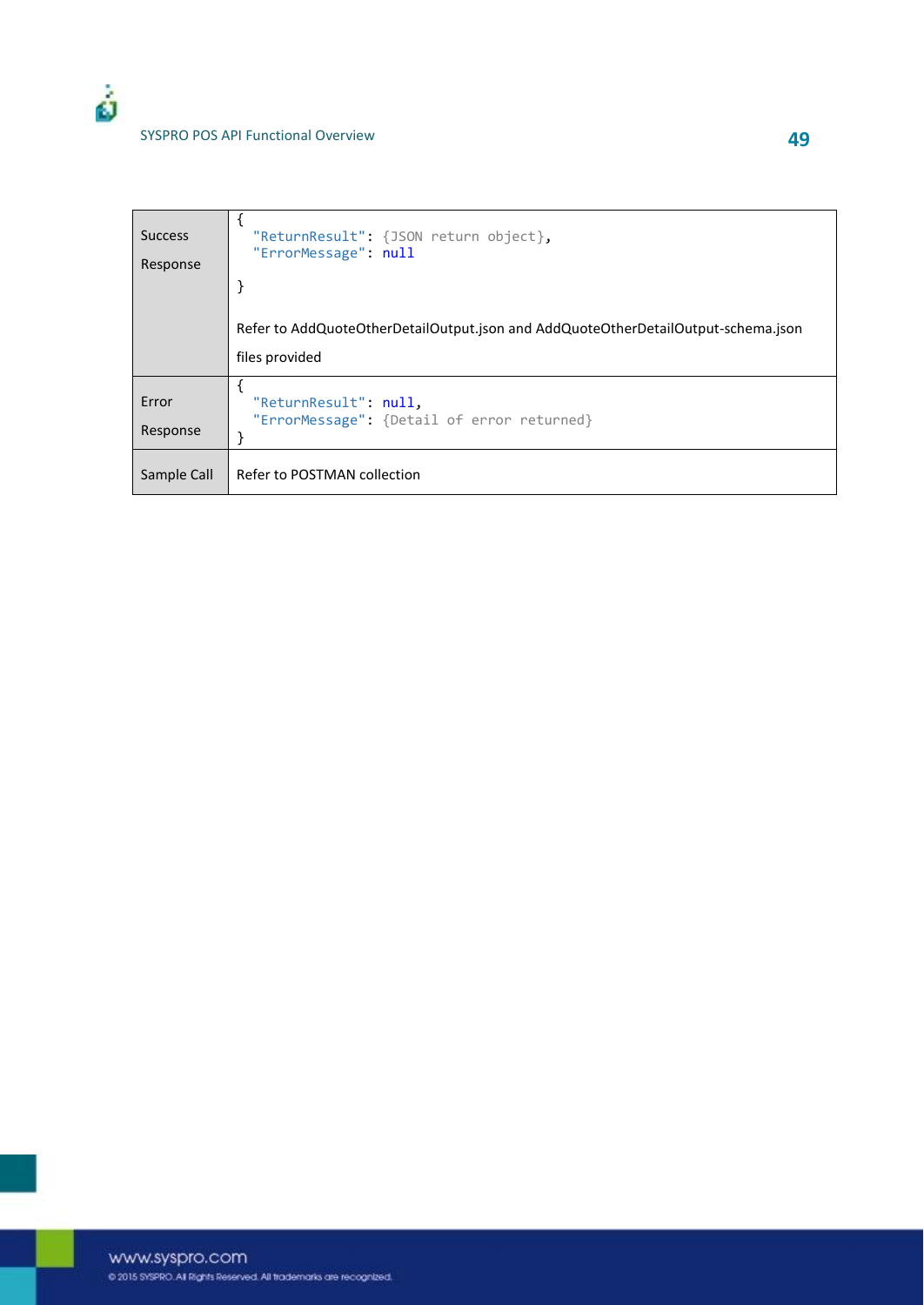

SYSPRO POS API Functional Overview **50**

#### **ConvertQuoteToCart**

This will convert a quote to a cart so that payment can be taken against it and the sale created.

Once the quote is converted to a cart, standard cart logic and processes apply

| Title                      | ConvertQuoteToCart                                                                                |               |                                                                                 |  |  |
|----------------------------|---------------------------------------------------------------------------------------------------|---------------|---------------------------------------------------------------------------------|--|--|
| <b>URL</b>                 | http://localhost:10281/api/QuoteHeader?quoteNumber={quote}                                        |               |                                                                                 |  |  |
| Method                     | <b>POST</b>                                                                                       |               |                                                                                 |  |  |
| <b>URL</b><br>Parameters   | Parameter                                                                                         | <b>Type</b>   | Description                                                                     |  |  |
|                            | quoteNumber                                                                                       | <b>String</b> | This is the SYSPRO Point of Sale quote number<br>you want to convert to a cart. |  |  |
| Data<br>Parameters         | None                                                                                              |               |                                                                                 |  |  |
| <b>Success</b><br>Response | $\{$<br>"ReturnResult": {JSON return object},<br>"ErrorMessage": null<br>}                        |               |                                                                                 |  |  |
|                            | Refer to ConvertQuoteToCartOutput.json and ConvertQuoteToCartOutput-schema.json files<br>provided |               |                                                                                 |  |  |
| Error<br>Response          | $\{$<br>"ReturnResult": null,<br>"ErrorMessage": {Detail of error returned}<br>}                  |               |                                                                                 |  |  |
| Sample Call                | Refer to POSTMAN collection                                                                       |               |                                                                                 |  |  |